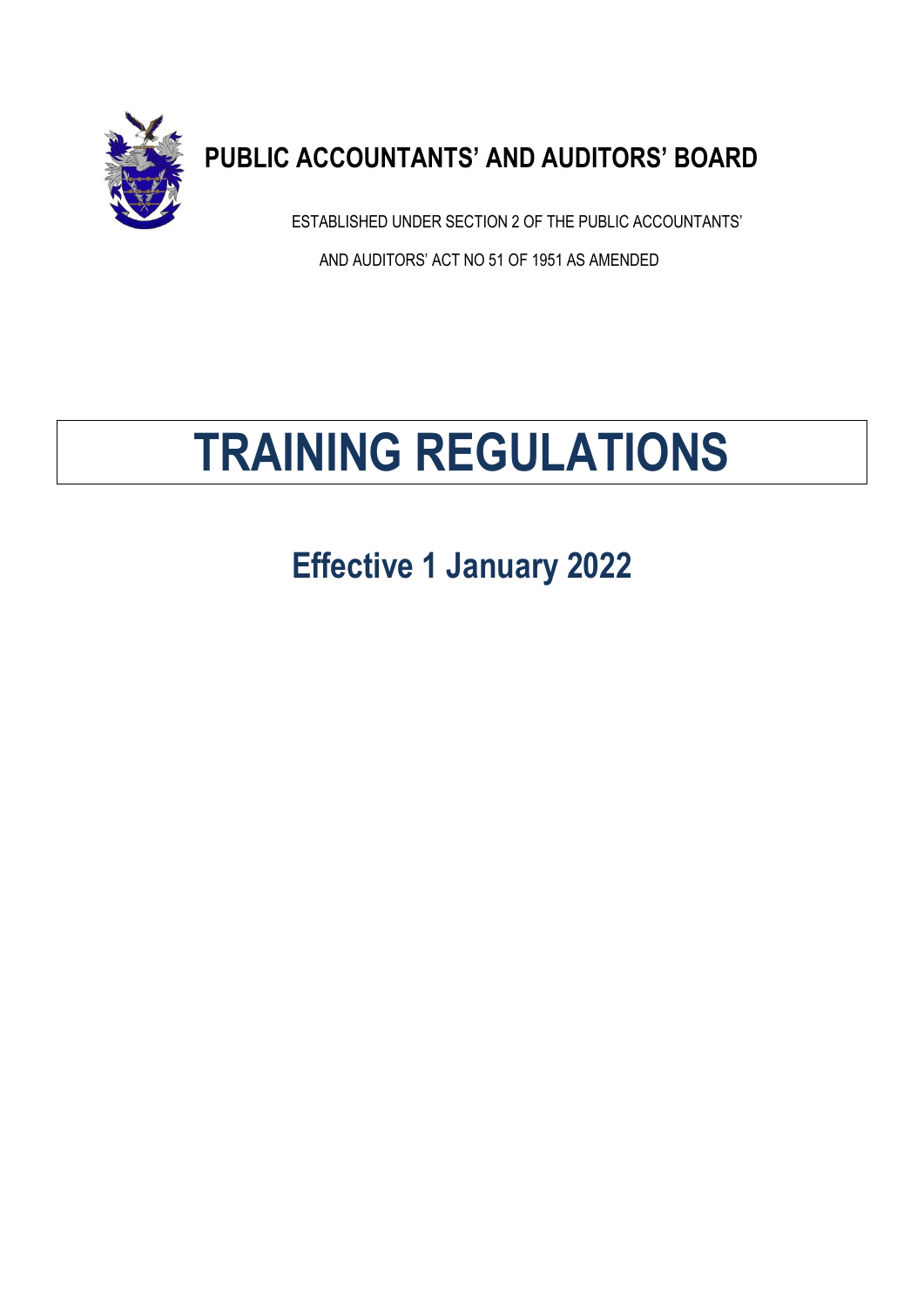# **TABLE OF CONTENTS**

### **Contents**

| 1.             |                                                                                       |  |
|----------------|---------------------------------------------------------------------------------------|--|
| 2.             | DISCRETIONARY POWERS OF PAAB REGARDING TRAINING AND ACCREDITATION MATTERS3            |  |
| 3.             |                                                                                       |  |
| 4.             |                                                                                       |  |
| 5 <sub>1</sub> |                                                                                       |  |
| 6.             |                                                                                       |  |
| 7.             |                                                                                       |  |
| 8.             |                                                                                       |  |
| 9.             | RESPONSIBILITIES OF EXECUTIVE MANAGEMENT IN RESPECT OF THE PAAB TRAINING PROGRAMME 10 |  |
| 10.            |                                                                                       |  |
| 11.            |                                                                                       |  |
| 12.            |                                                                                       |  |
| 13.            |                                                                                       |  |
| 14.            |                                                                                       |  |
| 15.            |                                                                                       |  |
| 16.            |                                                                                       |  |
| 17.            |                                                                                       |  |
| 18.            |                                                                                       |  |
| 19.            |                                                                                       |  |
| 20.            |                                                                                       |  |
| 21.            |                                                                                       |  |
| 22.            |                                                                                       |  |
| 23.            |                                                                                       |  |
| 24.            |                                                                                       |  |
| 25.            |                                                                                       |  |
| 26.            | NOTIFICATION IN RESPECT OF A TRAINEE WHO IS UNLIKELY TO ACHIEVE COMPETENCE AND/OR     |  |
|                |                                                                                       |  |
| 27.            |                                                                                       |  |
| 28.            |                                                                                       |  |
| 29.            |                                                                                       |  |
| 30.            |                                                                                       |  |
| 31.            |                                                                                       |  |
| 32.            |                                                                                       |  |
| ANNEXURE 1     |                                                                                       |  |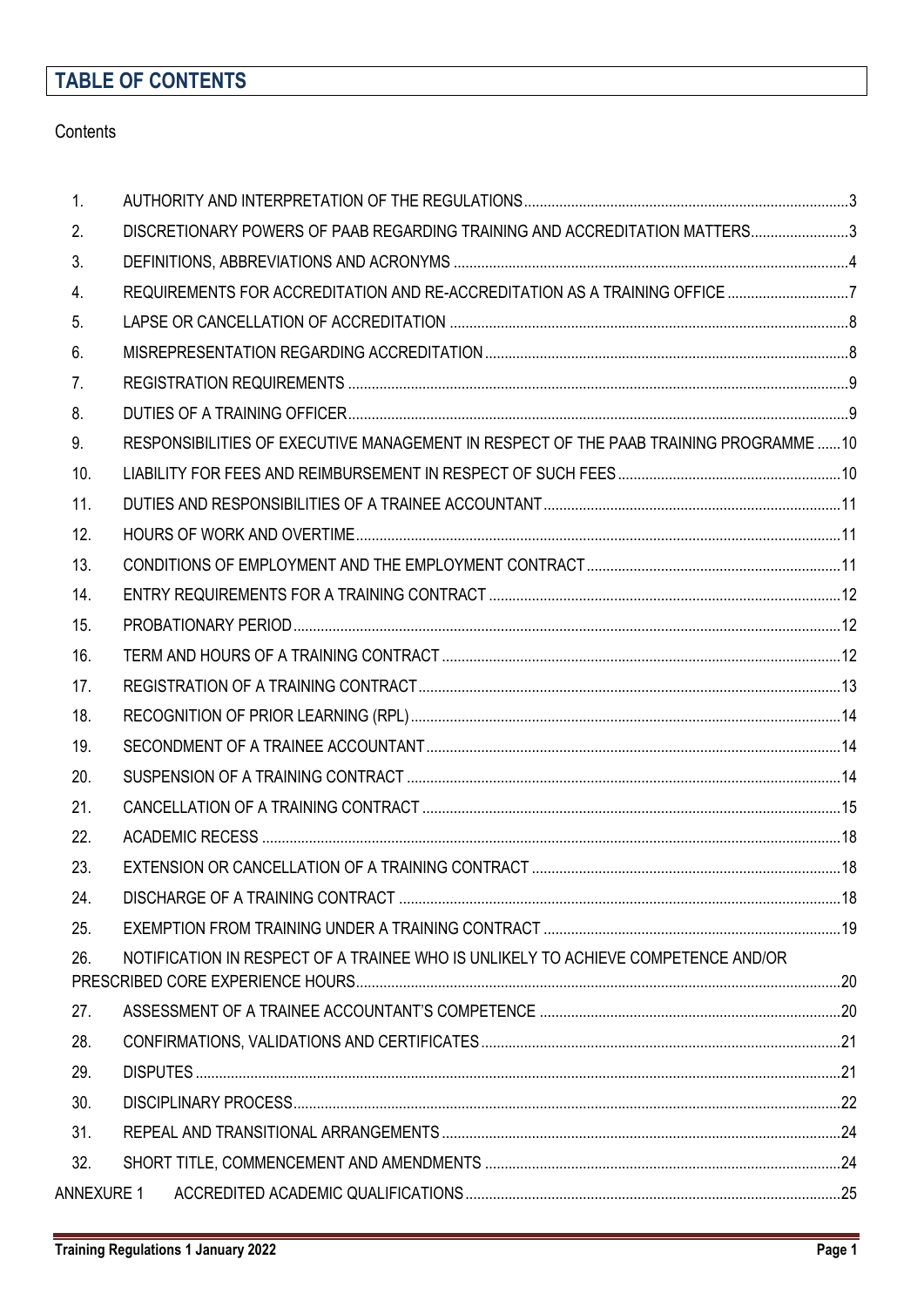|                | <b>ANNEXURE 2</b>                      |                                                                                         |  |
|----------------|----------------------------------------|-----------------------------------------------------------------------------------------|--|
|                | <b>ANNEXURE 3</b>                      |                                                                                         |  |
|                | <b>ANNEXURE 4</b>                      |                                                                                         |  |
|                | <b>ANNEXURE 5</b>                      | ARBITRATION PROCESS IN THE EVENT OF A DISPUTE ABOUT A TRAINING CONTRACT 36              |  |
|                | <b>ANNEXURE 6</b>                      |                                                                                         |  |
|                | <b>ANNEXURE 7</b>                      |                                                                                         |  |
|                | <b>ANNEXURE 8</b>                      |                                                                                         |  |
|                | <b>GUIDELINE 1</b>                     |                                                                                         |  |
|                | <b>GUIDELINE 2</b>                     |                                                                                         |  |
|                | <b>TEMPLATE 1</b>                      | NOTIFICATION LETTER FOR POTENTIAL CONTRAVENTION OF THE ACADEMIC PROGRESS RULE47         |  |
|                | <b>TEMPLATE 2</b>                      | NOTIFICATION LETTER FOR CONTRAVENTION OF THE ACADEMIC PROGRESS RULE48                   |  |
|                | <b>TEMPLATE 3</b>                      | NOTIFICATION LETTER FOR FAILURE TO SUBMIT THE ASSESSMENT FORMS ON A TIMELY BASIS.49     |  |
|                | <b>TEMPLATE 4</b><br><b>COMPETENCE</b> | NOTIFICATION LETTER FOR POSSIBLE EXTENSION OR CANCELLATION FOR FAILURE TO ACHIEVE<br>50 |  |
|                | <b>TEMPLATE 5</b>                      | NOTIFICATION LETTER FOR CONTRAVENTION OF THE SUBMISSION OF THE ASSESSMENT FORMS         |  |
|                |                                        |                                                                                         |  |
|                |                                        |                                                                                         |  |
| 1 <sub>1</sub> |                                        |                                                                                         |  |
| 2.             |                                        |                                                                                         |  |
| 3.             |                                        |                                                                                         |  |
| 4.             |                                        |                                                                                         |  |
| 5.             |                                        |                                                                                         |  |
| 6.             |                                        |                                                                                         |  |
| 7 <sub>1</sub> |                                        |                                                                                         |  |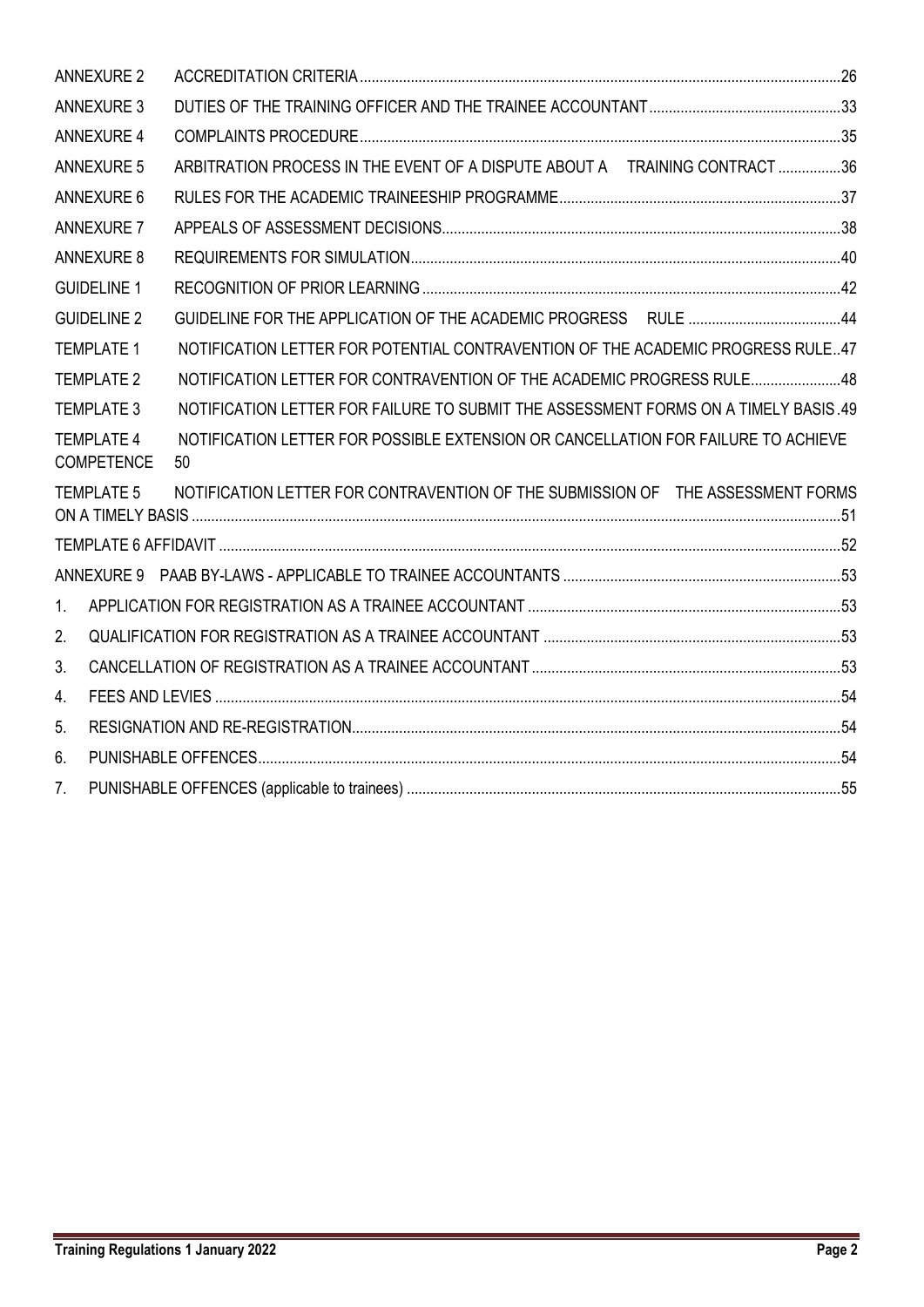### <span id="page-3-0"></span>**1. AUTHORITY AND INTERPRETATION OF THE REGULATIONS**

- 1.1. The Public Accountants' and Auditors' Board (PAAB), after consultation with relevant stakeholders, has determined that the following Training Regulations ("Regulations") pertain to the training of trainee accountants.
- 1.2. These Regulations must be interpreted in a manner that is consistent with the PAAB Act 1951, By-laws, Code of Professional Conduct, and any other applicable legislation of the Republic of Namibia, in order to give full effect to the objective of producing competent and professional chartered accountants.
- 1.3. The headings and sub-headings in these Regulations must not be taken into account in the interpretation of these Regulations.
- 1.4. The annexures referred to in the Regulations form part of these Regulations.
- 1.5. The guidelines and templates are merely for clarification and should be read in conjunction with these Regulations.
- 1.6. These regulations are fully adopted from and with the approval of the South African Institute of Chartered Accountants (SAICA).

# <span id="page-3-1"></span>**2. DISCRETIONARY POWERS OF PAAB REGARDING TRAINING AND ACCREDITATION MATTERS**

- 2.1. PAAB has the power, in its absolute discretion and in the interests of the profession, to: –
- 2.1.1. refuse to register a training contract of a prospective trainee accountant who, despite the fact that he meets other registration requirements, is nevertheless disqualified for registration as a member of the applicable accredited professional accounting body, in terms of its Constitution (also refer to Regulation 30.4 and Annexure 3) ; and/or
- 2.1.2. order the cancellation of the training contract of a trainee accountant who, despite the fact that he meets other requirements in terms of his training contract, is nevertheless disqualified for registration as a member of the applicable professional accredited accounting body, in terms of that accounting body's Constitution; and/or
- 2.1.3. refuse to consent to any request or application relating to the training; (also refer to Regulation 30.4); and/or
- 2.1.4. make any decision relating to any existing training contract; and/or
- 2.1.5. make any decision relating to the accreditation or continued accreditation of a training office.
- 2.2. Notification in writing about PAAB's decision in relation to training or accreditation matters is final and binding, provided all the relevant appeal procedures of PAAB have been exhausted.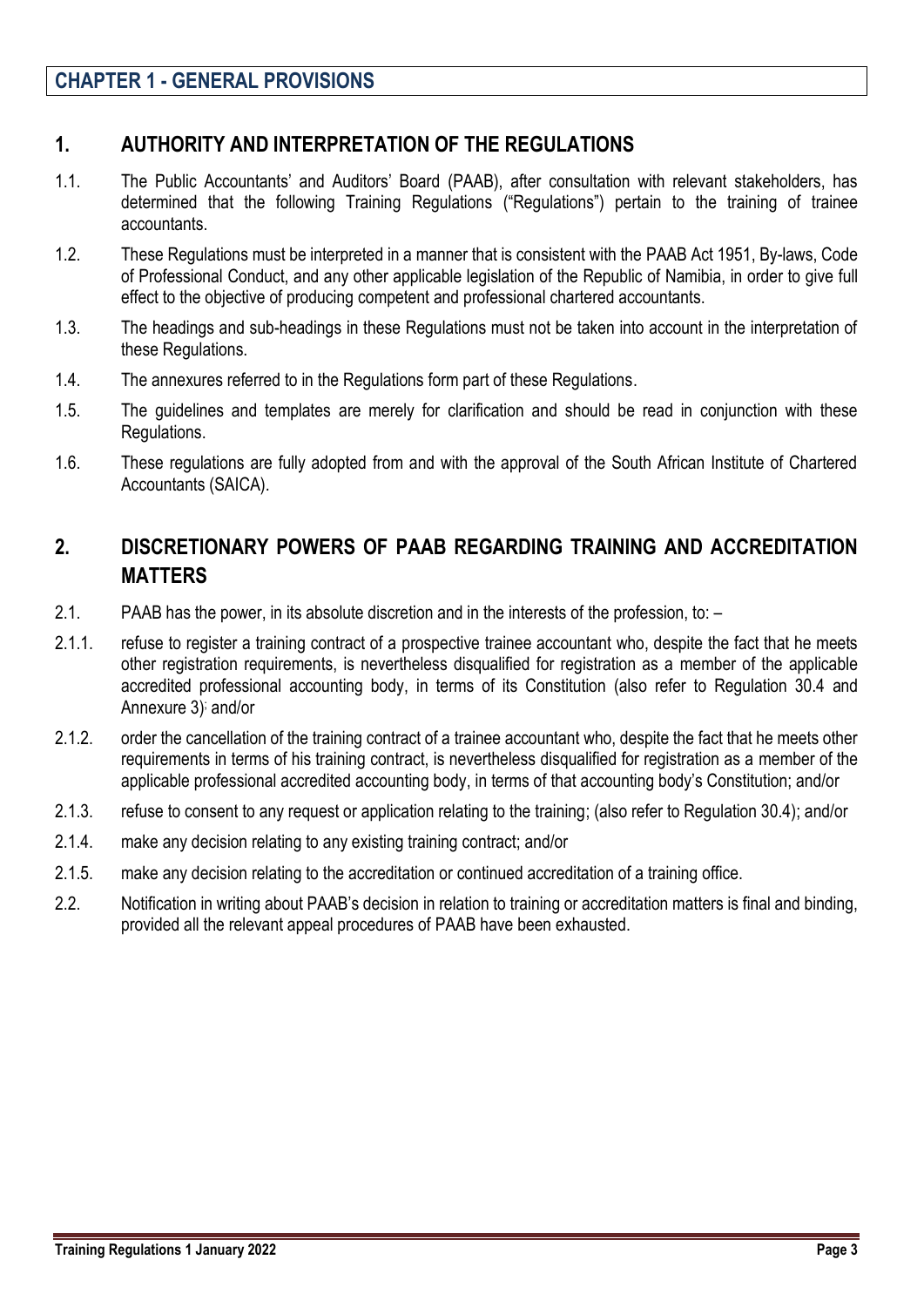# <span id="page-4-0"></span>**3. DEFINITIONS, ABBREVIATIONS AND ACRONYMS**

In these Regulations, words importing the masculine gender include all genders. Unless expressly stated otherwise or inconsistent with the context in which they appear, the terms used in these Regulations mean the following:

**"academic progress"** means the satisfactory completion of all or sufficient subjects to enable a trainee accountant to make one further year of progress towards the completion of an accredited degree or accredited bridging programme or ACCA modules. The trainee accountant must achieve at least one year of academic progress during any two calendar years. This progress is measured by passing the examinations of the relevant education institution.

**"academic recess"** means a period of time that a trainee has been permitted to temporarily stop studying while still employed and continuing with training under the training contract (refer to Regulation 22).

**"academic trainee accountant"** means a trainee accountant who participates in an academic trainee accountantship programme and spends the first year of his training contract at an education institution that offers an academic training programme accredited by the relevant professional body for this purpose.

**''ACCA''** means the Association of Chartered Certified Accountants.

**"ACCA Qualification**" this refers to ACCA Professional Certificate (completed all 13 examinations) or ACCA Advanced Diploma in Accounting and Business (completed the first 9 examinations)

**"accreditation criteria"** mean a set of requirements with which an organisation has to comply to be accredited or reaccredited as a training office.

**"accredited degree"** means an undergraduate qualification accredited by the respective professional body and recognised by PAAB.

**"accredited post-graduate qualification"** refers to a post-graduate programme recognised by PAAB as a pre-requisite for admission to the ITC.

**"accredited bridging programme"** means a bridging programme accredited by the respective professional body and recognised by PAAB.

*"***ANA"** means an Assessment Needs Analysis and refers to the assessment instrument used as part of the assessment process to record a trainee accountant's cumulative competence to date; analyse his developmental needs; and provide developmental and support plans on how these developmental needs will be addressed during the next evaluation period for the 2016 training programme.

**"APC"** means the Assessment of Professional Competence and is set by the APC Examinations Committee as one of the prerequisites for registration as a CA(Nam).

**"Applied knowledge"** means the first stage of the ACCA examinations which gives the student a broad understanding of essential accounting techniques such as effective business operations, management accounting, and financial accounting**.**

**"Applied skills"** means the second stage of the ACCA examinations which develop strong, practical skills that are part of the strategic finance professional's toolkit – including taxation, financial reporting, and audit.

**"CA(Nam)"** means a Chartered Accountant (Namibia) who is registered as such with ICAN.

**"complaint"** means any information which is provided to PAAB in terms of the complaints' procedure set out in Annexure 4 or any information which comes to PAAB's attention through any other means, which may contravene the PAA Act, PAAB's, By-laws or these Regulations.

**"competence"** means the level of competence of proficiency required in the tasks or learning outcomes of the training programme.

**"core experience hours"** refers to all time spent by a trainee accountant on practical work experience or activities such as training related to the training programme and excludes academic studies.

**"effective start date of a training contract"** means the date on which the PAAB training contract started, as indicated on the employment contract, and agreed to by the trainee and the training officer and as reflected on TCMS.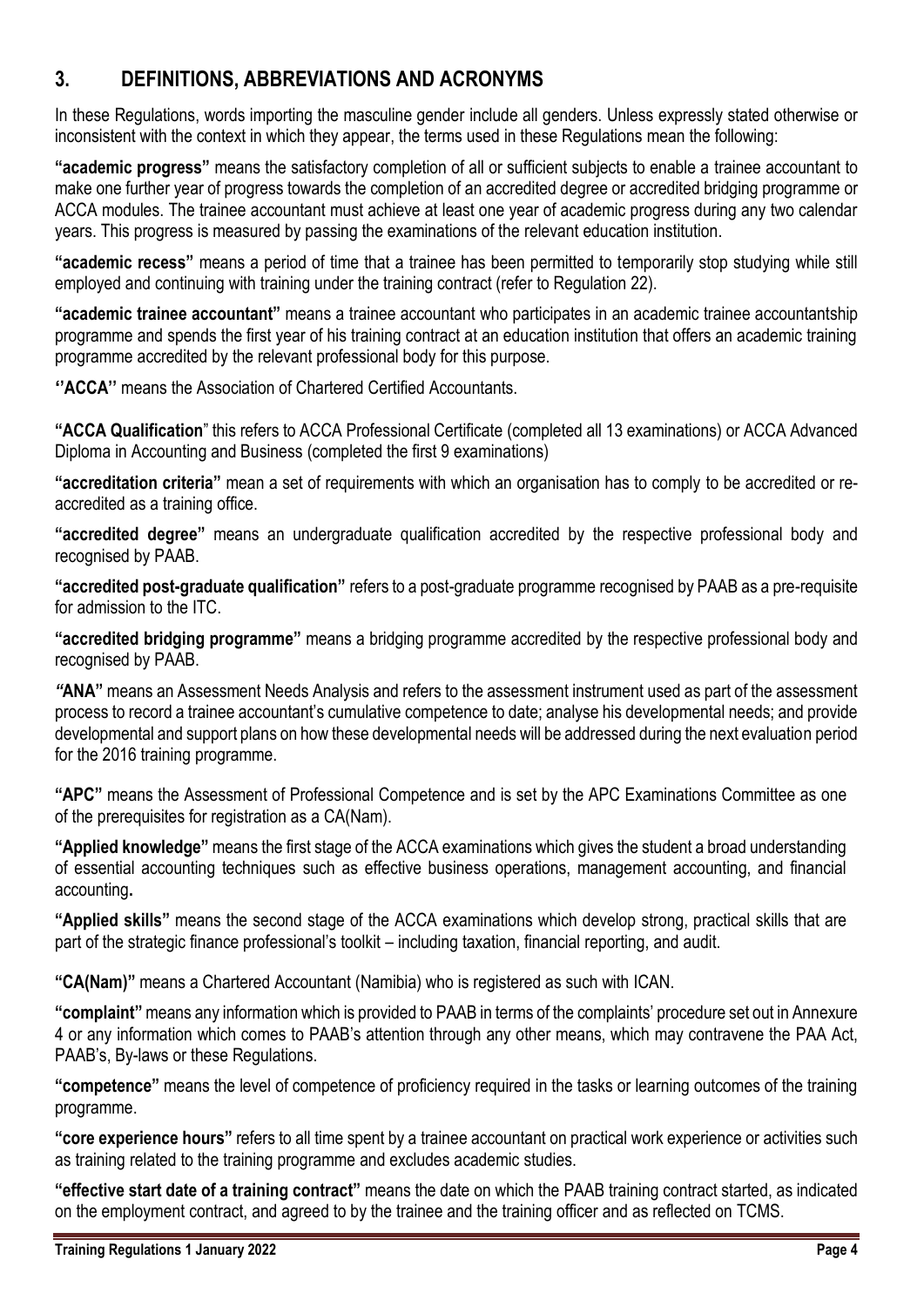**"competencies"** mean the competencies or learning outcomes prescribed by the PAAB in terms of the PAAB Training Programme.

**"employment contract"** means a contract or letter signed by the training office and the trainee accountant, which deals with the conditions of employment of the trainee accountant as provided for in the Basic Conditions of Employment Act, 1997, the Labour Act, 1995, these training regulations and any other applicable legislation.

**"ITC"** means the Initial Test of Competence, a qualifying examination set by the Examinations Committee of SAICA as one of the prerequisites for registration as a CA(NAM).

"**ICAN**" means The Institute of Chartered Accountants of Namibia.

**"notify"** means to communicate in writing using the method or procedure prescribed by the relevant Regulation.

**"ordinarily resident"** means where the person has his usual or principal residence.

**"PAAB"** means The Public Accountants' and Auditors' Board in terms of the PAAB Act (Act 51 of 1951) and includes its Committees and Subcommittees.

**"pre-accreditation visit"** is a remote or site visit conducted of a prospective training office, or any other intervention, to establish the extent to which the prospective training office meets the PAAB accreditation criteria as set out in Annexure 2 of these Regulations.

*"professional body"* means a body of, or representing, registered auditors or accountants, or both accountants and registered auditors and the body is accredited by the PAAB in terms of its Accreditation Model.

*"***PSR"** means a Professional Skills Review and refers to the assessment instrument used as part of the assessment process to document and review the competence demonstrated by the trainee accountant in the prescribed professional competencies for the 2016 training programme.

**"Qualifying examination"** means the qualifying examination set by the Examinations Committee of the relevant professional body as one of the prerequisites for registration as a member.

**"RAA"** means a registered auditor and accountant and refers to an individual or firm registered as an accountant and auditor with the PAAB.

**"re-accreditation visit"** means a remote or site visit to a training office, or any other intervention, to establish the extent to which the training office meets the PAAB accreditation criteria, as set out in Annexure 2 of these Regulations.

**"registered assessor"** means a person qualified who has met the requirements as determined by PAAB for registration as an assessor.

**"registered auditor"** means an individual registered as an auditor with the PAAB.

**"relevant work experience"** means work experience gained in an audit environment, including work experience gained at the Office of the Auditor General, which can be linked to the PAAB's competencies

**"risk rating"** means the probability (low, medium, high or very high) that a training office will not deliver the workplace training and experience programme at the standards and levels of quality as prescribed by PAAB. The degree of risk (low, medium, high or very high) is determined taking into account:

- Findings from the latest reaccreditation visit,
- Number of and reasons for training contract cancellations in the last 12 (twelve) months.
- Number and nature of any trainee accountant complaints received in the last 12 (twelve) months,
- Response rate to trainee questionnaires,
- Responses to trainee questionnaires and the trainee exit survey,
- Performance of trainees in the ICAN APC examination or the ACCA Strategic Professional examinations, and
- Any other information that PAAB is aware of that suggests that the training programme may not be adequate, effective, efficient, and consistent.

No specific weighting is attached to any of these factors in determining the office's risk rating. The determination of the risk rating at any point in time rests with PAAB.

**"RPL"** means recognition of prior learning which is the process through which the trainee accountants' prior work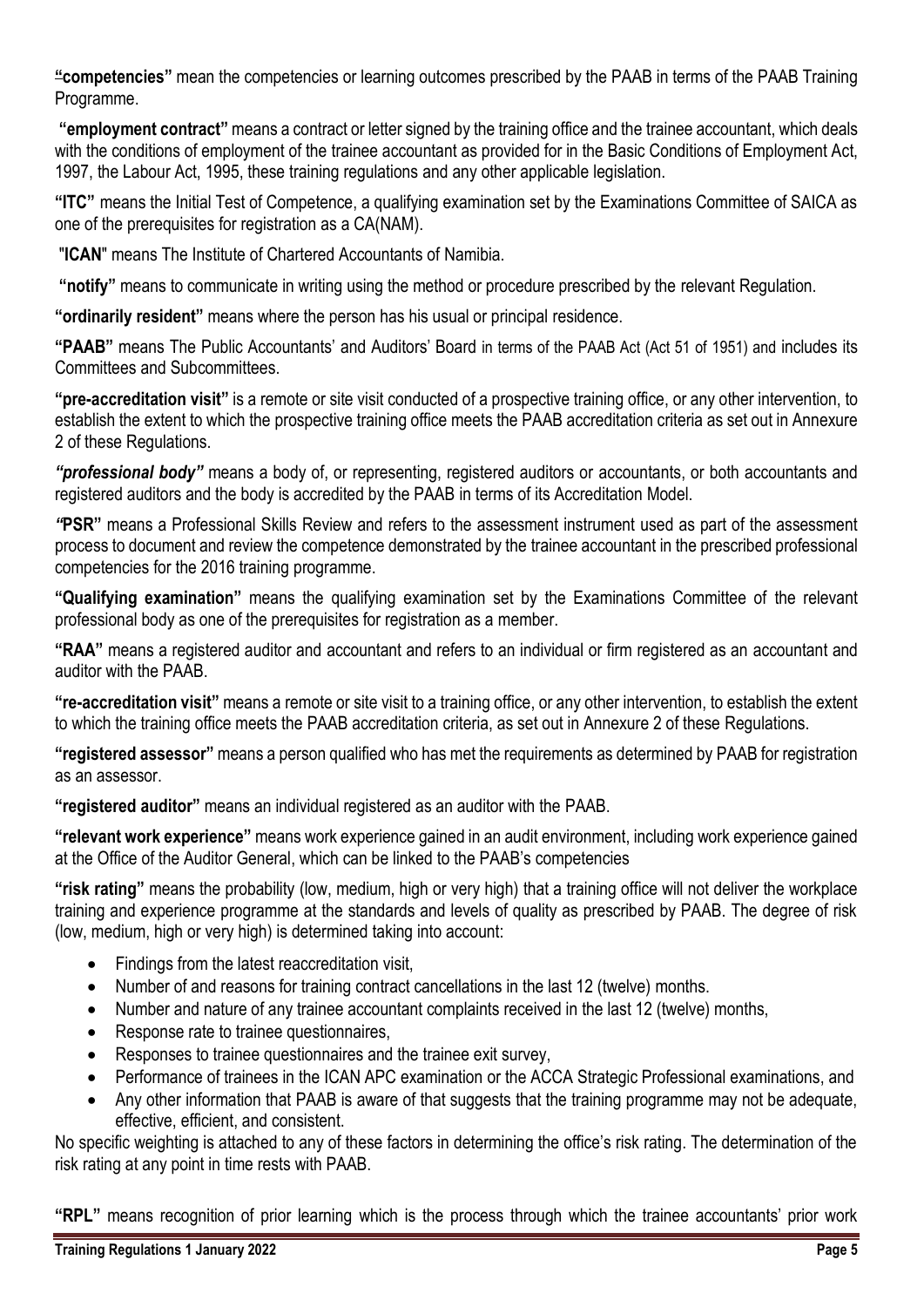experience is recognised by reducing the remaining term of the training contract after assessment of the trainee accountant against the prescribed competencies (refer to Regulation 18).

**"SAICA**" means the South African Institute of Chartered Accountants and includes its Committees and Working Groups.

**"TCMS"** means the Training Contract Management System and refers to the online system for the registration and management of training contracts.

*"***TSR"** means a Technical Skills Review and refers to the assessment instrument used as part of the assessment process to document and review the competence demonstrated by the trainee accountant in the relevant technical competencies prescribed by PAAB for the 2016 training programme.

**"trainee accountant"** means an individual who is employed by an accredited training office and who is serving under a PAAB training contract.

**"training contract"** means a contract, entered into and registered by PAAB, on TCMS, whereby a trainee accountant is duly bound to serve a training office for a specified period and is entitled to receive experience in the prescribed competencies, and which meets the requirements for a learnership agreement

**"training office"** means an organisation, accredited by PAAB in terms of the accreditation criteria set out in Annexure 2 of these Regulations, where prospective auditors may be trained.

**"training officer"** means an individual who is a member of PAAB and who is responsible for performing the functions and duties ascribed to a training officer in terms of these Regulations.

**"EDCOM"** means the Education and Training Committee of PAAB and includes its subcommittees.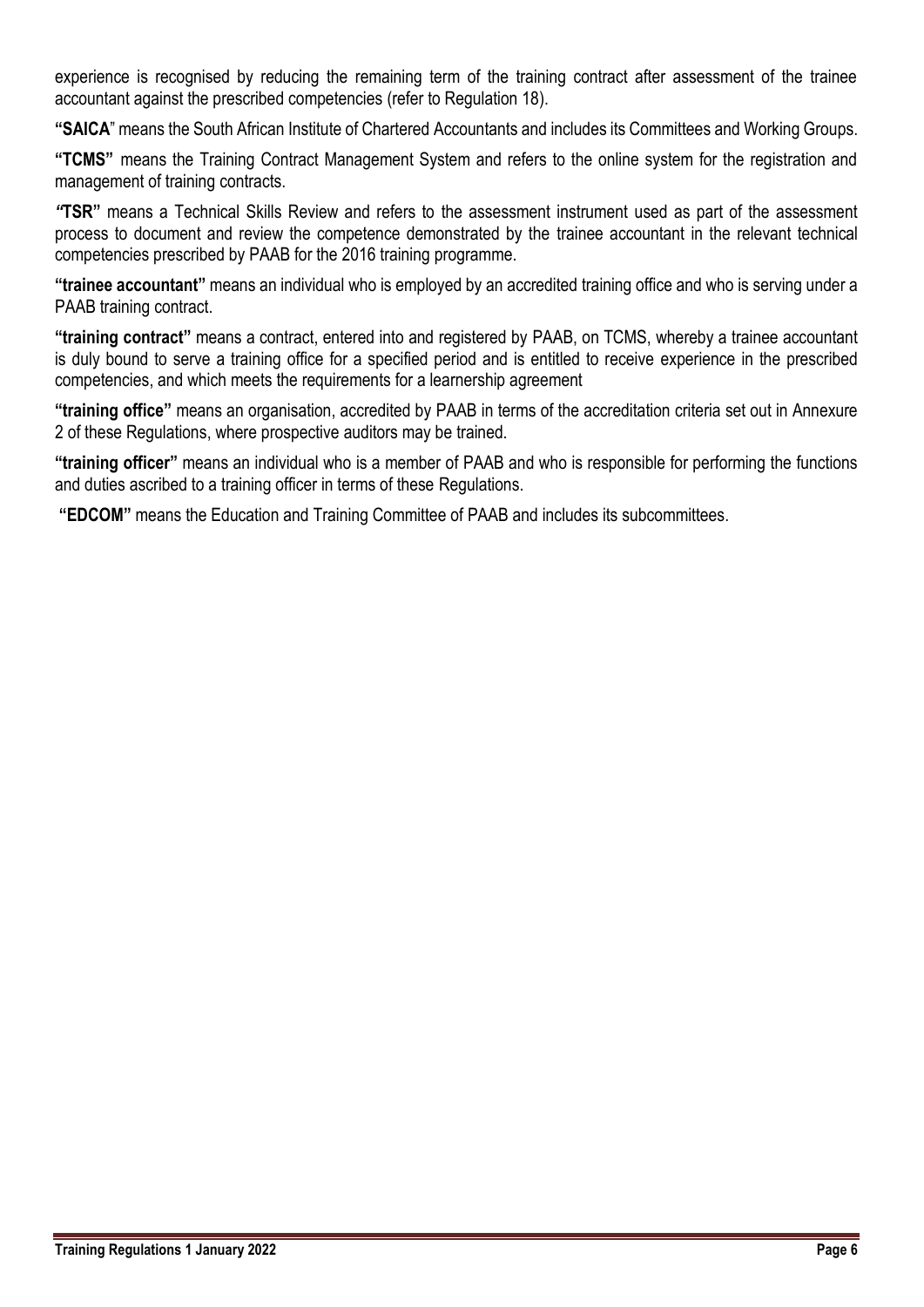# <span id="page-7-0"></span>**4. REQUIREMENTS FOR ACCREDITATION AND RE-ACCREDITATION AS A TRAINING OFFICE**

- 4.1. The main objective of accrediting a training office is to allow that office to train prospective auditors.
- 4.2. PAAB will consider and determine: –
- 4.2.1. whether or not to accredit an organisation that has applied for accreditation.
- 4.2.2. the accreditation period, i.e., the duration of the accreditation of the training office.
- 4.2.3. the accreditation quota, i.e. the maximum number of trainee accountants that an accredited training office is allowed to employ.
- 4.2.4. the elective(s) that the training office may offer.
- 4.2.5. whether or not to increase the accreditation quota if so, requested by a training office on the prescribed form; and:
- 4.2.6. whether or not to continue to accredit a training office.
- 4.3. In order to be accredited, the training office must meet or largely meet the accreditation criteria as prescribed by PAAB from time to time.
- 4.4. A training office (whether prospective or currently accredited) must: -
- 4.4.1. demonstrate that it is economically sustainable and, in the case of organisations where trainees gain exposure based on allocation to client assignments, that it has an existing client base that will enable it to provide the prescribed range and depth of experience to prospective or current trainees.
- 4.4.2. demonstrate a commitment to provide the requisite and range and depth of experience for prospective RAAs.
- 4.4.3. Provide/ensure adequate structures/facilities to appropriately supervise, guide, develop and assess trainees within a supportive learning environment, at all times, whether in person or remotely, albeit that the trainees may from time to time be required to perform their duties at another entity/branch/unit of the training
- 4.4.4. comply with all the provisions of these Regulations relating to accreditation.
- 4.4.5. ensure that a single assessor does not assess more than 15 trainees (Note: SAICA no longer prescribe the number of assessors but recommends there be a reasonable number of assessors).
- 4.5. A training office remains accredited for a period as determined by PAAB from time to time, and continued accreditation is dependent on the office demonstrating, to PAAB's satisfaction through a process of reaccreditation visits, that it continues to meet the accreditation criteria contained in Annexure 2.
- 4.6. The degree of risk in determining the risk rating of a training office is determined by taking into account:
	- Findings from the latest reaccreditation visit:
	- Number of and reasons for training contract cancellations in the last 12 (twelve) months:
	- Number of and reasons for training contract extensions in the last 12 (twelve) months:
	- Number and nature of any trainee accountant complaints received in the last 12 (twelve) months:
	- Response rate to trainee questionnaires:
	- Responses to trainee questionnaires and trainee exit survey:
	- Performance of trainees in the ICAN APC examination or the ACCA Strategic Professional examinations and
	- Any other information that PAAB is aware of that suggests that the training programme may not be adequate, effective, efficient and consistent.
- 4.7. No specific weighting is attached to any of the factors listed at 4.6 in determining the office's risk rating. The determination of the risk rating at any point in time rests with the PAAB.
- 4.8. No organisation will be excluded from accreditation solely on the grounds of size or sector.
- 4.9. A training office (whether prospective or currently accredited) must demonstrate a commitment to provide the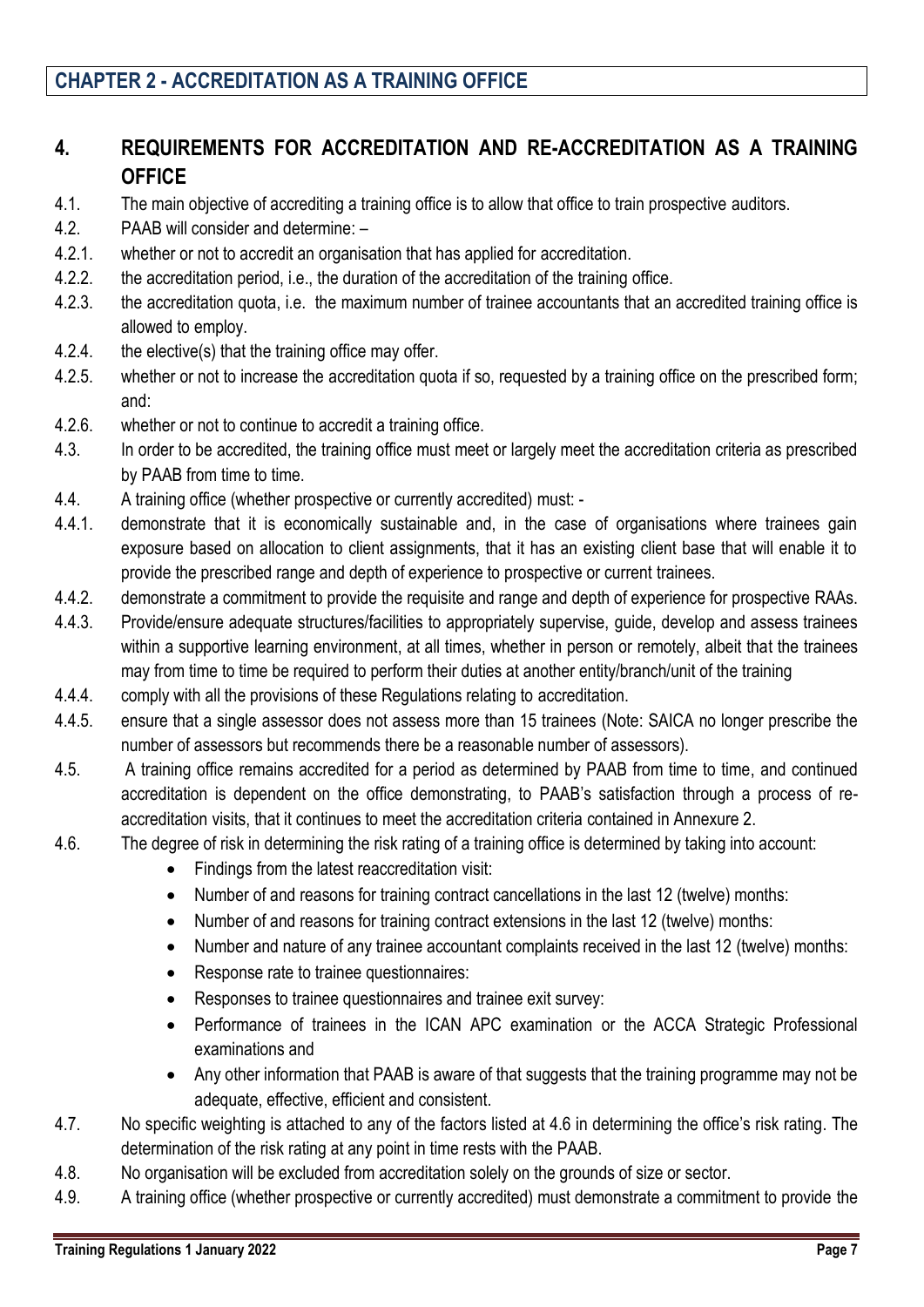requisite experience for prospective auditors and must provide adequate training structures/facilities.

- 4.10. Should a training office receive a very high-risk rating?
- 4.10.1. The quota will be decreased to the number of active trainees in the office at the time the very high-risk rating was received.
- 4.10.2. Where concerns relate to the assessment process, the training officer and all assessors in the office will be required to attend the annual PAAB assessment refresher and update training.

# <span id="page-8-0"></span>**5. LAPSE OR CANCELLATION OF ACCREDITATION**

- 5.1. Accreditation lapses automatically if no trainee accountants have been registered in a training office for a continuous period of 12 months, after which the organisation will have to re-apply for accreditation if it wishes to employ trainee accountants in the future.
- 5.2. Accreditation for a particular elective lapses automatically if no trainee accountants have registered for that elective in a training officer for a continuous period of 12 months, after which the organisation will have to reapply for accreditation for the elective if it wishes to register trainee accountants for that elective in the future.
- 5.3. PAAB may de-accredit a training office that fails to comply with the Training Regulations.
- 5.4. In the event that a training office achieves "very high" risk ratings for two successive re-accreditation visits, the office may be de-accredited.
- 5.5. A training office that has been de-accredited by PAAB may not apply for accreditation for 12 months from the date of de-accreditation. This does not apply in the case of de-accreditations referred to in 5.1 above.

### **Training Office Mentorship Programme**

- 5.6. Notwithstanding the provisions in 5.4 above, PAAB may, at its discretion, make participation in a PAAB Training Office Mentorship Programme available to the training office.
- 5.7. The Mentorship Programme may also be a condition of accreditation for offices which PAAB believes require additional assistance at the time of being accredited.
- 5.8. The Mentorship Programme will be for a maximum period of 9 (nine) months and the training office will be responsible for all direct and indirect costs associated with this programme.
- 5.9. Should a training office refuse to actively participate in the Mentorship Programme or achieve a risk rating of "Very High" following the completion of the Mentorship Programme, the office will be summarily de-accredited by PAAB. PAAB's decision in this regard will be based on the nature and extent of the shortcomings identified during the visit conducted after conclusion of the Mentorship Programme.

# <span id="page-8-1"></span>**6. MISREPRESENTATION REGARDING ACCREDITATION**

- 6.1. It is a punishable offence for a non-accredited organisation to employ a prospective trainee accountant or to misrepresent itself to a prospective trainee accountant as a training office.
- 6.2. It is a punishable offense for an accredited training office to employ a prospective trainee accountant if it does not have sufficient accreditation quota to accommodate the prospective trainee accountant.
- 6.3. Contravention of this Regulation is considered to be punishable conduct and will be dealt with in terms of the PAAB By-laws (Annexure 9).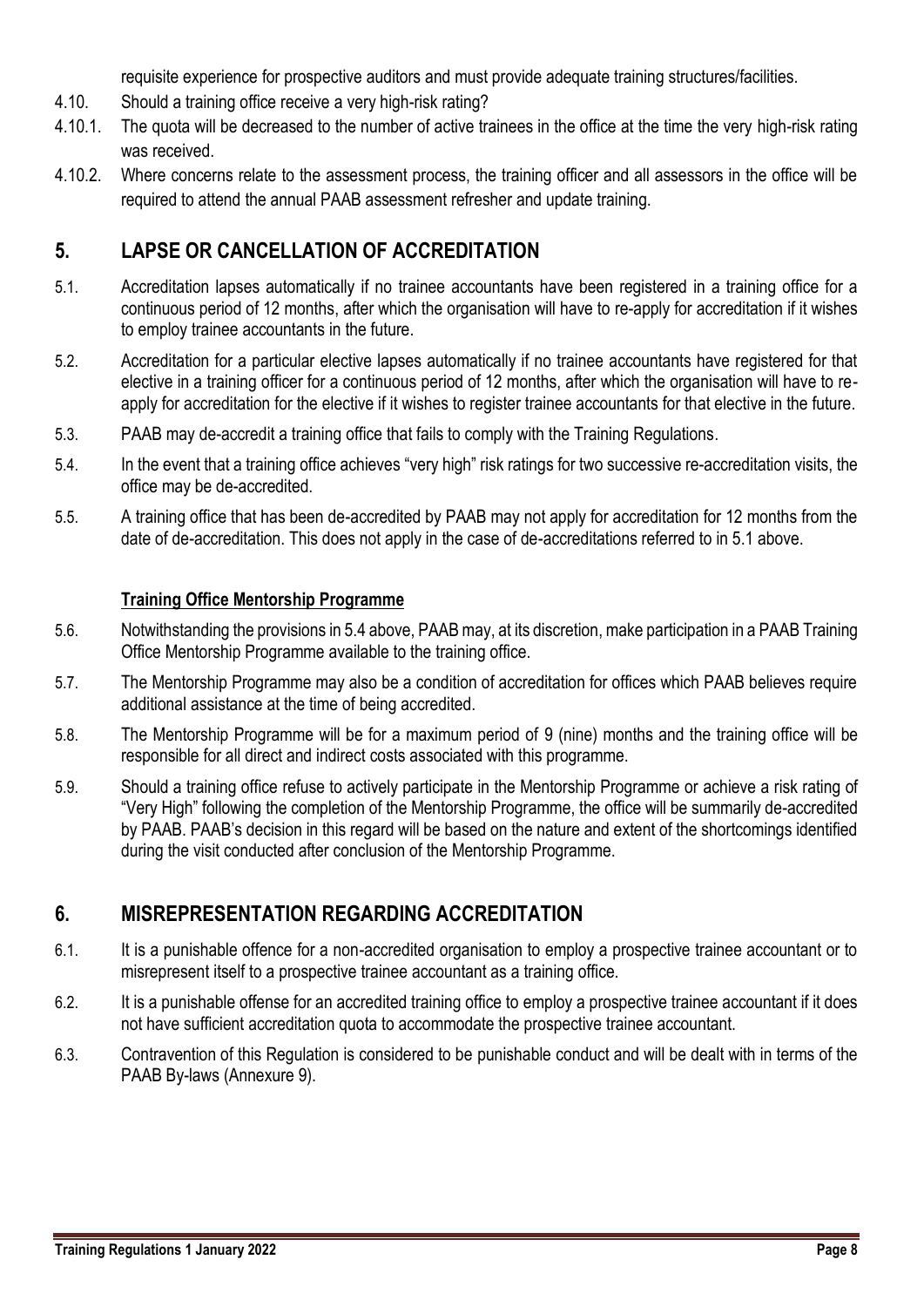# **CHAPTER 3 - THE TRAINING OFFICER**

### <span id="page-9-0"></span>**7. REGISTRATION REQUIREMENTS**

- 7.1. Each training office must register 1 (one) person with PAAB as a training officer.
- 7.2. The training officer must be an employee (as defined in the Labour Relations Act) or partner of the accredited training office.
- 7.3. An individual may be appointed as the training officer at more than one training office within the same company/partnership (national training officer), subject to the following condition: The prescribed ratio of registered assessors to trainee accountants must be maintained at those training offices where the training officer is based. The registered assessors must be ordinarily resident within a reasonable distance from the accredited training office and must be employees (as defined in the Labour Relations Act) of the training office or an employee or partner of the partnership that is accredited as a training office.
- 7.4. An individual may be appointed as the training officer at more than one separate, unrelated training offices provided that the training officer is a partner in or director of all training offices to which he has been appointed as training officer (including Office of the Auditor General)
- 7.5. There must be a CA(Nam) or ACCA member actively involved in the training programme at each accredited training office.
- 7.6. The training officer must be available for the duration of an accreditation or re-accreditation visit at each accredited training office for which he is responsible. If a site visit is conducted, the training officer must be physically present for the visit.
- 7.7. The training officer must, on behalf of the organisation, accept responsibility for the training of trainee accountants, in accordance with the requirements of PAAB.
- 7.8. The person registered as a training officer must be a registered accountant and auditor (RAA) and a registered assessor and must meet all the requirements stipulated in these Regulations and the accreditation criteria as set out in Annexure 2 of these Regulations.
- 7.9. For new accreditations, if the prospective training officer is not already a registered assessor, they must attend the PAAB assessor training before accreditation of a training office.
- 7.10. Where there is a change in training officer, the new A training officer must meet the requirements to be registered by PAAB as an assessor, within 6 (six) months from the date appointment as a training officer.
- 7.11. When a training office has failed to meet the re-accreditation criteria (i.e., achieved a risk rating of "Very High" for its most recent re-accreditation site visit) the training officer and each assessor in the training office must attend the next scheduled PAAB Assessment Refresher Workshop.
- 7.12. The training officer should be sufficiently senior and experienced to be able to enforce the provisions and requirements of the Training Regulations within the training office and there must accordingly be direct reporting lines and clear communication lines between the training officer and executive management.
- 7.13. PAAB may refuse to register a person as a training officer or may cancel a person's registration as a training officer, if such person has been found guilty by a committee of PAAB of any offence in terms of the Regulations or the Code of Professional Conduct, or, where applicable, has been found guilty of improper conduct by a committee of the relevant professional body.

### <span id="page-9-1"></span>**8. DUTIES OF A TRAINING OFFICER**

8.1. The training officer must fulfil his duties and responsibilities as set out in Annexure 3 of these Regulations.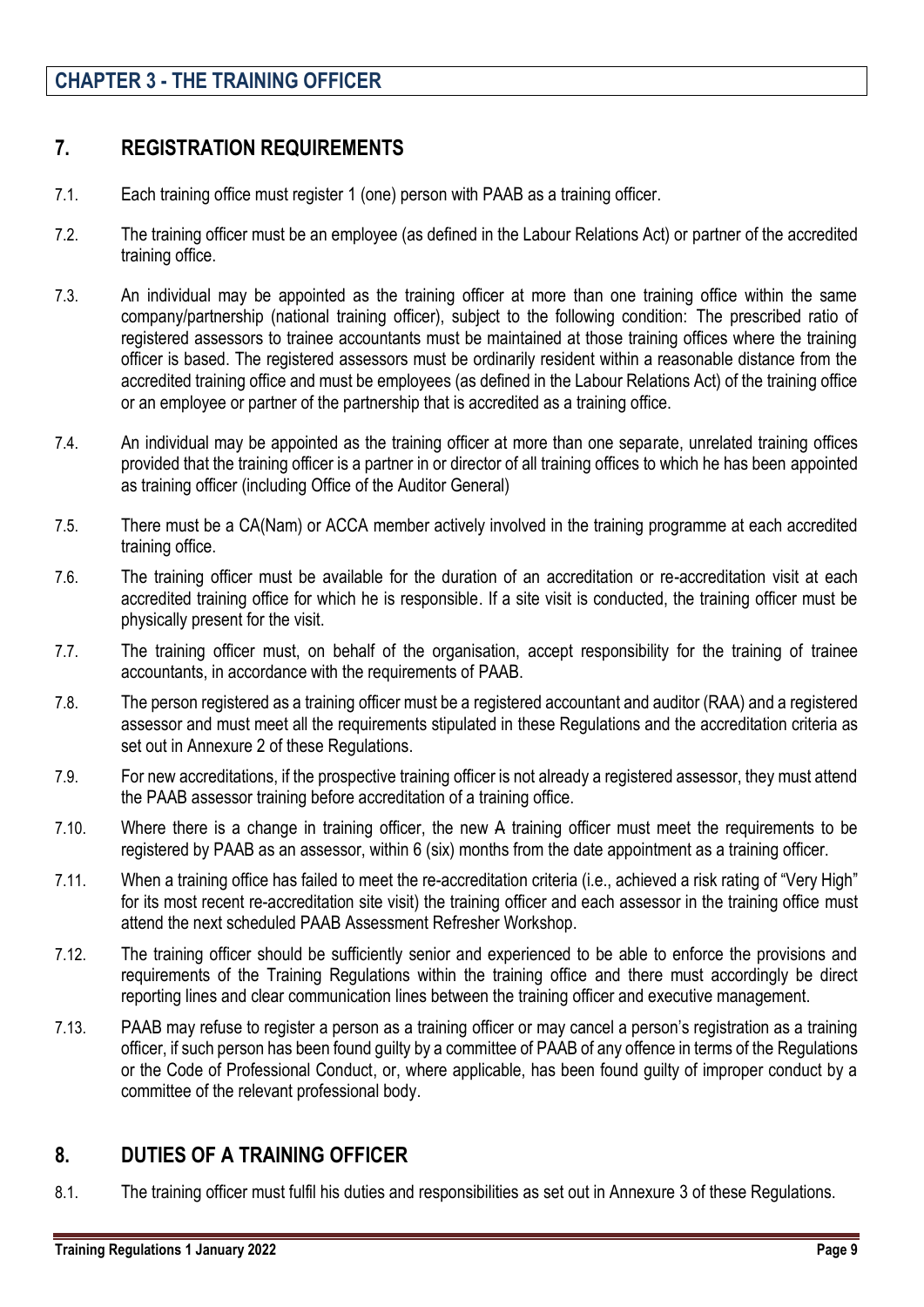8.2. Failure by a training officer to perform the duties and responsibilities as set out in these Regulations is considered to be unprofessional conduct and will be dealt with in terms of the PAAB By-laws.

# <span id="page-10-0"></span>**9. RESPONSIBILITIES OF EXECUTIVE MANAGEMENT IN RESPECT OF THE PAAB TRAINING PROGRAMME**

- 9.1. Although a training officer is required to carry out the duties ascribed to him in these Regulations, he is not solely responsible for the training of trainee accountants employed at the training office.
- 9.2. The training of trainee accountants employed at the training office is the joint responsibility of the entire management of that training office.
- 9.3. Senior managers, partners or directors or an authorised person must: –
- 9.3.1. immediately notify PAAB of an imminent change in the circumstances that could affect the training of trainee accountants in an accredited training office; and
- 9.3.2. appoint and register a replacement training officer on the prescribed form, as soon as possible.

### <span id="page-10-1"></span>**10. LIABILITY FOR FEES AND REIMBURSEMENT IN RESPECT OF SUCH FEES**

- 10.1. A training office, through its training officer, is liable for payment to PAAB of all fees (including late lodgement fees for all contract requests on TCMS i.e., registration, cancellation, discharge, completion, academic remission, academic recess, suspension, RPL) in respect of the training contract, as prescribed by PAAB from time to time.
- 10.2. Late lodgement fees are payable by the training office for each month or part thereof that the lodgement of the requisite documents was overdue, calculated from the day following expiry of the due date for the submission of the said document/s.
- 10.3. Excessively late lodgement may be regarded as punishable conduct and will be dealt with in terms of the PAAB rules.
- 10.4. The training office may require a trainee accountant whose training contract has been cancelled to reimburse the training office in respect of disbursements actually made by the training office to PAAB in terms of PAAB By-law 7(b).
- 10.5. The disbursements referred to in Regulation 10.4 relate only to those for the original cancelled training contract period and only to those for which the training office has not received credit from PAAB.
- 10.6. It is a contravention of PAAB's By-laws, and may be deemed to be punishable conduct, for a training officer to require a trainee accountant to reimburse the training office in respect of any disbursements not referred to in Regulation 10.4.
- 10.7. Any other claim which the training office may have against the trainee accountant in terms of the employment contract for study loans and/or bursaries paid by the training office may be enforced by relying on the provisions of the employment contract.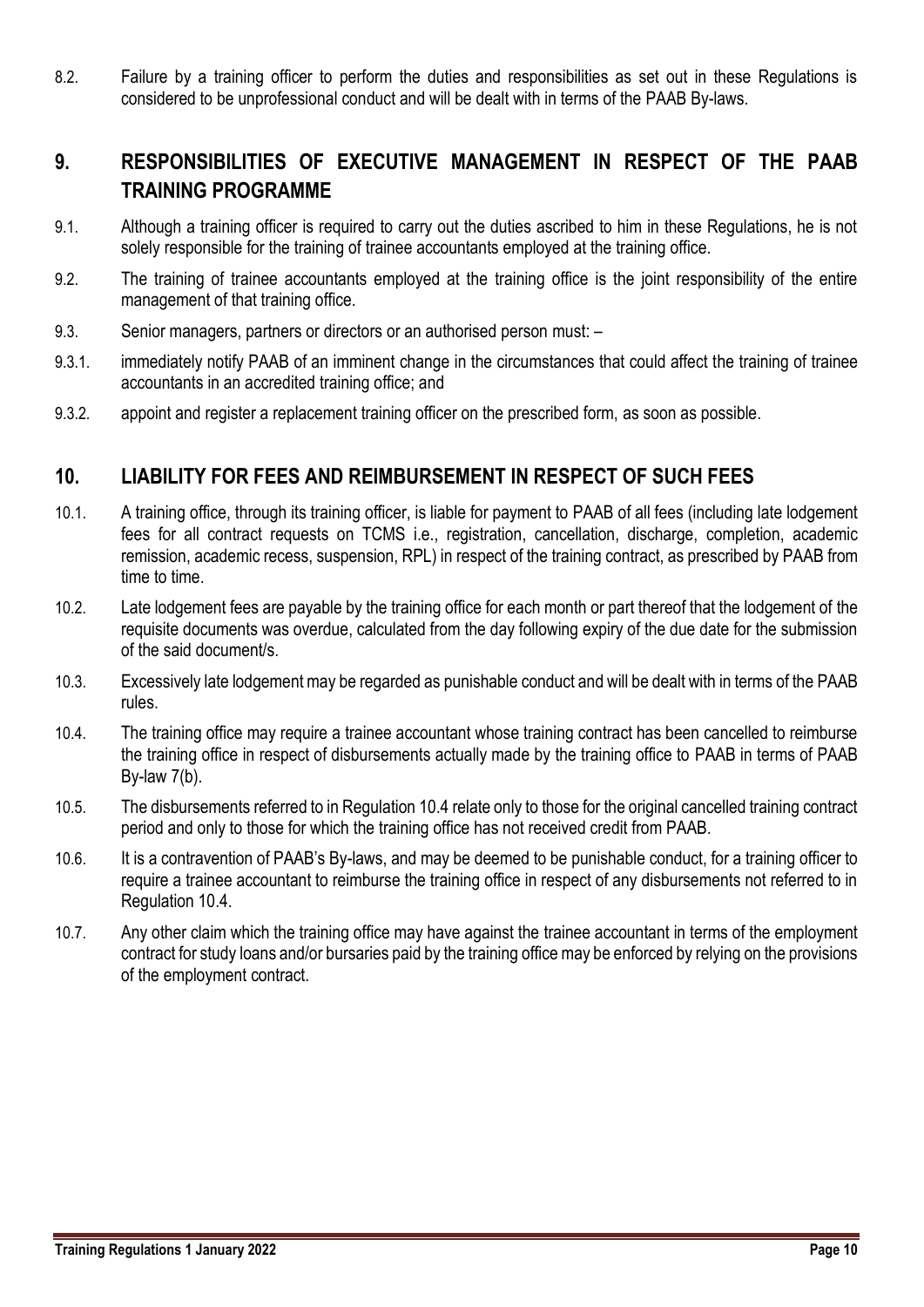# **CHAPTER 4 - THE TRAINEE ACCOUNTANT**

# <span id="page-11-0"></span>**11. DUTIES AND RESPONSIBILITIES OF A TRAINEE ACCOUNTANT**

- 11.1. The trainee accountant must fulfil his duties and responsibilities as set out in Annexure 3 of these Regulations.
- 11.2. Failure by a trainee accountant to perform any of the duties and/or responsibilities referred to in Regulation 11.1 may be regarded as punishable conduct and will be dealt with in terms of the PAAB By-laws.

### <span id="page-11-1"></span>**12. HOURS OF WORK AND OVERTIME**

- 12.1. A trainee accountant must be in the employ of a training office and must work sufficient hours per day to enable him to achieve the prescribed core experience hours as defined in Regulation 16.1.
- 12.2. The requirement for a trainee accountant to work overtime must be regulated by the employment contract and must comply with the provisions of applicable legislation.

## <span id="page-11-2"></span>**13. CONDITIONS OF EMPLOYMENT AND THE EMPLOYMENT CONTRACT**

- 13.1. Training offices are entitled to specify their own criteria for recruitment as well as terms and conditions of employment for trainee accountants (including requirements for in-person and remote working) within the ambit of applicable legislation and these Regulations.
- 13.2. Notwithstanding the provisions of Regulation 13.1, failure by a trainee accountant or a training officer to comply with the provisions of applicable labour legislation may be regarded as punishable conduct and will be dealt with in terms of the PAAB By-laws.
- 13.3. The training office may not include as part of the conditions of employment, the requirement that any educational qualification or the applicable qualifying examinations be passed as a prerequisite for a trainee accountant to continue with his training contract.
- 13.4. Notwithstanding the provisions of Regulations 14.1.2, the training office may include as part of its conditions of employment, the requirement that the trainee must be enrolled for an accredited post-graduate qualification as a prerequisite for a trainee accountant to continue with his training contract.
- 13.5 The training office also may include as part of the conditions of employment, the requirement that the trainee must comply with the academic progress rule in respect of the accredited qualification for which the trainee is enrolled.
- 13.6 In the event of a conflict arising from the terms and conditions of the training contract and the terms and conditions of the employment contract, the terms and conditions of the training contract and the provisions of these Regulations will prevail.
- 13.7. PAAB has no jurisdiction in resolving disputes emanating from the employment contracts and does not become involved in the contractual relationship created by an employment contract. PAAB therefore does not prescribe salaries, study or any other type of leave or other terms and conditions of employment for trainee accountants and its guidelines on such matters, as may be issued from time to time, are not prescriptive.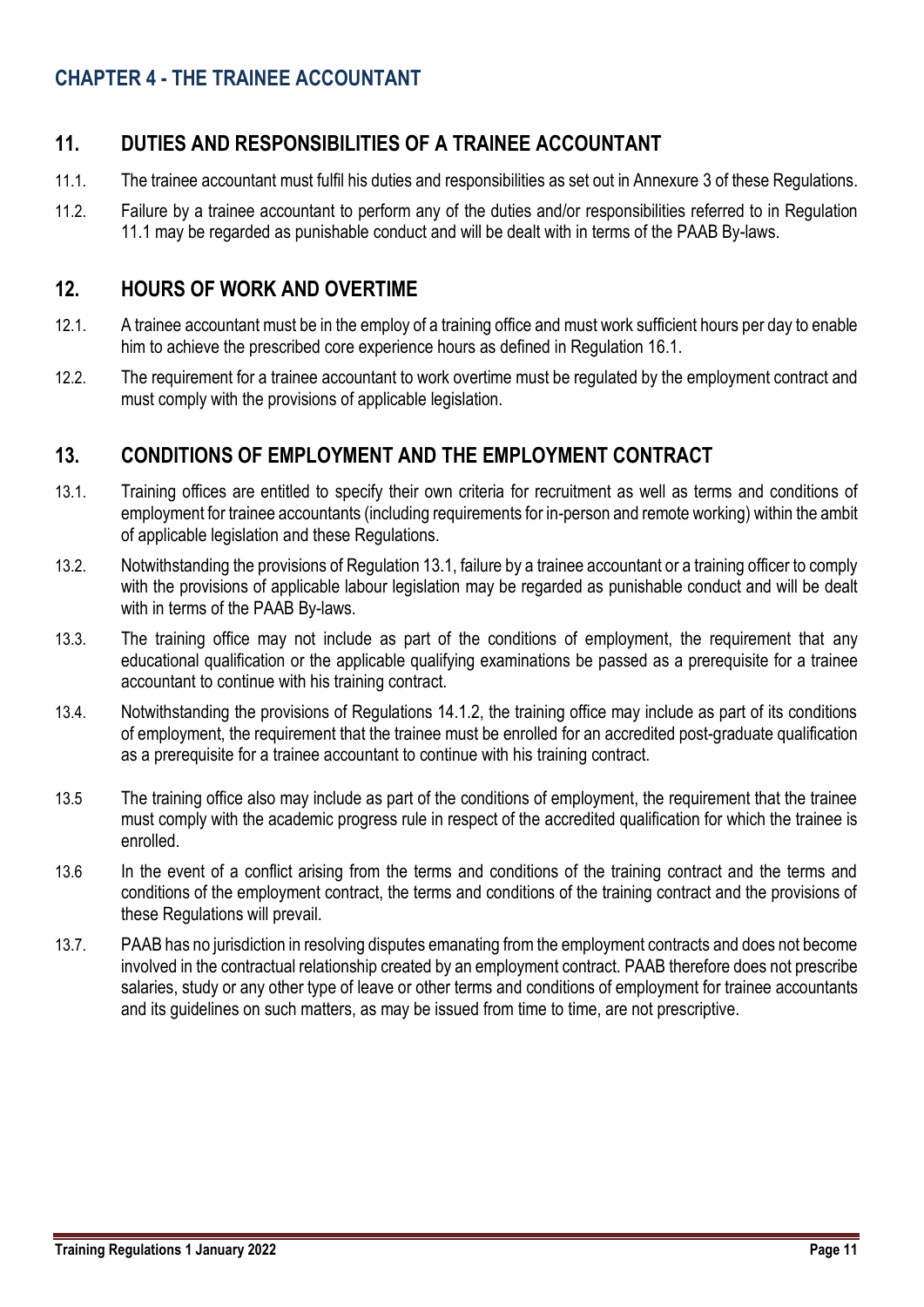# <span id="page-12-0"></span>**14. ENTRY REQUIREMENTS FOR A TRAINING CONTRACT**

- 14.1. The entry requirements for a PAAB training contract are –
- 14.1.1. confirmation by the trainee accountant that he has entered into an employment contract with the training office; and
- 14.1.2. written evidence, in the form of a certificate, transcript, admission letter or other formal documentation on the relevant educational institution letterhead, to the satisfaction of the training officer and PAAB that the trainee accountant is: –
	- a) the holder of an accredited degree or an accredited bridging programme, or
	- b) registered for an accredited degree or an accredited bridging programme; or
	- c) registered for a course directly leading to an accredited degree, accredited bridging programme, accredited post-graduate programme or ACCA qualification programme; or
	- d) the holder of ACCA Advanced Diploma in Accounting and Business: or
	- e) registered for the ACCA qualification programme
- 14.1.3. written confirmation, to the satisfaction of the training officer, that the trainee accountant is taking academic recess in terms of Regulation 22.
- 14.2. Where written evidence relating to a trainee accountant's enrolment cannot be provided in terms of Regulation 14.1.2, the trainee accountant must undertake in writing that he will be accepted for registration by an accredited education institution at the commencement of the next academic year and the trainee accountant must provide the training officer with proof of enrolment within 10 (ten) months from the effective start date of the training contract.
- 14.3 Should the trainee fail to provide the proof of enrolment in terms of Regulation 14.2, the training officer must cancel the training contract. (Also see Regulations 21.1.2).

### <span id="page-12-1"></span>**15. PROBATIONARY PERIOD**

- 15.1. A basic probationary period of up to a maximum of 6 (six) months, commencing on the date of employment in the capacity as a trainee accountant, is permissible, and may be stipulated in the employment contract.
- 15.2. A training office may not specify a probationary period for a trainee accountant that is not in accordance with Regulation 15.1.
- 15.3. Where, after expiry of the probationary period, the trainee accountant enters into a training contract with the training office where the probationary period was served, such probationary period forms part of the term of the training contract.
- 15.4. When a person is employed in a capacity other than as a trainee accountant, and he subsequently becomes employed as a trainee accountant, the probationary period, if any, commences on the date on which the person becomes employed as a trainee accountant.

# <span id="page-12-2"></span>**16. TERM AND HOURS OF A TRAINING CONTRACT**

16.1. The basic term of a training contract and the required minimum hours of core experience, related to the prescribed competencies by the end of the training contract, at commencement of the training contract are as follows: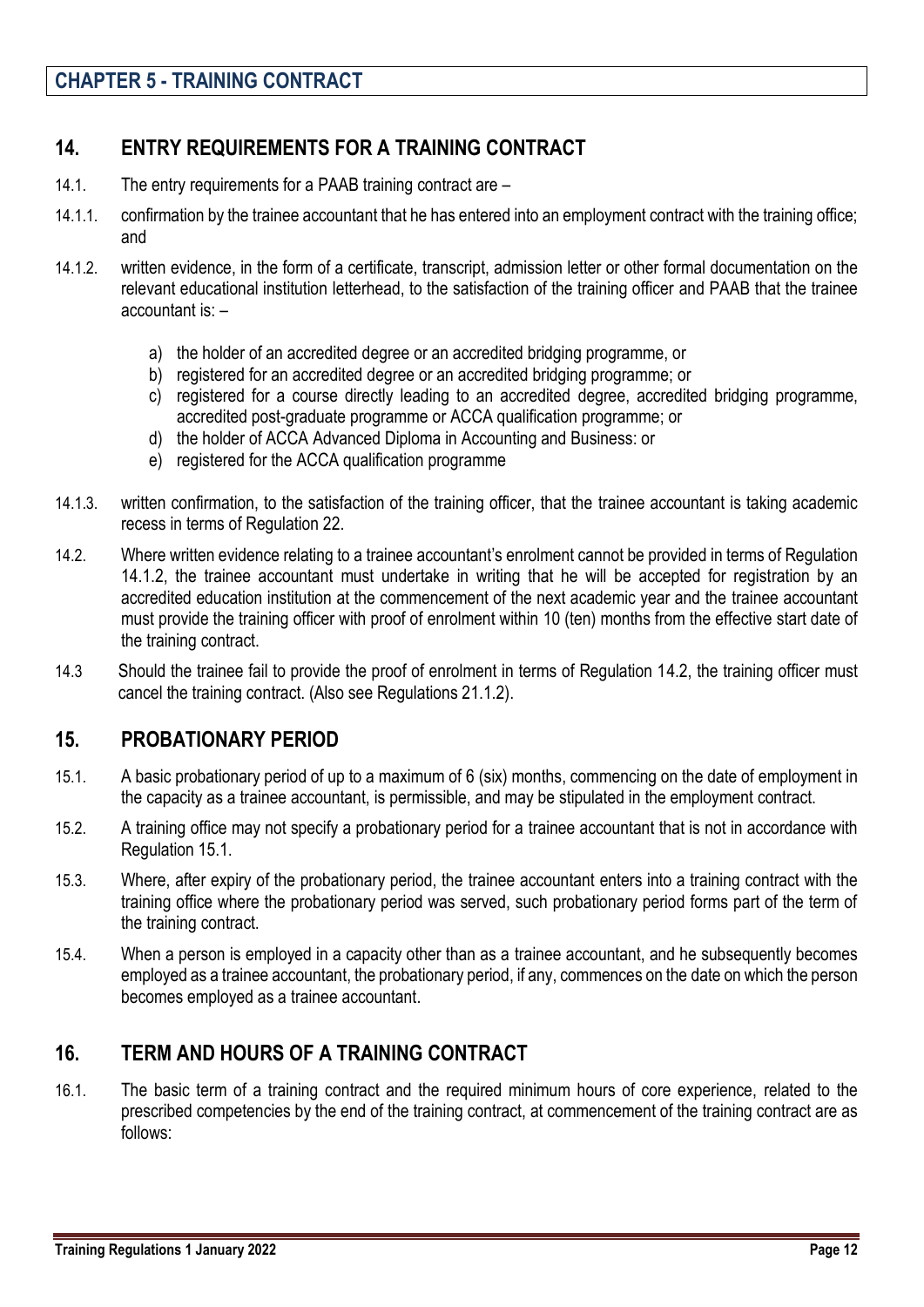| Qualification at the start of the training contract |                                                                                                                                                                                                                                                                                                                                                                      | Basic term of the training contract                                                                                                                                                                                                                         | Required minimum hours of<br>core experience |
|-----------------------------------------------------|----------------------------------------------------------------------------------------------------------------------------------------------------------------------------------------------------------------------------------------------------------------------------------------------------------------------------------------------------------------------|-------------------------------------------------------------------------------------------------------------------------------------------------------------------------------------------------------------------------------------------------------------|----------------------------------------------|
| 16.1.1.                                             | Accredited post-graduate qualification<br>$\bullet$<br>Accredited degree<br>$\bullet$<br>Accredited bridging programme<br>$\bullet$<br>Completed all ACCA examinations<br>$\bullet$<br>(having written the Advanced Audit and<br>Assurance/P7) - ACCA Professional<br>Certificate<br>ACCA<br>Advanced<br>Diploma<br><i>in</i><br>٠<br><b>Accounting and Business</b> | 36 months                                                                                                                                                                                                                                                   | 3600                                         |
| 16.1.2.                                             | Non-accredited degree<br>$\bullet$<br>Relevant Advanced Certificates at NQF<br>$\bullet$<br>level 6<br>Applied<br>Knowledge<br>Completed<br>$\bullet$<br>examinations and Currently on Applied<br>Skills level                                                                                                                                                       | 48 months. Remission as stipulated in<br>Regulation 16.2.2 is granted if the trainee<br>accountant achieves an accredited degree<br>or an accredited bridging programme or an<br>accredited post-graduate qualification or an<br><b>ACCA</b> qualification  | 4 800                                        |
| 16.1.3.                                             | Matriculation certificate, National Senior<br>$\bullet$<br>Certificate or equivalent<br>Any other educational qualification not<br>٠<br>listed above                                                                                                                                                                                                                 | 60 months. Remission as stipulated in<br>Regulation 16.2.1 is granted if the trainee<br>accountant achieves an accredited degree,<br>or an accredited bridging programme or an<br>accredited post-graduate qualification or an<br><b>ACCA</b> qualification | 6 0 0 0                                      |

- 16.2. Academic remission will be granted on the basis of: -
- 16.2.1. successful completion of an accredited degree, an accredited bridging programme, an accredited postgraduate qualification or ACCA Advanced Diploma in Accounting and Business, during a sixty (60) month training contract by a trainee accountant contemplated in Regulation 16.1.3 or
- 16.2.2. successful completion of an accredited degree, an accredited bridging programme, an accredited postgraduate qualification or ACCA Advanced Diploma in Accounting and Business during a forty-eight (48) month training contract by a trainee accountant contemplated in Regulation 16.1.2
- 16.3. Academic remission will reduce the term of the training contract as follows:
- 16.3.1. If the trainee accountant completes the qualification referred to in Regulation 16.2.1 during the first 12 (twelve) months of the training contract, the training contract expires 36 (thirty-six) months from the date on which the trainee accountant completed the degree/qualification.
- 16.3.2. If the trainee accountant completes the qualification referred to in Regulation 16.2.1 or 16.2.2 during the last 12 (twelve) months of the training contract, the remission constitutes the remaining balance of the term of the contract.
- 16.4 If the trainee accountant completes the qualification referred to in Regulation 16.2.1 or 16.2.2 at any other point in the training contract, the term of the training contract is reduced by 12 (twelve) months.
- 16.5 For purposes of Regulations 16.3.1 and 16.3.2, PAAB will consider the date of the completion of a qualification to be the closer of 30 June or 31 December of any year to the date on which the trainee accountant wrote the final paper to achieve the qualification.
- 16.6 Academic remission may only be granted once under the same training contract.

### <span id="page-13-0"></span>**17. REGISTRATION OF A TRAINING CONTRACT**

17.1. The prospective trainee accountant must apply, and the training office must approve the training contract within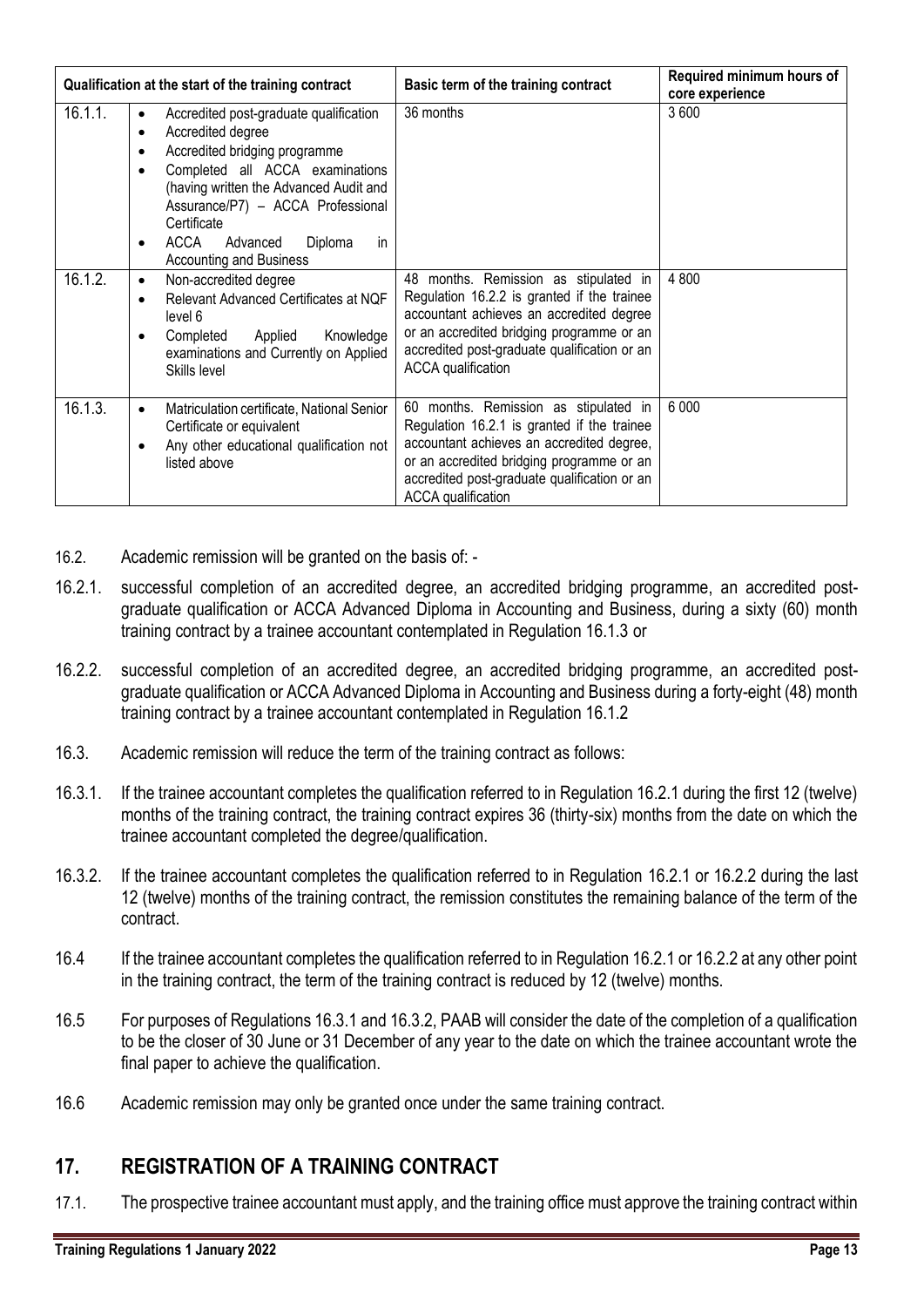seven (7) months calculated from the start date of employment as a trainee accountant.

- 17.2. The trainee accountant must submit all supporting documents prescribed by PAAB together with his/her application for registration of the training contract.
- 17.3. The training officer must pay the applicable fees.

## <span id="page-14-0"></span>**18. RECOGNITION OF PRIOR LEARNING (RPL)**

- 18.1. The trainee may seek RPL on the basis of: -
- 18.1.1. previous relevant experience gained under a PAAB training contract-: and/or
- 18.1.2. previous relevant experience not gained under a PAAB training contract.
- 18.2. The trainee accountant must apply for RPL, and the training officer must approve or decline the RPL application, within 14 (fourteen) months of the effective start date of the training contract.
- 18.3. Where RPL is sought in terms of Regulation 18.1.1, the training officer may, based on his assessment of the trainee accountant against the prescribed competencies, reduce the term of the contract by a period not exceeding the time served by the trainee accountant under the previous PAAB training contract.
- 18.4. Where RPL is sought in terms of Regulation 18.1.2, the training officer may, based on his assessment of the trainee accountant against the prescribed competencies, reduce the term of the contract by a period not exceeding 12 (twelve) months.
- 18.5. Temporary periods of employment, including vacation work, are not automatically recognised towards the fulfilment of the term of a training contract, and may be considered by the training officer in terms of Regulation 18.1.2.
- 18.6 RPL is granted at the discretion of the training officer.
- 18.7 Where the training officer declines the trainee's application for RPL, or where the trainee disputes the number of months of RPL granted by the training officer, the trainee may appeal to PAAB if, in their view, the training officer has unreasonably withheld his approval or has been unreasonable in the number of months of RPL awarded.

# <span id="page-14-1"></span>**19. SECONDMENT OF A TRAINEE ACCOUNTANT**

- 19.1. Secondment means the temporary transfer of a trainee accountant to another organisation for a defined period of time.
- 19.2 During the period of secondment, the trainee accountant must be involved in work that is relevant to the prescribed competencies as determined by PAAB.
- 19.3. The trainee accountant must remain a permanent employee of the training office and the original training contract must remain in force.
- 19.4. Regulations 19.1 to 19.3 do not apply to academic trainee accountants.
- 19.5. The training officer must remain responsible for the trainee accountant, regardless of whether or not the trainee accountant reports to the training officer during the period of the secondment, and the training officer remains responsible to ensure that the trainee accountant is assessed as prescribed by PAAB.

### <span id="page-14-2"></span>**20. SUSPENSION OF A TRAINING CONTRACT**

- 20.1. The training officer and the trainee accountant must apply for the suspension of a training contract via TCMS, and they must include with the application the supporting documents prescribed by PAAB.
- 20.2. The training officer and the trainee accountant must record the application for suspension within 30 (thirty)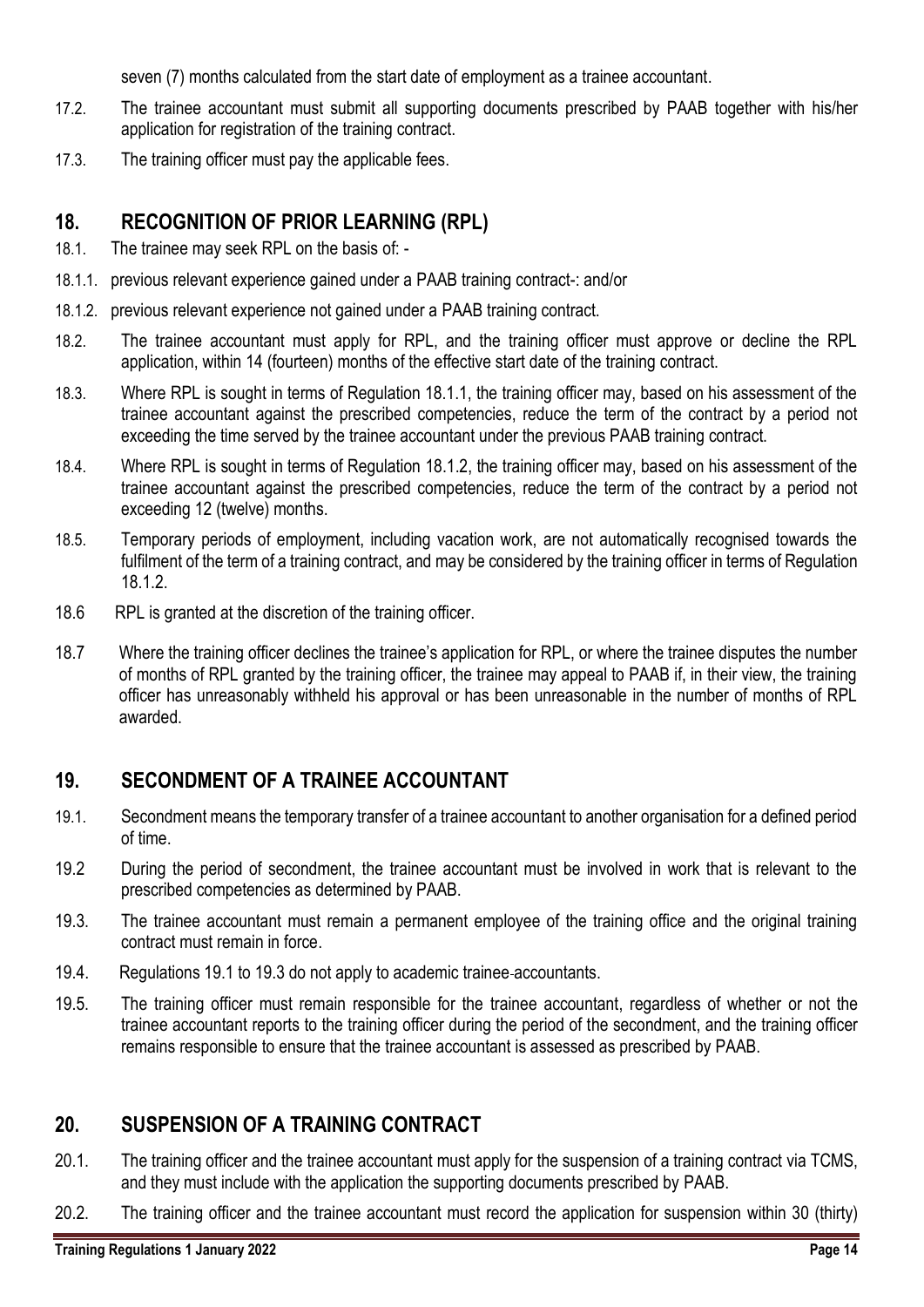days **after** the commencement of the suspension.

- 20.3. The permissible grounds for the suspension of a training contract are –
- 20.3.1. full-time study for a period of more than two months but no more than a total of 12 months over the total term of the training contract towards the achievement of an accredited degree, bridging programme, an accredited post-graduate qualification or the ACCA qualification.
- 20.3.2. maternity leave for a period in accordance with labour legislation or
- 20.3.3 severe illness, that prevents a trainee from continuing under normal conditions.
- 20.4. Both the trainee accountant and the training office must agree to the suspension of a training contract on 1 (one) of the grounds outlined in Regulations 20.3.1, 20.3.2 and 20.3.3.
- 20.5. By agreeing to suspend a training contract, the training officer acknowledges the training office's obligation to re-engage the trainee accountant when the period of suspension expires, and the trainee accountant acknowledges his obligation to return to the training office when the period of suspension expires.
- 20.6. Within 30 (thirty) days after a trainee accountant has returned to the training office after an approved suspension of a training contract, the training officer must notify PAAB via TCMS of the exact period that the trainee accountant was absent from the training office and the term of the training contract is automatically extended accordingly.
- 20.7. During the period of the suspension of the trainee accountant's contract, the trainee accountant remains subject to all the provisions of these regulations, including, for 20.3.1 the academic progress rule (Guideline 2) but the trainee is not required to complete any assessment forms during this period.
- 20.8. PAAB does not record suspensions for periods of absence of two months or less in total over the entire term of the training contract and applications for suspension in respect of such periods of absence are not required.

### <span id="page-15-0"></span>**21. CANCELLATION OF A TRAINING CONTRACT**

### **Cancellations that attract a cancellation penalty**

#### **General cancellation**

- 21.1. The training officer **must** cancel the trainee accountant's contract immediately if the trainee accountant –
- 21.1.1 is no longer studying for a course that will eventually lead to an accredited degree, an accredited bridging programme or ACCA qualification. This includes circumstances where:
	- a) a trainee accountant is unable to gain admission in the next academic year to continue to study for an accredited degree or an accredited bridging programme, or
	- b) where a trainee accountant fails to sit for an examination or any examination paper related to an accredited degree, an accredited bridging programme or ACCA qualification without a reasonable explanation, acceptable to the training officer, unless the trainee accountant is taking a calendar year academic recess in terms of Regulation 22.
- 21.1.2 does not provide the prescribed proof of enrolment within 10 (ten) months of the effective date of the training contract, in the case of a contract that is registered in terms of Regulation 14.2, unless the trainee accountant is taking a calendar year academic recess in terms of Regulation 22.
- 21.1.3 fails to return to the training office after a period of approved suspension of the training contract.
- 21.1.4 is absent from the training office in spite of a decision by PAAB or the training office not to grant an application for the suspension of the training contract.
- 21.1.5 has resigned from the training office or has voluntarily cancelled the training contract.
- 21.1.6 has absconded.
- 21.1.7 has been dismissed; or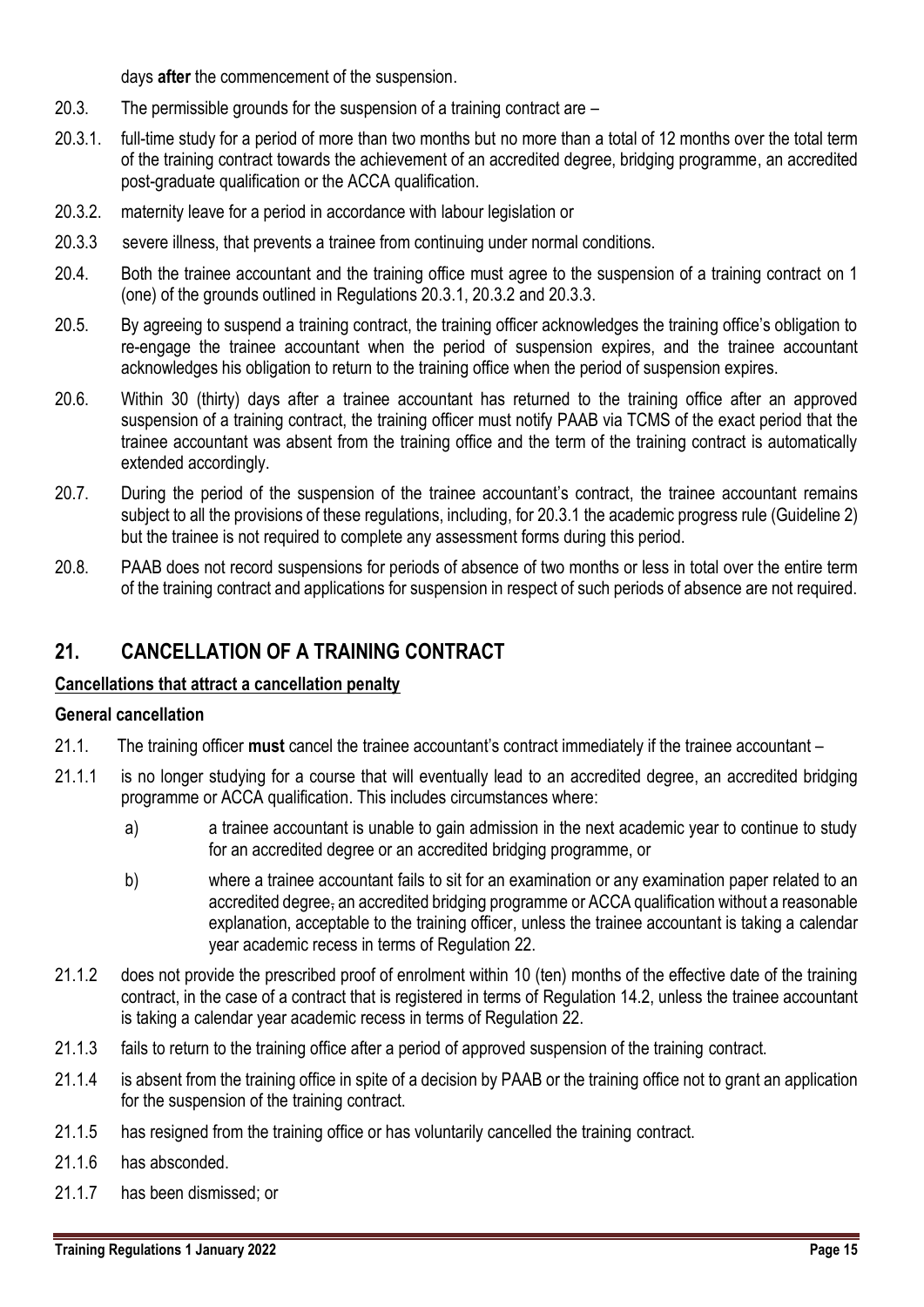- 21.1.8 has been incapacitated
- 21.1.9 has been found guilty of any act or omission which at the discretion of PAAB, necessitates the cancellation of the training contract.
- 21.2 The Training officer may cancel the trainee accountant's training contract if the trainee fails to-
- 21.2.1 initiate and/or correctly complete two successive assessment forms within the time frames prescribed by the training office's assessment policy.
- 21.2.2 achieve all the prescribed competencies by the end of the training contract (also see Regulation 23.2 and 26.4).

#### **Cancellation due to the academic progress**

- 21.3 Should the trainee accountant fail an academic year in an accredited degree or an accredited bridging programme, for the first time*,* the training officer must, within 30 (thirty) days of receiving the trainee accountant's results, issue a written notification to the trainee accountant, informing the trainee accountant that, should he fail the same academic year again in the following year of his training contract, Guideline 2 will be applied. The notification must also outline the options under Guideline 2 and be signed by the training officer and the trainee accountant. Failure by the training officer to issue the notification or failure by the trainee to sign the notification does not negate any of the provisions of this section of the Regulations (Also refer to Template 1 and 2).
- 21.4 If the trainee accountant fails the same academic year of an accredited degree or bridging programme for the second time, the training officer must either –
- 21.4.1 cancel the training contract; or
- 21.4.2 allow the trainee accountant to continue under the existing training contract for one further academic year (a discretionary year).
- 21.5 Should the trainee accountant still be in contravention of the academic progress rule at the end of the discretionary year, the training officer must cancel the training contract, provided that such cancellation does not take place within 6 (six) months from the end of the training contract, in which case the training contract may be discharged, subject to Regulation 24.
- 21.6 The training officer must inform the trainee accountant in writing of which option outlined in Regulation 21.4 has been applied, as well as the reasons for its application.

#### **Disciplinary cancellation (also refer to Regulation 30)**

- 21.7 The Training Officer **may** cancel a training contract if:
- 21.7.1 the trainee accountant has been found guilty of punishable conduct in terms of PAAB's regulations.
- 21.7.2. the trainee accountant is found by the training office to have contravened these Regulations or breached the provisions of the training contract.
- 21.8 PAAB **may cancel or instruct the cancellation** of a training contract if:
- 21.8.1 The trainee accountant has been found guilty of a punishable offense and/or not fit and proper:
- 21.8.2 in the opinion of the relevant professional body, the trainee accountant is disqualified from registration as a member of the professional body, despite meeting the other registration requirements; or
- 21.8.3 the trainee accountant and training officer fails to request that the contract be discharged via TCMS within three months after the end date of the training contract.

### **Entering into a new training contract following the cancellation of a previous contract**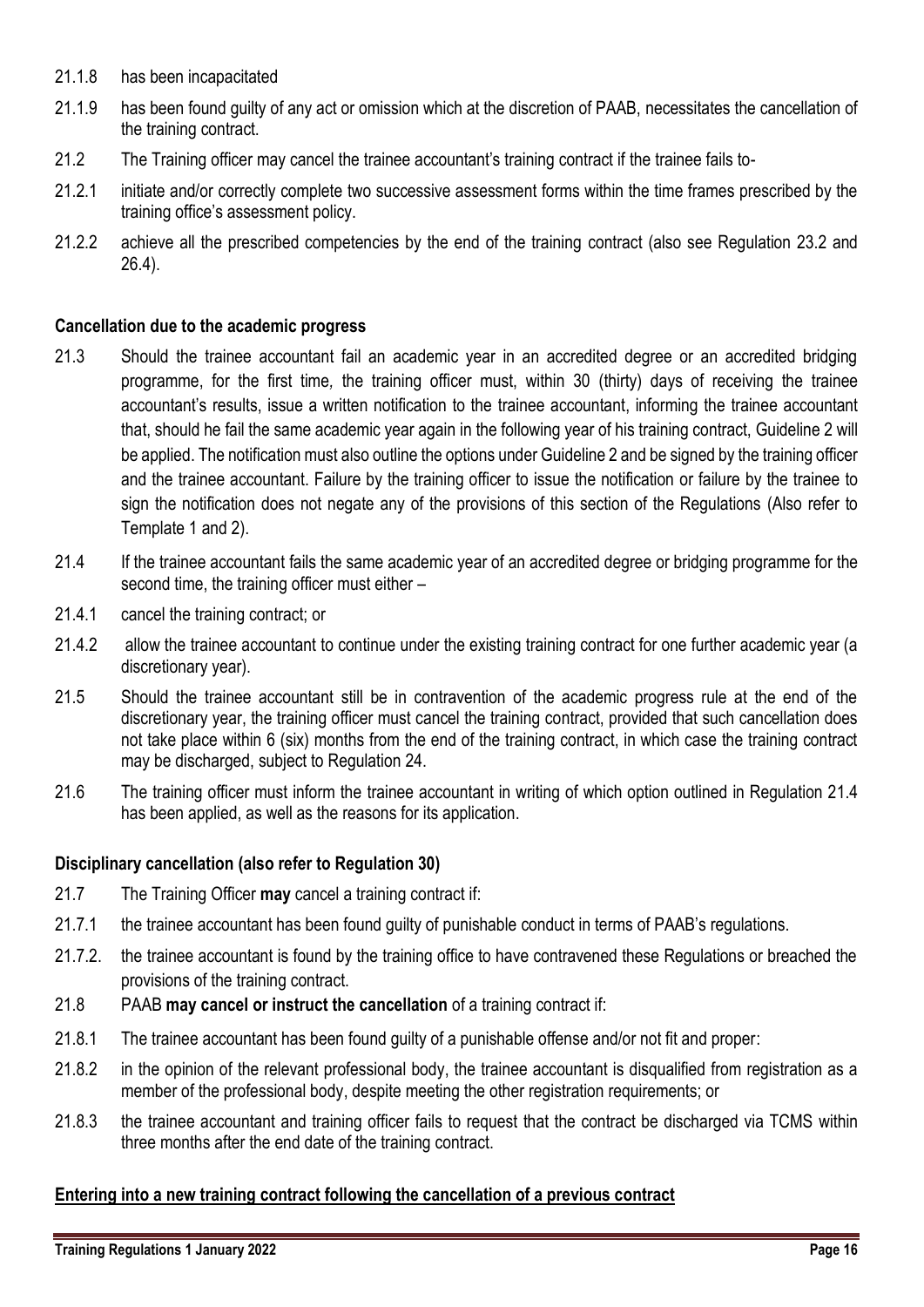- 21.9 Should a trainee accountant wish to continue with his training after his training contract has been cancelled on the grounds contemplated in Regulations 21.1, 21.2, 21.4 and 21.5 –
- 21.9.1 a new training contract must be entered into and lodged with PAAB in terms of Regulation 17; and
- 21.9.2 the trainee accountant may apply for RPL in terms of Regulation 18,
- 21.9.3 Notwithstanding Regulation 21.9.2, an automatic penalty of six (6) months will be imposed on the term of a new training contract following the cancellation of the previous one.
- 21.9.4 If a penalty is imposed, trainees have 12 months from the date the penalty is imposed (as reflected on TCMS) to lodge an appeal on reasonable grounds.
- 21.10 In the event that a trainee accountant with a previously cancelled contract, enters into a new training contract the trainee accountant will be required, under the new contract, to serve a minimum period of 6 (six) months, after remission, penalties and any other adjustments to the term of contract have been made.

#### **Cancellations that do not attract a cancellation penalty**

- 21.11 Notwithstanding the provisions of Regulation 21.9, the penalty on cancellation of a training contract is not imposed in circumstances where the contract is cancelled for the following reasons:
- 21.11.1 Relocation by the trainee accountant to a place from which he cannot reasonably commute to the existing training office. PAAB has the sole discretion to determine what circumstances constitute relocation. The relocation must arise from circumstances beyond the control of the trainee accountant and must not result from the voluntary move by the trainee accountant from one training office to another.
- 21.11.2 Transfer of a trainee accountant between related offices of an accredited training office.
- 21.11.3 The merger or de-merger of training offices resulting in the trainee's position being made redundant.
- 21.11.4 De-accreditation of the training office by PAAB.
- 21.11.5 The training office has ceased to exist.
- 21.11.6 Retrenchment of the trainee accountant; or
- 21.11.7 The trainee has been incapacitated; or.
- 21.11.8 Cancellation of the training contract for purposes of full-time study provided that the trainee successfully completes an accredited degree or an accredited bridging programme, an accredited post-graduate qualification or ACCA qualification between the date on which the previous contract was cancelled and the date on which the new contract was entered into, and that:
	- a. The period between the cancellation date of the original contract and the effective date of the new contract is not less than five months and not more than 24 months, and
	- b. The trainee does not cancel his training contract for purposes of full-time study more than once at undergraduate level and more than once at post-graduate level.

#### **Administration of cancellations**

- 21.12 The training officer or where appropriate, the trainee accountant, must apply for the cancellation of the training contract via TCMS and must include all supporting documents prescribed by PAAB.
- 21.13 The cancellation must be applied for on TCMS within 30 (thirty) days before the trainee accountant's departure from the training office.
- 21.14 PAAB may investigate all the circumstances relating to a cancellation, and the cancellation of a training contract will only become effective once PAAB has confirmed the cancellation.
- 21.15 Termination of an employment contract automatically leads to the cancellation of a training contract, but the converse does not necessarily have the same effect.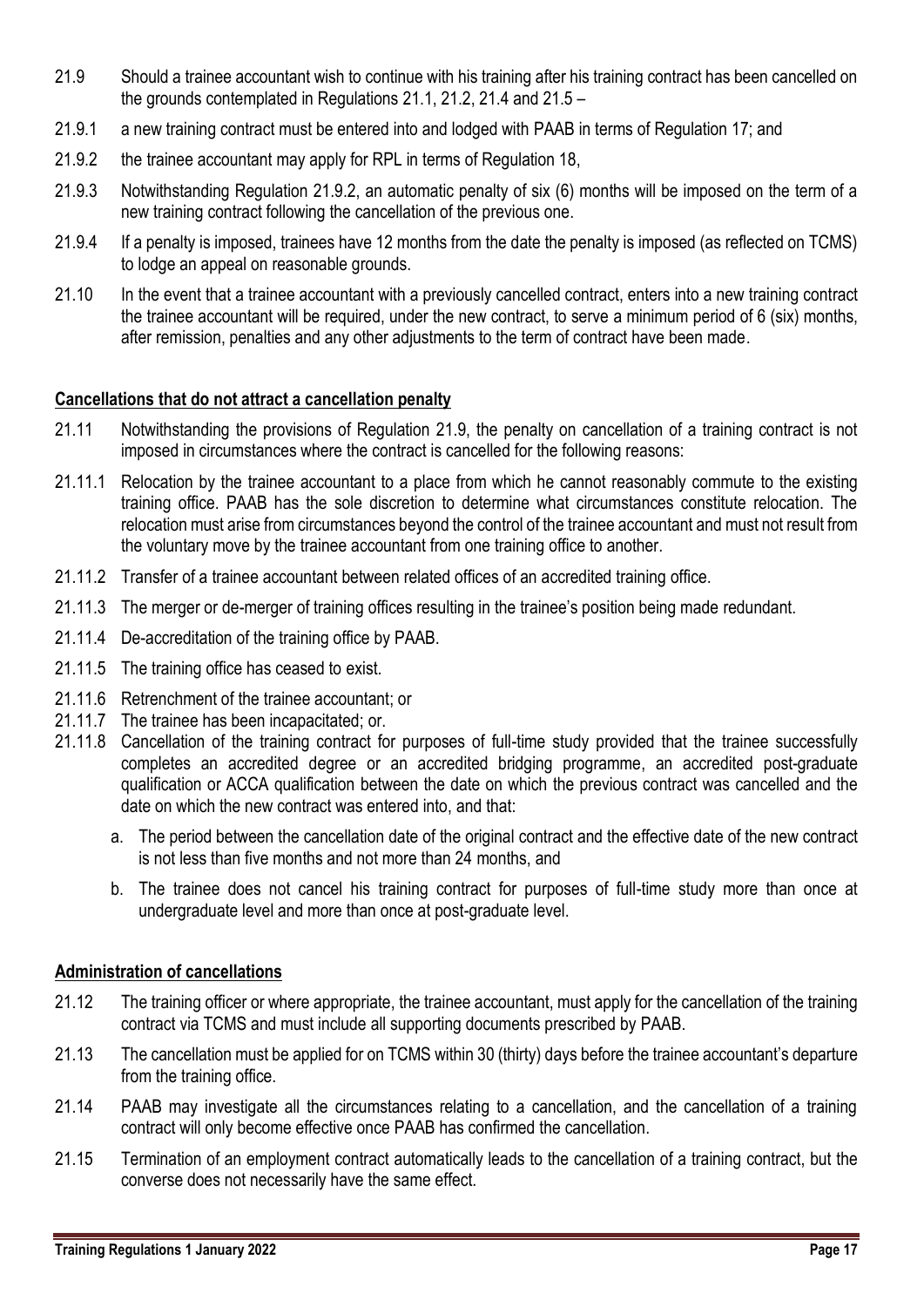# <span id="page-18-0"></span>**22. ACADEMIC RECESS**

- 22.1 Notwithstanding the provisions of paragraphs, 21.3 and 21.4 above, a trainee accountant who is studying towards either an accredited degree or bridging programme or the CTA or ACCA qualification, is permitted to take one recess period of a maximum of a calendar year or a part thereof from his academic studies, at any point in his contract, with the restriction that only one recess per contract term is allowed.
- 22.2 The trainee will be exempt from the academic progress requirement during the academic recess period.
- 22.3 The permissible grounds for an academic recess are –
- 22.3.1 Financial hardship.
- 22.3.2 Severe illness; or
- 22.3.3 Family responsibility.
- 22.4 The trainee accountant must apply in advance for the recess via TCMS 30 days before the commencement of the recess.
- 22.5. In the case where the training officer declines the trainee's application, the trainee may appeal to PAAB if, in his view, the training office has unreasonably withheld his approval.

## <span id="page-18-1"></span>**23. EXTENSION OR CANCELLATION OF A TRAINING CONTRACT**

- 23.1 If the trainee accountant has not achieved the required number of core hours, the training officer, after having issued the written notification referred to in paragraph 26.2, **must** apply for an extension of the training contract for a minimum of three months and up to a maximum of 12 months with the purpose of allowing the trainee accountant to gain the required core hours.
- 23.2 If the trainee accountant has not achieved the required competencies, after having issued the written notification in Regulation 26.2, the training officer may choose to either apply for the cancellation of the training contract or apply for the extension of the training contract for a minimum of 3 (three) months and up to a maximum of 12 (twelve) months if the trainee accountant, after having been given exposure to all the relevant prescribed competencies, will not have achieved competence in all the prescribed competencies by the registered end date of his training contract.(Also refer to Regulations 21.2.2 and 26.4).
- 23.3 Should the trainee achieve the prescribed core experience hours or achieve competence in all the prescribed competencies before the end of the extended training contract period, the training officer may discharge the contract.
- 23.4 If, by the end of the extended period of the training contract, the trainee accountant has not achieved the prescribed core experience hours or competence in all the prescribed competencies, the training contract must be cancelled.
- 23.5 The training officer must apply for the extension of the training contract in the prescribed manner via TCMS, and 30 (thirty) days before the end date of the training contract and must include all supporting documents prescribed by PAAB.
- 23.6 PAAB may investigate the reasons for an extension and may, where appropriate, require additional information from the training officer regarding the extension.
- 23.7 PAAB may reverse the extension if in its opinion the training officer's reasons do not justify such extension.

### <span id="page-18-2"></span>**24. DISCHARGE OF A TRAINING CONTRACT**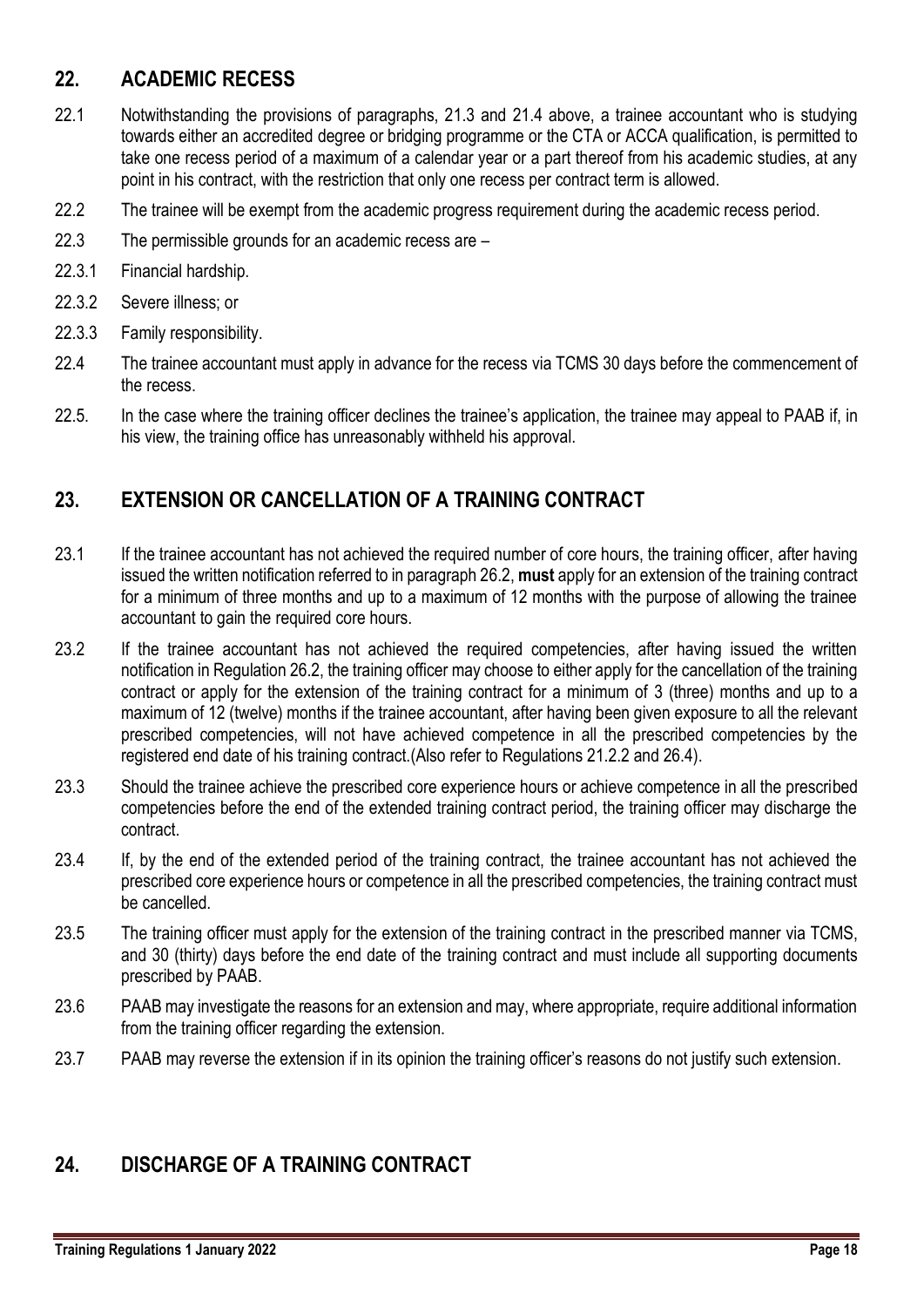- 24.1 The trainee accountant must apply for the training contract to be discharged via TCMS and the training officer must approve the discharge, via TCMS. The training officer may not delegate this responsibility.
- 24.2 The contract must be discharged by the training officer within 60 (sixty) days after the end date of the training contract if the trainee accountant has –
- 24.2.1 completed the prescribed minimum hours of core experience.
- 24.2.2 completed the full term of the contract, including approved remissions, extensions and any penalties.
- 24.2.3 achieved the prescribed competencies as described in the PAAB Accreditation Policy:
- 24.3 If the trainee accountant is in possession of an accredited degree, an accredited bridging programme or, an accredited post-graduate qualification, ACCA qualification, PAAB will, upon receipt of proof of the relevant qualification from the trainee, discharge the training contract discharge the training contract on TCMS and make a Certificate of Discharge available for download on the TCMS.
- 24.4 If the trainee accountant is not in possession of an accredited degree  $\theta$  an accredited bridging programme or ACCA qualification, PAAB will neither discharge the training contract nor issue a Certificate of Discharge. Instead, the trainee accountant's contract will be deemed to have been completed but not yet discharged and PAAB will make a Certificate of Completion available for download on the TCMS.
- 24.5 Should the training contract be discharged more than 5 (five) years after the date on which the term of the training contract was completed, the training officer will, only upon request, be provided with a confirmation that the discharge has been registered.

# <span id="page-19-0"></span>**25. EXEMPTION FROM TRAINING UNDER A TRAINING CONTRACT**

- 25.1. Application for exemption from training under a training contract is applicable to individuals who are not currently under a training contract.
- 25.2. Applications must be made in writing to PAAB and PAAB may grant or refuse such an application in its sole and absolute discretion.
- 25.3. Only the following persons may apply for exemption under a training contract:
- 25.3.1 persons who have successfully completed the ITC or Advanced Audit Assurance and 72 months' relevant work experience, or
- 25.3.2. persons who meet the conversion requirements as stipulated in the various reciprocity agreements that ICAN and ACCA have with other professional bodies.
- 25.4 Applicants must comply with the process for exemption from training under a training contract as prescribed by PAAB from time to time.
- 25.5 Applicants may be required to undergo an assessment in the manner prescribed by PAAB.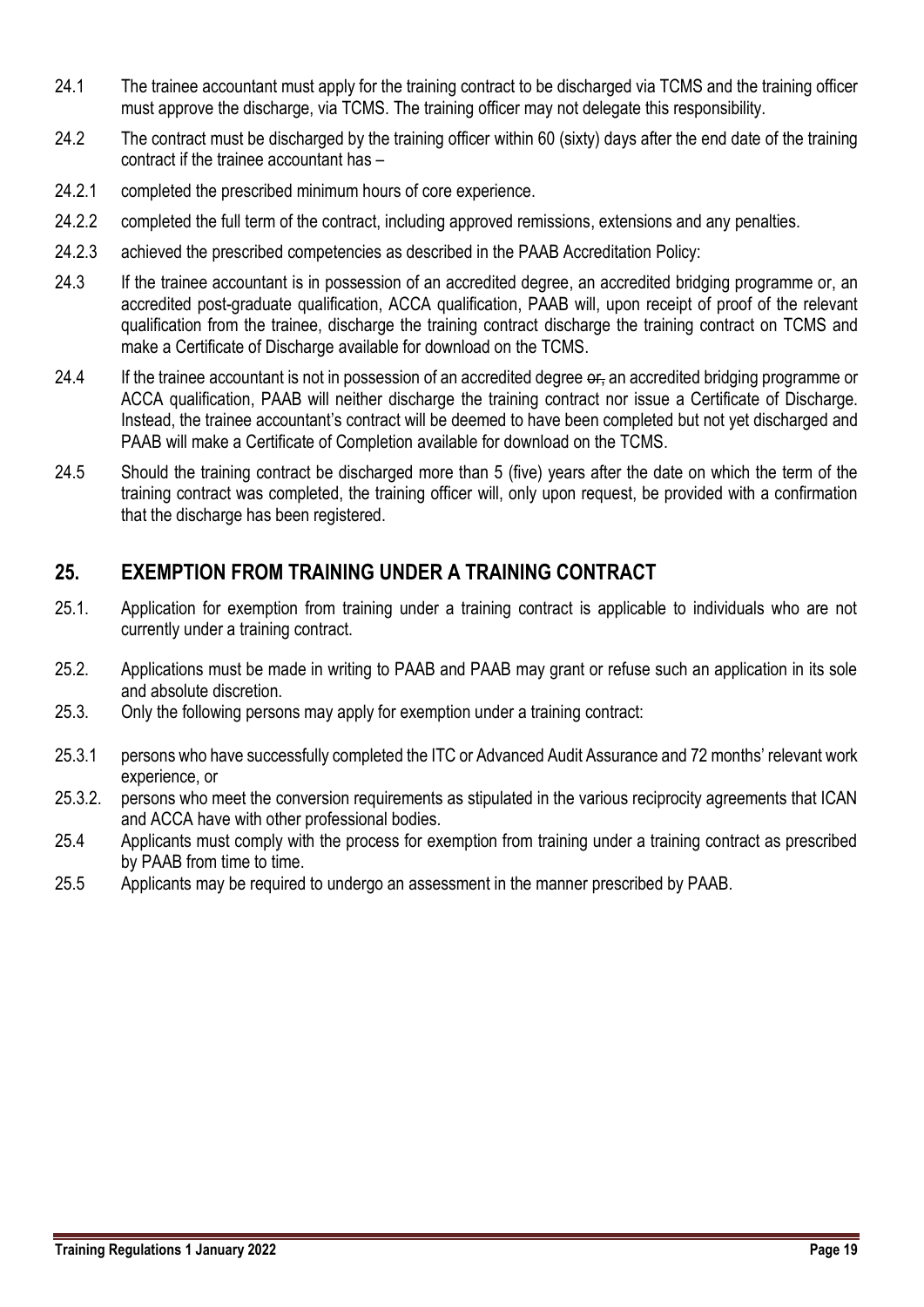# <span id="page-20-0"></span>**26. NOTIFICATION IN RESPECT OF A TRAINEE WHO IS UNLIKELY TO ACHIEVE COMPETENCE AND/OR PRESCRIBED CORE EXPERIENCE HOURS**

- 26.1. A trainee accountant must gain experience and achieve competence in all the prescribed competencies and must achieve the minimum core experience hours prescribed by PAAB from time to time.
- 26.2. If the trainee accountant is unlikely to have achieved all the prescribed competencies or minimum core experience hours by the end of the training contract, the training officer must issue a written notification to the trainee accountant, no later than five months before the end of the training contract, that his training contract is unlikely to be completed.
- 26.3. The written notification must -
- 26.3.1 list the competencies in which the trainee accountant has not yet achieved competence and/or indicate the number of core experience hours the trainee must still achieve.
- 26.3.2 outline a developmental plan to enable the trainee accountant to achieve the required competence or core experience hours by the end of the training contract and
- 26.3.3 inform the trainee accountant that, notwithstanding the completion of the developmental plan as outlined in the notification that:
	- a) failure to achieve the prescribed minimum core experience hours may nevertheless result in the extension or the cancellation of the training contract at the end of the training contract in terms of Regulation 23.1; and
	- b) failure to achieve the competencies may nevertheless result in the extension or the cancellation of the training contract at the end of the training contract period in terms of Regulation 23.2, and.
- 26.3.4 be signed by the training officer and the trainee accountant. In the event that the trainee accountant refuses to sign, this needs to be recorded and a witness can attest to the notification having been served on the trainee accountant.
- 26.4. If, by the end of the extended period of the training contract, the trainee accountant has not achieved all the prescribed competencies by PAAB and/or minimum core experience hours, the training office must cancel the training contract.

# <span id="page-20-1"></span>**27. ASSESSMENT OF A TRAINEE ACCOUNTANT'S COMPETENCE**

- 27.1 Both the training officer and the trainee accountant must participate in and comply with the accreditation criteria (Refer to Annexure 2) as prescribed by PAAB in these Regulations and the PAAB Assessment requirements as communicated from time to time.
- 27.2 The training officer must keep a record of a trainee accountant's practical experience, including time records, and the completed assessments for a period of 3 (three) years after the discharge of a training contract or from the date that the trainee accountant left the training office.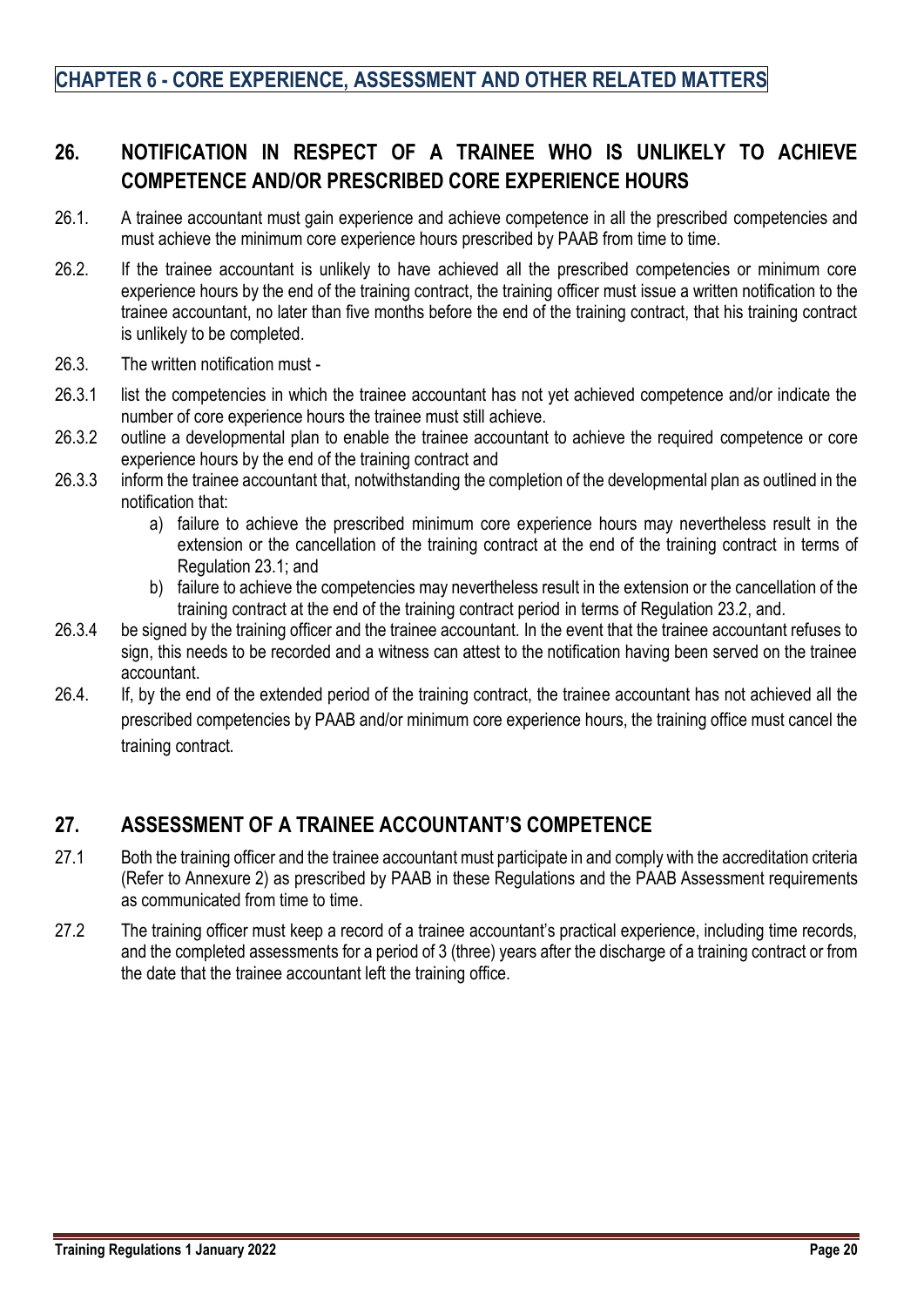# **CHAPTER 7 – DISPUTE RESOLUTION AND DISCIPLINARY PROCESSES**

### <span id="page-21-0"></span>**28. CONFIRMATIONS, VALIDATIONS AND CERTIFICATES**

- 28.1 PAAB will validate the following matters by providing written confirmation to the training officer, and where applicable, the trainee accountant, of –
- 28.1.1. accreditation as a training office.
- 28.1.2. registration as a training officer.
- 28.1.3. registration of a change of training officer.
- 28.1.4. registration of a training contract.
- 28.1.5. exemption from training under a training contract.
- 28.1.6. cancellation of a training contract; and
- 28.1.7. discharge of a training contract.
- 28.2 PAAB will also issue the following certificates, as appropriate:
- 28.2.1 Certificate of registration as a registered assessor.

### <span id="page-21-1"></span>**29. DISPUTES**

#### **Disputes between trainees and training offices**

- 29.1 Should a trainee accountant and his training officer be unable to resolve a dispute on a matter relating to the training contract which is not covered by another appeal process in these Regulations, either party may refer the dispute to PAAB for arbitration.
- 29.2 The decision of the arbitrator will be final and binding on both parties, therefore no party can appeal this decision.
- 29.3 The arbitration process is explained in detail in Annexure 5 of these Regulations.
- 29.4 PAAB requires that the aggrieved party to a training contract first seeks satisfaction by approaching the other party regarding the matter, before declaring a dispute or referring the matter to PAAB for arbitration.
- 29.5 Each party to the dispute will bear any travel and other costs relating to the attendance of the arbitration proceedings.
- 29.6 PAAB will under no circumstances arbitrate in disputes relating to the employment contract and such disputes must be referred to the Labour Commissioner or other relevant bodies.
- 29.7 PAAB will only be involved in a matter relating to an employment contract where the dispute has a direct bearing on the training contract/s, such as retrenchment.
- 29.8 Where a trainee resigns to avoid disciplinary action, arbitration may not be sought from PAAB.

### **Disputes between trainees/training offices and PAAB**

- 29.8. Should a trainee accountant or a training office feel aggrieved by the manner in which the PAAB Secretariat has applied/interpreted the Training Regulations, the aggrieved party may refer the matter to the relevant PAAB Sub-Committee for an appeal.
- 29.9. The appeal to the relevant PAAB Sub-Committee is made by notifying the PAAB Secretariat of the intention to appeal their decision.
- 29.10. A decision made by the PAAB Sub-Committee may also be appealed to the PAAB Board.
- 29.11. The decision made by the PAAB Board is final and binding.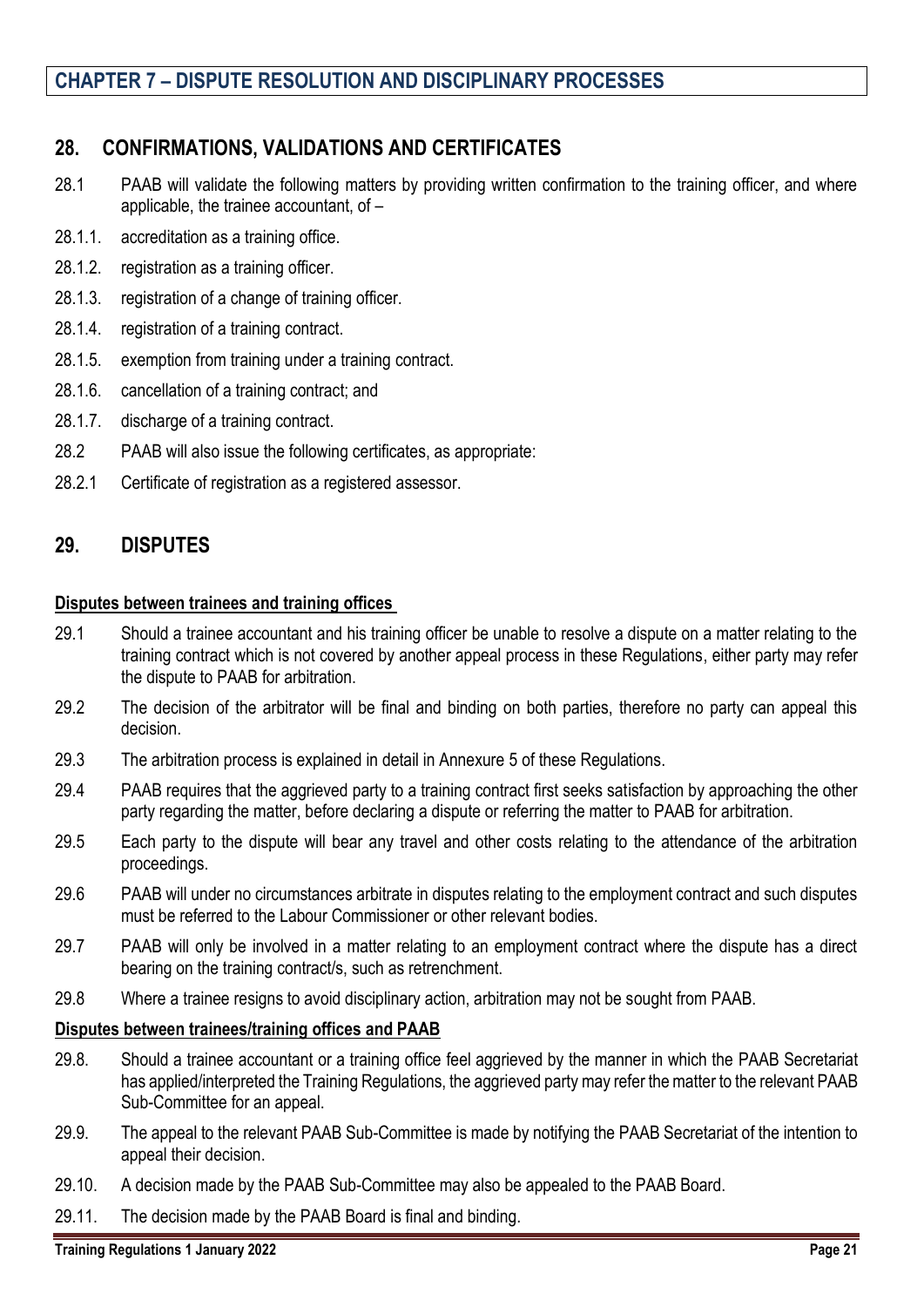# <span id="page-22-0"></span>**30. DISCIPLINARY PROCESS**

- 30.1 The Disciplinary Rules contained in PAAB's By-laws apply to trainee accountants and training officers.
- 30.2. A training officer must bring to PAAB's attention any circumstances that may constitute punishable conduct on the part of a trainee accountant, irrespective of whether or not this has led to the dismissal of the trainee accountant, in accordance with the procedures prescribed in Annexure 4 of these Regulations.
- 30.3. The following matters need not be referred to PAAB in terms of Regulation 30.2 unless there is an element of dishonesty on the part of the trainee accountant or a breach of the By-Laws and Code of Professional Conduct which would have to be referred to PAAB:
	- a. The trainee does not comply with the training office's operational policies and procedures (refer Annexure 3)
	- b. Lack of academic progress (refer Regulations 21.3 to 21.5)
	- c. Non-completion of assessment documents (refer Regulations 21.2.1)
	- d. Failure to achieve competencies (refer Regulation 21.2.2)
	- e. Failure to enrol in an accredited degree/bridging program or ACCA qualification (refer Regulation 14.3)
	- f. The trainee accountant is no longer studying for a course that will eventually lead to an accredited degree, an accredited bridging programme or ACCA qualification
	- g. The trainee accountant fails to return to the training office after a period of approved suspension of the training contract and which failure to return to the training office has subsequently been condoned by the training office (Regulation 21.1.3)
	- h. The trainee accountant resigns without serving notice in terms of the employment contract, where the training office has waived the notice period (Regulation 21.1.6)
	- i. The trainee does not complete timesheets.
- 30.4. If requested by PAAB, the training office must supply supporting documents to confirm that the matter falls into one of the listed categories in Regulation 30.3
- 30.5. A trainee accountant may bring to PAAB's attention any circumstances that may constitute punishable conduct on the part of a Training Officer, in accordance with procedures prescribed in Annexure 4 of these Regulations and PAAB's By-laws.
- 30.6. If the complaint relates to an allegation of punishable conduct, a misconduct and/or a fit and proper inquiry will be conducted to determine whether a trainee accountant may continue with an existing training contract or to register a new contract.
- 30.7. If the complaint relates to an allegation of punishable conduct, a misconduct inquiry, will be conducted and the finding of this misconduct hearing inquiry may be taken into consideration by the relevant PAAB Sub-committee in terms of Regulation 7.13 to determine whether a training officer is fit and proper to continue as an existing training officer.
- 30.8. If a trainee accountant or a former trainee accountant is found guilty of punishable conduct, the relevant committee must impose one of the following:
- 30.8.1. cancel an existing training contract.
- 30.8.2. refuse the prospective trainee accountant permission to register a new training contract.
- 30.8.3. impose conditions in respect of an existing or new training contract.
- 30.8.4. extend the term of a current or future training contract; and/or
- 30.8.5. reprimand and/or caution the trainee accountant.
- 30.9. If a training officer or former training officer is found guilty of punishable conduct, the relevant committee must apply the appropriate penalty.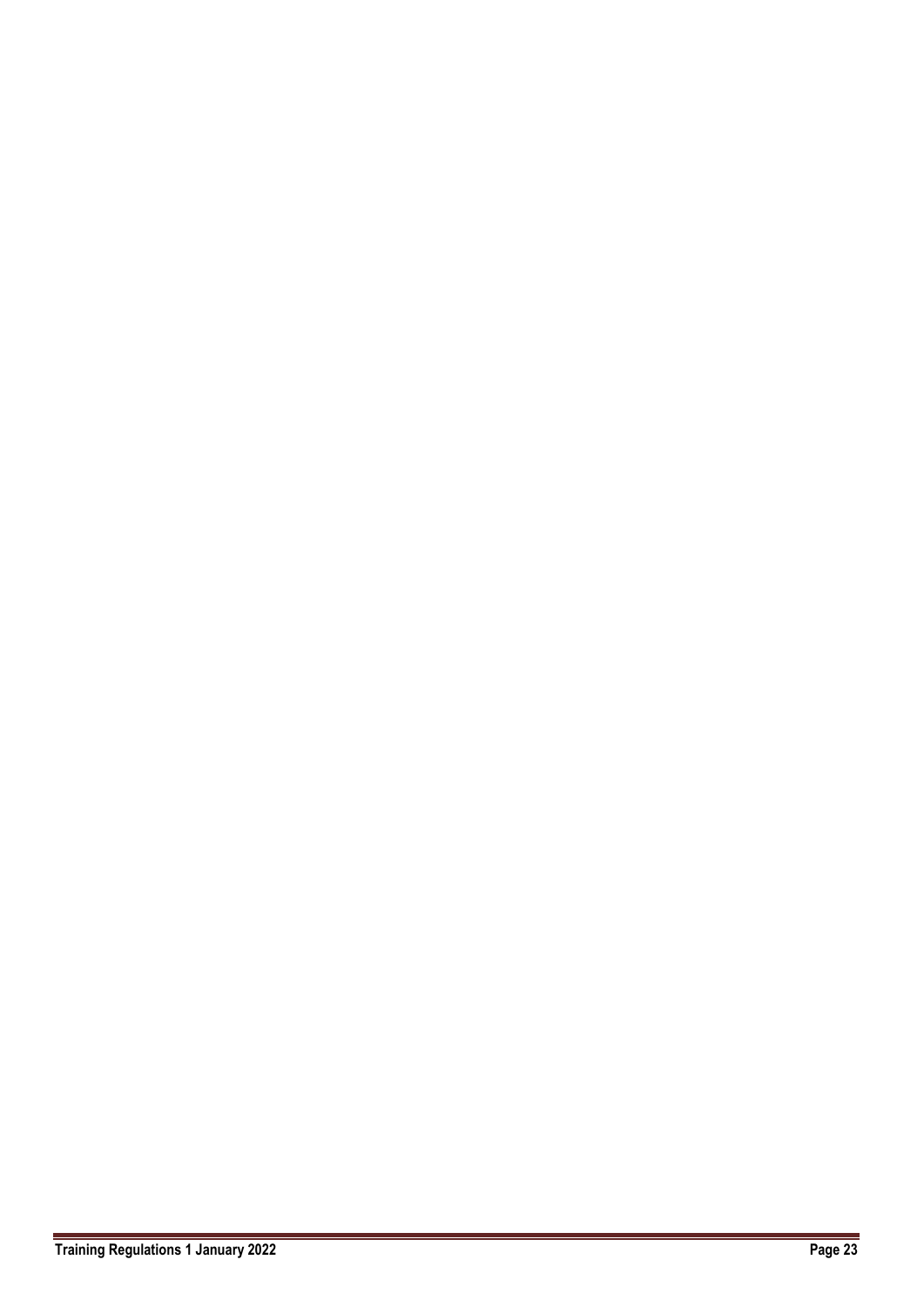### <span id="page-24-0"></span>**31. REPEAL AND TRANSITIONAL ARRANGEMENTS**

- 31.1 The Training Regulations, 2020 as amended, are hereby repealed.
- 31.2. Any matter requiring a decision that was submitted to PAAB before these Regulations came into effect, will be dealt with and finalised in terms of the applicable Training Regulations, as if these Regulations, had not come into operation.
- 31.3. PAAB will consider the date indicated on each submission as the effective date when determining which Training Regulations should be applied

# <span id="page-24-1"></span>**32. SHORT TITLE, COMMENCEMENT AND AMENDMENTS**

- 32.1. These Regulations, which are applicable to all current and new training contracts, will be known as the PAAB Training Regulations 2022, and will come into operation on 1 January 2022, except where otherwise indicated.
- 32.2. Any amendments of or additions to these Regulations that may affect the training contract are deemed to have been incorporated in the training contract upon promulgation, notwithstanding that notice of such amendments or additions may not have been given to the parties.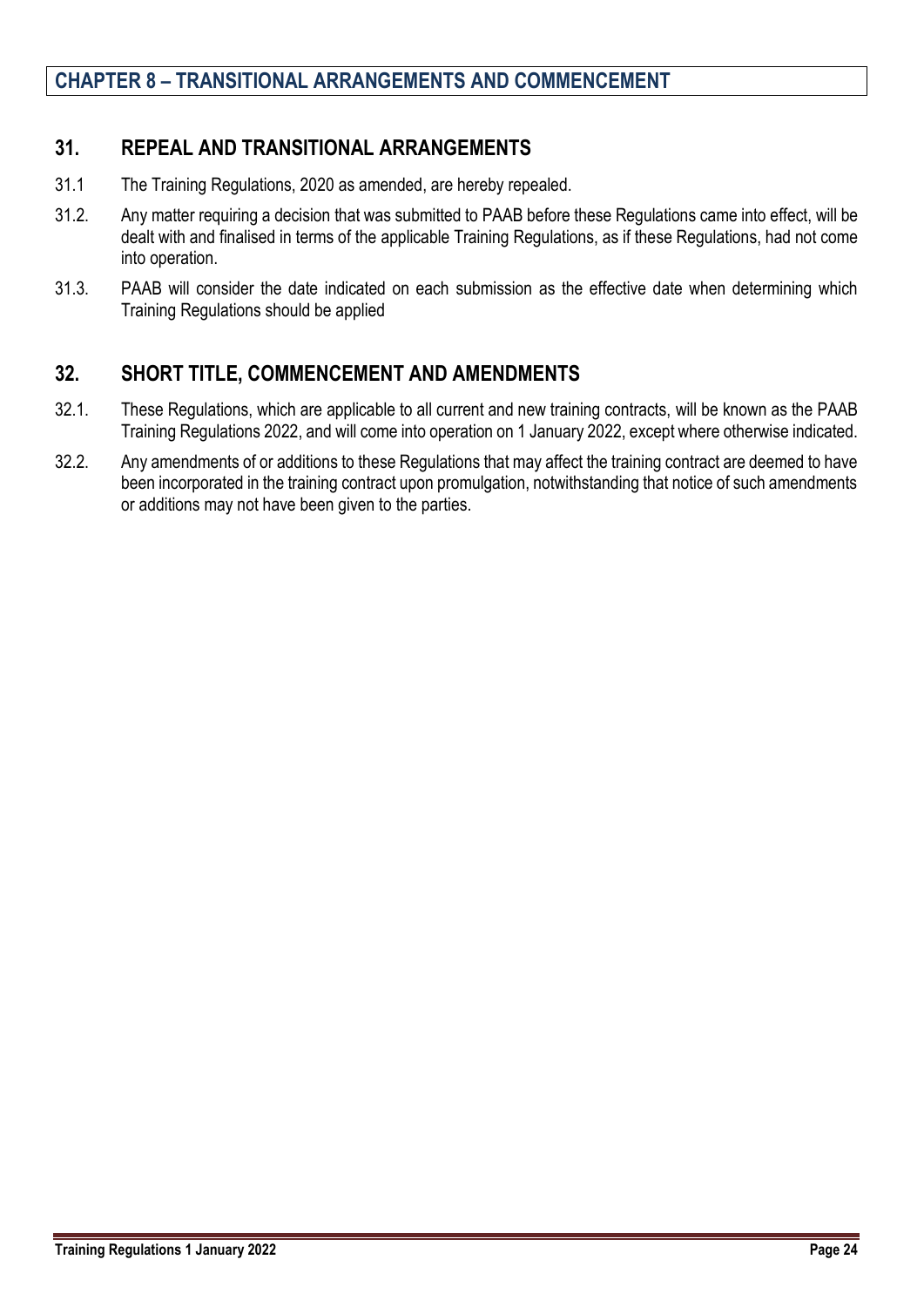# <span id="page-25-0"></span>**ANNEXURE 1 ACCREDITED ACADEMIC QUALIFICATIONS**

Refer to the website of the relevant professional body for an up-to-date list of accredited academic qualifications:

[www.icancpd.net](http://www.icancpd.net/)

[www.accaglobal.com](http://www.accaglobal.com/)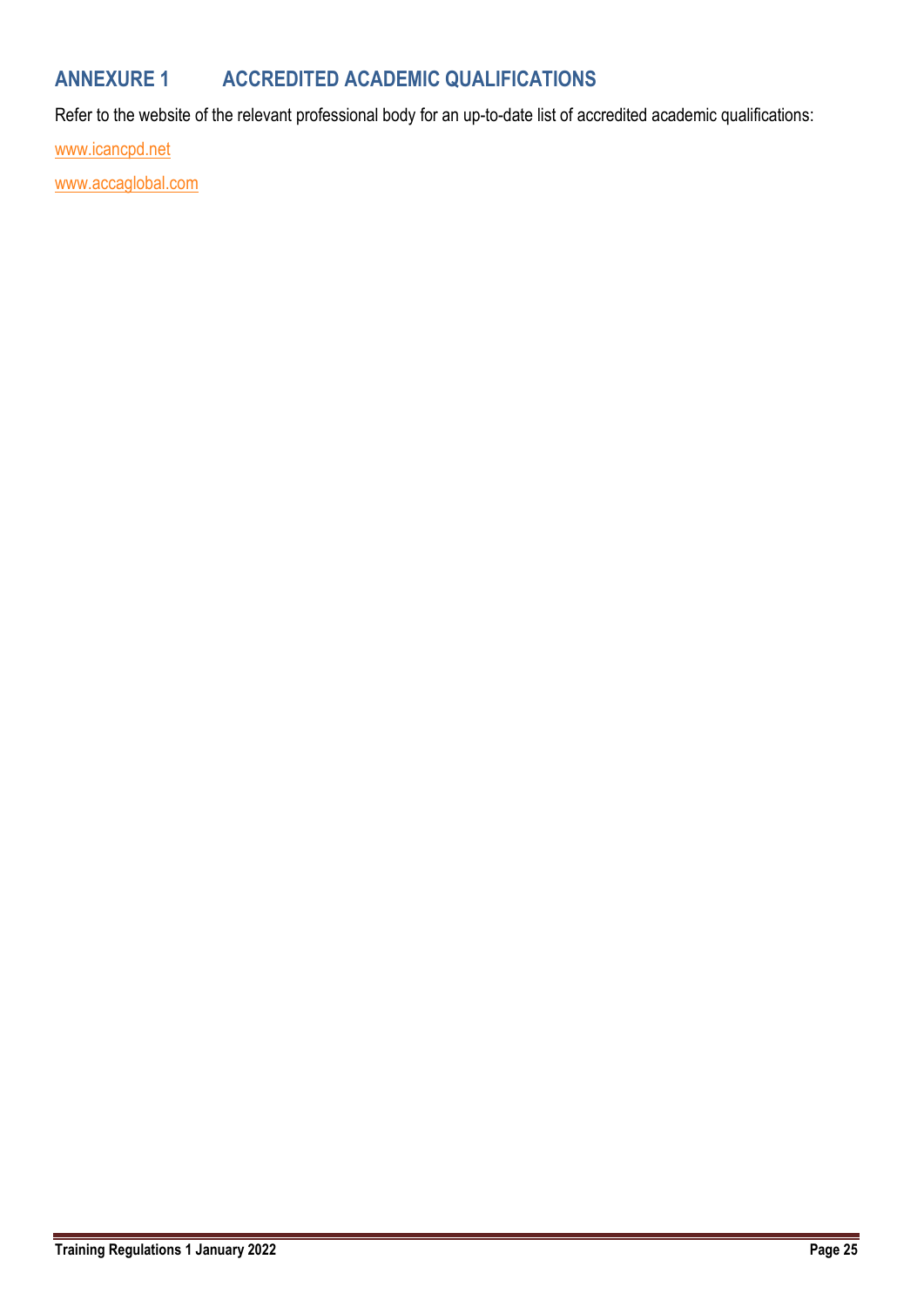### <span id="page-26-0"></span>**CATEGORY A – COMPLIANCE**

| A1                |                                                                                                         |
|-------------------|---------------------------------------------------------------------------------------------------------|
| <b>Criterion</b>  | The training office complies with all legal and regulatory aspects required for the training programme. |
| <b>Indicators</b> | The training office:                                                                                    |
|                   | is tax compliant.                                                                                       |
|                   | has a valid Employment Equity plan, where applicable;                                                   |
|                   | complies with Occupational Health and Safety Regulations.                                               |
|                   | is a going concern.                                                                                     |
|                   | complies with the Basic Conditions of Employment Act, the Labour Relations Act and other<br>٠           |
|                   | applicable employment-related legislation; and                                                          |
|                   | In the case of training offices offering Auditing and Assurance as an elective:<br>2.                   |
|                   | the training office is registered as a practice with the PAAB; and                                      |
|                   | the training officer is registered with the PAAB as a RAA.                                              |

| A2                |                                                                                                                                                                                                                                                                                                                                                                                                                                                                                                                                                                |
|-------------------|----------------------------------------------------------------------------------------------------------------------------------------------------------------------------------------------------------------------------------------------------------------------------------------------------------------------------------------------------------------------------------------------------------------------------------------------------------------------------------------------------------------------------------------------------------------|
| <b>Criterion</b>  | The employment contract for trainee accountants complies with PAAB's requirements.                                                                                                                                                                                                                                                                                                                                                                                                                                                                             |
| <b>Indicators</b> | 1.<br>The employment contract contains at least the following information:<br>Employer's and trainee's details:<br>employer's full name.<br>$\circ$<br>employer's address.<br>$\circ$<br>employee's full name.<br>$\circ$<br>employee's job title.<br>$\circ$<br>employment details.<br>$\circ$<br>place/s of work.<br>$\circ$<br>start date of employment; and<br>$\circ$<br>$\circ$ working hours and days of work.                                                                                                                                          |
|                   | Payment details:<br>pay or the rate and method of calculating pay.<br>$\circ$<br>rate for overtime.<br>$\circ$<br>any other cash payments.<br>$\circ$<br>any payments in kind and their value.<br>$\circ$<br>frequency of payment; and<br>$\circ$<br>any deductions.<br>$\circ$<br>Leave details regarding any leave to which the trainee is entitled including provision for<br>study leave.<br>If applicable, the training office's requirements regarding post-graduate studies (for the<br>individual trainee).<br>Period of notice required.<br>$\bullet$ |
|                   | 2.<br>The employment contract is:<br>in writing and be signed by the employer and the trainee.<br>concluded when the trainee commences employment.<br>$\bullet$<br>updated if any of the details change; and<br>٠<br>kept by the employer for a period of three years after the termination or completion of the<br>training contract.                                                                                                                                                                                                                         |
|                   | 3.<br>The employment contract:<br>indicates that it is entered into in relation to the Training Regulations; and<br>$\bullet$<br>is for at least the duration of the training contract, taking into account any extension of or<br>$\bullet$<br>reduction in the term of the training contract.                                                                                                                                                                                                                                                                |
|                   | The trainee must be supplied with a copy of the contract of employment and any annexures and<br>4.<br>other policies which attach terms and conditions to the contract.                                                                                                                                                                                                                                                                                                                                                                                        |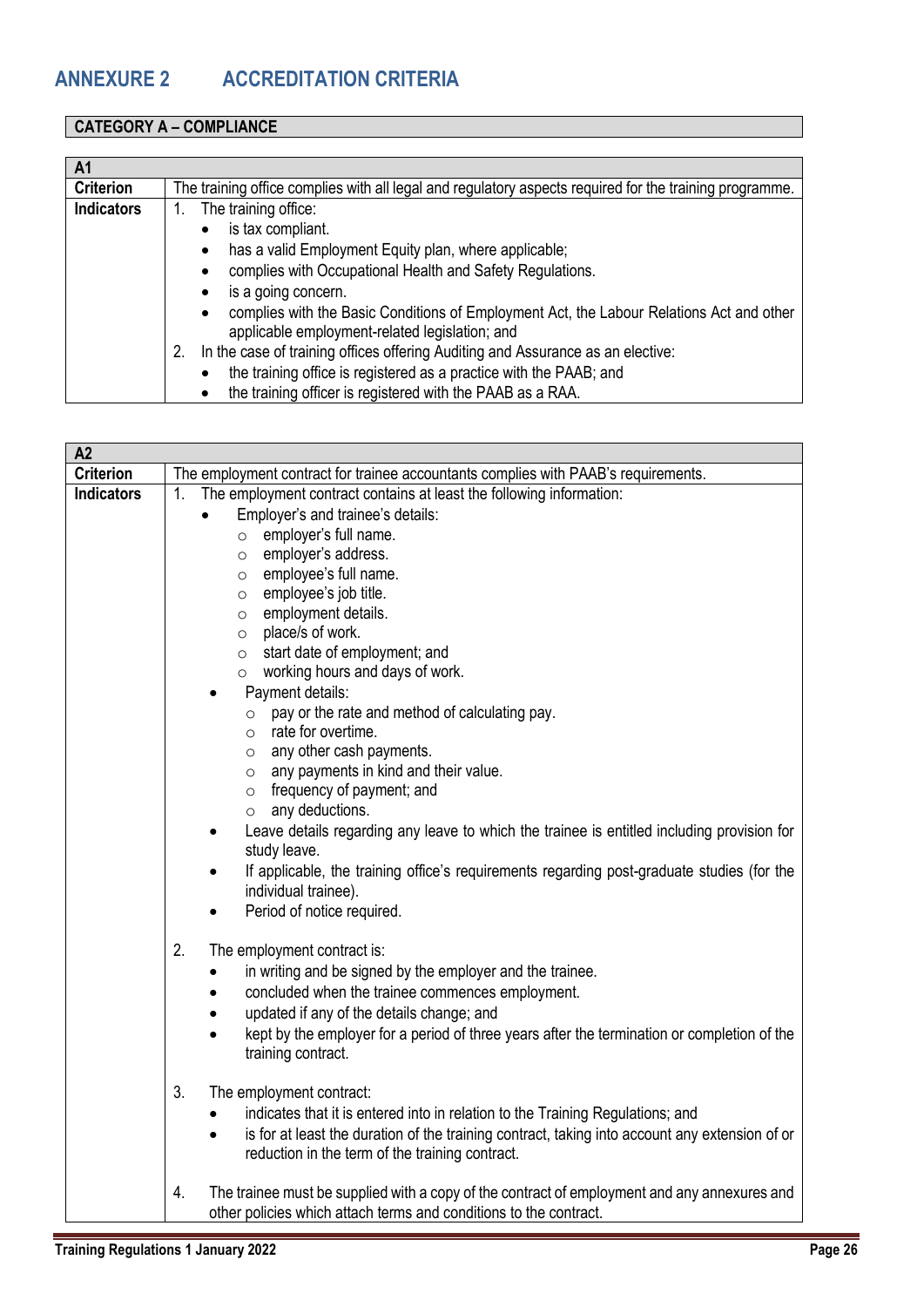| <b>A3</b>         |                                                                                                           |
|-------------------|-----------------------------------------------------------------------------------------------------------|
| <b>Criterion</b>  | The training programme is effectively and efficiently administered on TCMS                                |
| <b>Indicators</b> | The training office efficiently and effectively administers the training programme and trainees' training |
|                   | contracts, through TCMS, including the timeous lodgement of documents and fees with PAAB.                 |

# **CATEGORY B – TRAINING ENVIRONMENT AND SUPPORT**

**The training office must have appropriate physical, human and financial resources, and procedures to provide an environment conducive to quality training and development.**

| <b>B1</b>         |                                                                                                                                                                       |
|-------------------|-----------------------------------------------------------------------------------------------------------------------------------------------------------------------|
| <b>Criterion</b>  | The training officer, on behalf of the training office, accepts responsibility for all aspects of the training                                                        |
|                   | programme.                                                                                                                                                            |
| <b>Indicators</b> | Trainees, reviewers, evaluators and assessors involved in the training programme have reasonable<br>access to the training officer.                                   |
|                   | The training officer is involved in all aspects of the training programme and/or has procedures in<br>2.<br>place to review delegated work and processes.             |
|                   | The training officer has implemented appropriate structures/procedures to oversee the training<br>3.<br>programme.                                                    |
|                   | The training officer implements a structured process for the review and evaluation of the<br>4.<br>assessment process.                                                |
|                   | All documentation requested for PAAB interventions is submitted as required including submission<br>5.<br>of the questionnaires by trainees.                          |
|                   | The training officer is available in the office for the duration of PAAB re-accreditation visits and<br>6.<br>makes the trainees available for the trainee interview. |

| <b>B2</b>         |                                                                                                                                                                                                                                                                                                                             |
|-------------------|-----------------------------------------------------------------------------------------------------------------------------------------------------------------------------------------------------------------------------------------------------------------------------------------------------------------------------|
| <b>Criterion</b>  | The training officer is sufficiently senior and experienced and has the full support of those charged                                                                                                                                                                                                                       |
|                   | with the governance of the organisation.                                                                                                                                                                                                                                                                                    |
| <b>Indicators</b> | The training officer should be sufficiently senior and experienced to be able to enforce the<br>provisions and requirements of the Training Regulations within the training office.<br>There are accordingly direct reporting lines and clear communication lines between the<br>training officer and executive management. |

| <b>B3</b>         |                                                                                                                                                               |  |  |
|-------------------|---------------------------------------------------------------------------------------------------------------------------------------------------------------|--|--|
| <b>Criterion</b>  | The training office has formally documented and communicated the responsibilities of all the role                                                             |  |  |
|                   | players involved in the training programme, including supervisors/managers, training officer,                                                                 |  |  |
|                   | trainee accountants and training programme administrators.                                                                                                    |  |  |
| <b>Indicators</b> | Documentation is available and has been communicated to all role players.                                                                                     |  |  |
|                   | Role players understand their responsibilities as well as those of others involved in the training                                                            |  |  |
|                   | programme.<br>Reporting lines of the training officer, trainees, supervisors/managers, and partners/directors<br>3.<br>of the training office are documented. |  |  |

| <b>B4</b>         |                                                                                                                                                                                                                                                                                                                                                                                                                                                                                                                              |
|-------------------|------------------------------------------------------------------------------------------------------------------------------------------------------------------------------------------------------------------------------------------------------------------------------------------------------------------------------------------------------------------------------------------------------------------------------------------------------------------------------------------------------------------------------|
| <b>Criterion</b>  | The training office applies the current version of the Training Regulations.                                                                                                                                                                                                                                                                                                                                                                                                                                                 |
| <b>Indicators</b> | The training officer has communicated the current version of the Training Regulations to all<br>role players in relation to their responsibilities<br>The current version of the Training Regulations is readily available.<br>The training office's registration complies with the Training Regulations.<br>The training officer's registration complies with the Training Regulations.<br>4.<br>All role players apply the current version of the Training Regulations as they relate to their<br>. ს<br>responsibilities. |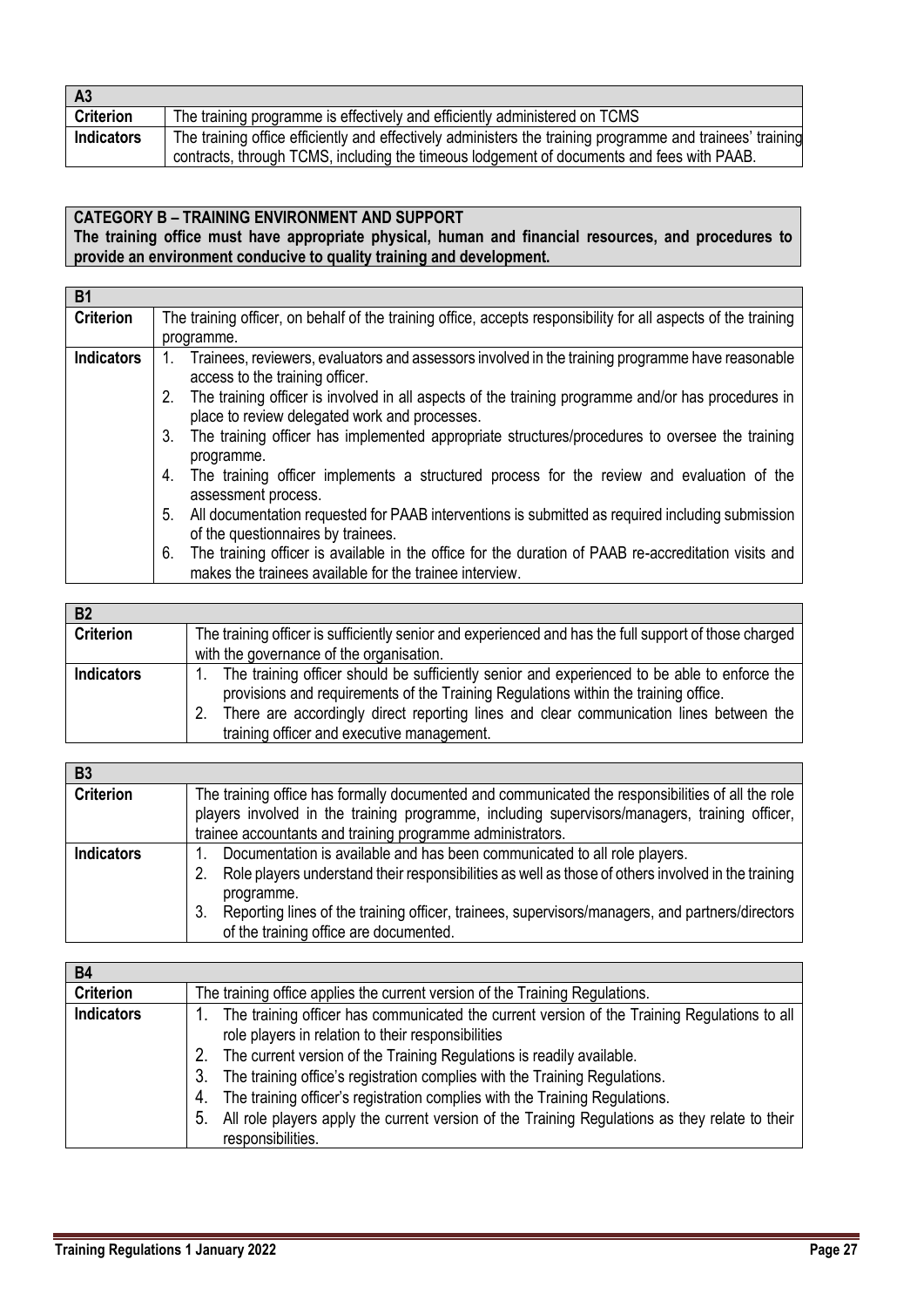| <b>B5</b>         |                                                                                                                                                                                                                                                                                                                                                                                                                                                                                                                                                                                                                                                                                                                                                           |
|-------------------|-----------------------------------------------------------------------------------------------------------------------------------------------------------------------------------------------------------------------------------------------------------------------------------------------------------------------------------------------------------------------------------------------------------------------------------------------------------------------------------------------------------------------------------------------------------------------------------------------------------------------------------------------------------------------------------------------------------------------------------------------------------|
| <b>Criterion</b>  | Each trainee receives sufficient and appropriate supervision, guidance, development, and<br>feedback within a supportive learning environment, at all times, whether in-person or remotely.                                                                                                                                                                                                                                                                                                                                                                                                                                                                                                                                                               |
| <b>Indicators</b> | The training officer is responsible for ensuring that each trainee is supervised by:<br>1.<br>appropriately experienced and qualified persons.<br>$\bullet$<br>who are technically competent.<br>$\bullet$<br>who understand their responsibility towards developing the prescribed competencies<br>$\bullet$<br>of the trainees assigned to them; and<br>who model appropriate professional behaviour.<br>$\bullet$<br>Structures/procedures have been implemented to ensure that managers/supervisors are<br>2.<br>trained and monitored.<br>Assessors in the training office remain up to date in matters affecting their role.<br>3.<br>Structures/procedures have been implemented to create a supportive learning environment<br>4.<br>for trainees |

| <b>B6</b>         |                                                                                                     |
|-------------------|-----------------------------------------------------------------------------------------------------|
| <b>Criterion</b>  | Each trainee is provided with appropriate support to encourage academic progress                    |
| <b>Indicators</b> | The training office provides trainees with financial and/or non-financial support to encourage them |
|                   | to make academic progress.                                                                          |

| B7                |                                                                                                                                                                     |
|-------------------|---------------------------------------------------------------------------------------------------------------------------------------------------------------------|
| <b>Criterion</b>  | The office must facilitate and encourage the display and practice of professional behaviours<br>through structures and facilities for in person and/or remote work. |
| <b>Indicators</b> | The indicators would be determined by the structure of the office.                                                                                                  |

| B8                |                                                                                                                                               |
|-------------------|-----------------------------------------------------------------------------------------------------------------------------------------------|
| <b>Criterion</b>  | Adequate financial resources must be allocated to the training programme                                                                      |
| <b>Indicators</b> | The training office must allocate sufficient financial resources for purposes of training and<br>development and the payment of fees to PAAB. |

### **CATEGORY C – PRACTICAL WORK EXPERIENCE**

**The training office must offer a sufficient range and depth of relevant work in order for trainees to obtain the required training and experience relating to the prescribed competencies and must have structures in place to ensure that trainees gain the required training and practical work experience.**

| C <sub>1</sub>    |                                                                                                                                                                                                                                                                                                                                                                                                                                                                                                                                                                                                                                                                                                                                                                                                                                                                                                                                                                                                         |
|-------------------|---------------------------------------------------------------------------------------------------------------------------------------------------------------------------------------------------------------------------------------------------------------------------------------------------------------------------------------------------------------------------------------------------------------------------------------------------------------------------------------------------------------------------------------------------------------------------------------------------------------------------------------------------------------------------------------------------------------------------------------------------------------------------------------------------------------------------------------------------------------------------------------------------------------------------------------------------------------------------------------------------------|
| <b>Criterion</b>  | Each trainee receives a formal and suitably detailed induction programme within six months after<br>the start date of their training contract                                                                                                                                                                                                                                                                                                                                                                                                                                                                                                                                                                                                                                                                                                                                                                                                                                                           |
| <b>Indicators</b> | All trainees receive an induction (either face-to-face or electronic) that will assist them to -<br>understand the need to develop the correct professional attitude to their traineeship.<br>be aware of the different roles of PAAB and professional bodies (including the Audit<br>$\bullet$<br>Development Programme.<br>understand the PAAB Training Programme.<br>$\bullet$<br>understand the prescribed competencies for the PAAB Training Programme.<br>$\bullet$<br>be aware of the responsibilities of training officers for planning and monitoring the skills<br>$\bullet$<br>development of trainee accountants.<br>be aware of their personal responsibilities with regard to their own skills development and<br>$\bullet$<br>assessment.<br>understand PAAB's assessment process and any assessment tools used.<br>be familiar with the PAAB Training Regulations and the Code of Professional Conduct;<br>$\bullet$<br>and<br>use the PAAB Training Contract Management System (TCMS). |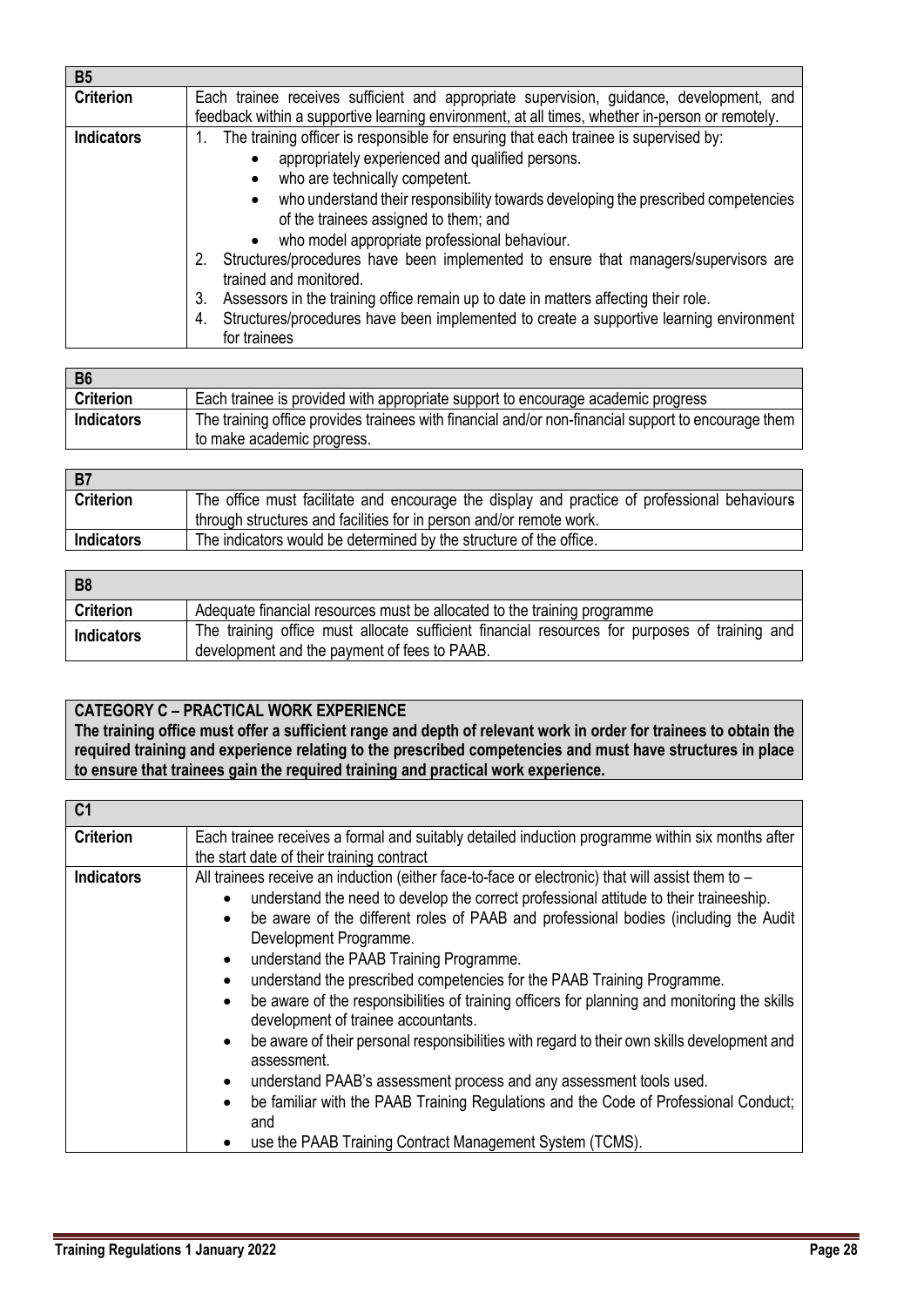| C <sub>2</sub>    |                                                                                                       |
|-------------------|-------------------------------------------------------------------------------------------------------|
| <b>Criterion</b>  | The training office has work of sufficient and appropriate range and depth to support the allocated   |
|                   | quota of trainees and to allow trainees to meet the PAAB competencies.                                |
| <b>Indicators</b> | The nature, industry and business model of the training office allows for the required range          |
|                   | and depth of exposure.                                                                                |
|                   | The training office's client base/available work supports the number of productive staff in the<br>2. |
|                   | office (including trainees).                                                                          |
|                   | There is clear alignment between the PAAB tasks and available work in the office including<br>3.      |
|                   | sufficient exposure in the compulsory, elective and residual skills.                                  |

| C3                |                                                                                                                                            |  |  |  |
|-------------------|--------------------------------------------------------------------------------------------------------------------------------------------|--|--|--|
| <b>Criterion</b>  | The training office provides trainees with experience of increasing complexity and of the necessary                                        |  |  |  |
|                   | range and depth.                                                                                                                           |  |  |  |
| <b>Indicators</b> | The office follows a structured and equitable approach to providing each trainee with the<br>required exposure.                            |  |  |  |
|                   | The range and depth of exposure allows for trainees to develop competence in the prescribed<br>competencies.                               |  |  |  |
|                   | The office has processes in place to address trainees' exposure and development needs.<br>3.<br>There is clear direction in terms of:<br>4 |  |  |  |
|                   | how each task could be addressed; and<br>$\bullet$                                                                                         |  |  |  |
|                   | expected progression in competence throughout the contract term.                                                                           |  |  |  |
|                   | Trainees and other relevant role players understand the processes and expected progression<br>5.                                           |  |  |  |
|                   | noted in point 2 and 3 above.                                                                                                              |  |  |  |

| C4                |                                                                                                                                                                |
|-------------------|----------------------------------------------------------------------------------------------------------------------------------------------------------------|
| <b>Criterion</b>  | The training office has processes in place to ensure that trainees meet the core experience hour<br>requirements over the term of the training contract.       |
| <b>Indicators</b> | Trainee's core experience hours are recorded and regularly monitored, and the training office<br>addresses potential shortcomings in core hours as they arise. |

| C <sub>5</sub>    |                                                                                                   |
|-------------------|---------------------------------------------------------------------------------------------------|
| <b>Criterion</b>  | On-the-job experience constitutes the most significant portion of each trainee's learning         |
|                   | experience.                                                                                       |
| <b>Indicators</b> | Simulations do not constitute the only mode of exposure in support of the final assessment of     |
|                   | competence for any individual trainee for more than:                                              |
|                   | 10% of the total number of compulsory and elective tasks (excluding the Professional<br>$\bullet$ |
|                   | Conduct values); and                                                                              |
|                   | 50% of the total number of residual tasks.                                                        |

| $\overline{C6}$   |                                                                                |
|-------------------|--------------------------------------------------------------------------------|
| <b>Criterion</b>  | Simulations comply with PAAB's requirements for simulations (refer Annexure 8) |
| <b>Indicators</b> | All simulations comply with PAAB's requirements for simulations.               |
|                   | Results of all simulations have been recorded in TSRs or PSRs as required.     |
|                   |                                                                                |

| C <sub>7</sub>    |                                                                                                                                                                                                                                                                                                                                                |
|-------------------|------------------------------------------------------------------------------------------------------------------------------------------------------------------------------------------------------------------------------------------------------------------------------------------------------------------------------------------------|
| <b>Criterion</b>  | Each trainee has a reasonable opportunity to achieve the prescribed competencies relating to IT.                                                                                                                                                                                                                                               |
| <b>Indicators</b> | Trainees have access to sufficient and appropriate information technology to enable them to<br>meet PAAB's prescribed competencies in respect of IT.<br>Trainees are adequately trained on the use of appropriate software applications, including,<br>where relevant, audit, financial, data processing, e-mail and spreadsheet applications. |

| C8               |                                                                                               |
|------------------|-----------------------------------------------------------------------------------------------|
| <b>Criterion</b> | The training office encourages the display of life-long learning and provides appropriate     |
|                  | opportunities to enable trainees to maintain relevant technical and professional knowledge to |
|                  | perform their work with due care.                                                             |
|                  |                                                                                               |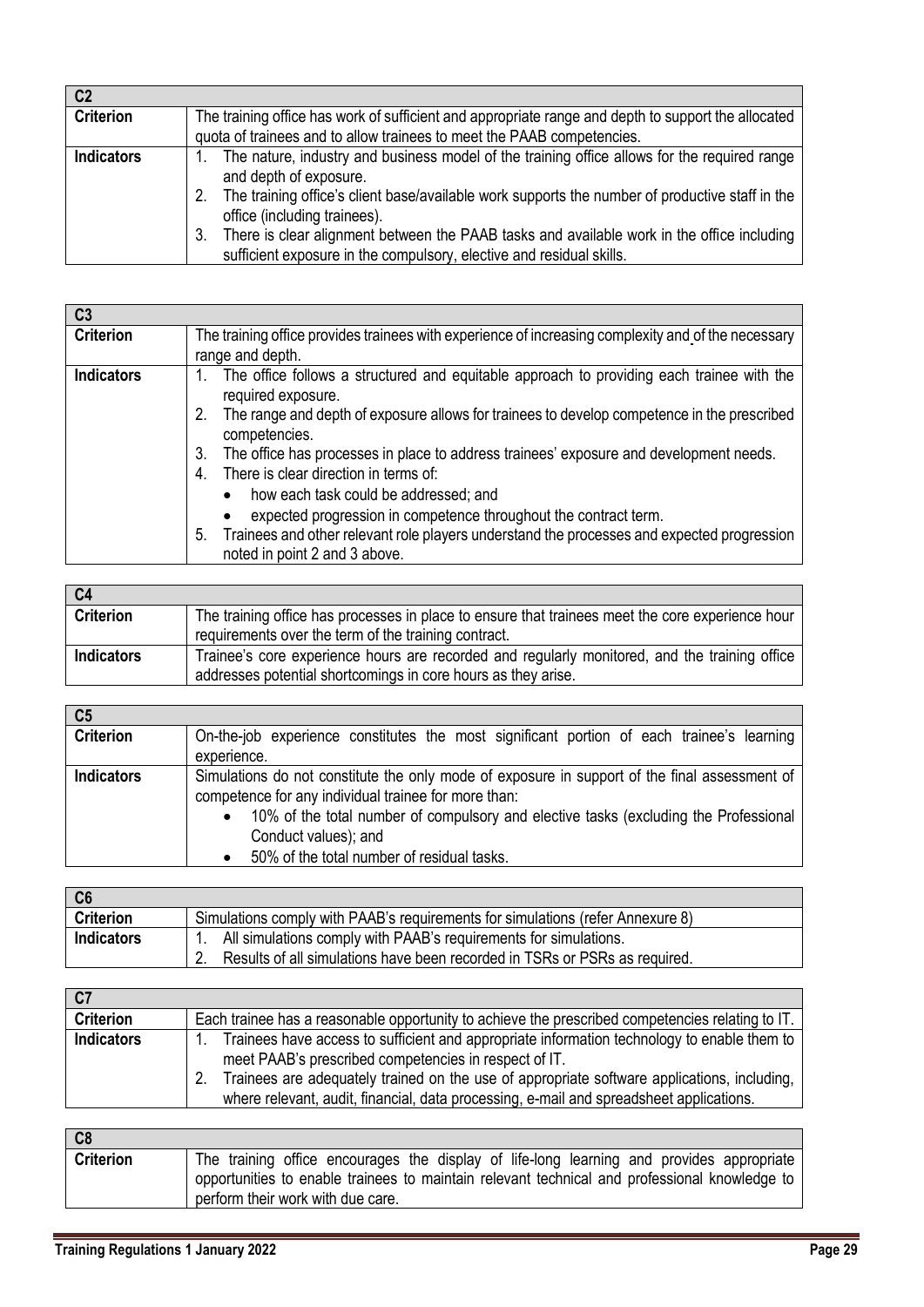| C8                |                                                                                                                              |
|-------------------|------------------------------------------------------------------------------------------------------------------------------|
| <b>Indicators</b> | The office communicates and demonstrates the importance of life-long learning as a<br>professional behaviour.                |
|                   | The office has mechanisms in place to identify learning needs and to provide and monitor<br>relevant learning interventions. |

|                   | C9 - Effective from 1 January 2019 for trainees whose training contracts end after 31 March 2019.                                                                              |
|-------------------|--------------------------------------------------------------------------------------------------------------------------------------------------------------------------------|
| <b>Criterion</b>  | Each trainee completes a formal ethics programme of at least 6 to 8 hours' duration followed by                                                                                |
|                   | an assignment which allows for individual reflection on the aspects covered.                                                                                                   |
| <b>Indicators</b> | Each trainee receives an ethics programme that will assist them to:<br>$1_{\cdot}$                                                                                             |
|                   | understand what ethics are.                                                                                                                                                    |
|                   | understand why ethics are important.<br>٠                                                                                                                                      |
|                   | build reputation and trust through ethics in their career and business.<br>$\bullet$                                                                                           |
|                   | understand the consequences of ethical failure.<br>$\bullet$                                                                                                                   |
|                   | identify what drives ethical choices.<br>$\bullet$                                                                                                                             |
|                   | understand different values and how they underpin behaviour in the workplace.<br>$\bullet$                                                                                     |
|                   | integrate ethical principles and apply them to scenarios that typically arise in the<br>$\bullet$<br>accounting industry.                                                      |
|                   | use practical tools to help improve ethical behaviour.<br>٠                                                                                                                    |
|                   | make ethical decisions in complex situations.<br>$\bullet$                                                                                                                     |
|                   | understand the role of the chartered accountant in ensuring ethical and effective<br>$\bullet$<br>governance in organisations and his/her responsibilities in this regard; and |
|                   | build an ethical culture in organisations and understand his/her responsibilities in this<br>٠<br>regard.                                                                      |
|                   | Understand the role of the Code of Professional Conduct in guiding ethical behaviour;<br>and                                                                                   |
|                   | 2.<br>The office evaluates the learning outcomes of the programme.                                                                                                             |

# **CATEGORY D – ASSESSMENT**

**The training office must have the appropriate structures and procedures in place that support and provide evidence of recognition of prior learning (RPL) and the formative and summative assessment of trainees.** 

| D1                |                                                                                                                                                                                                                                                                                                                                                                                                                                           |  |  |
|-------------------|-------------------------------------------------------------------------------------------------------------------------------------------------------------------------------------------------------------------------------------------------------------------------------------------------------------------------------------------------------------------------------------------------------------------------------------------|--|--|
| <b>Criterion</b>  | The training office has formalised and documented their assessment and adjudication process,                                                                                                                                                                                                                                                                                                                                              |  |  |
|                   | and this has been communicated, together with the PAAB assessment appeals process, to all                                                                                                                                                                                                                                                                                                                                                 |  |  |
|                   | trainees, reviewers, evaluators and assessors.                                                                                                                                                                                                                                                                                                                                                                                            |  |  |
| <b>Indicators</b> | Documentation is available and has been communicated to trainees, evaluators, reviewers<br>and assessors reflecting the aspects of the assessment process as outlined in D2.1 and D2.2<br>and the procedures of adjudication.<br>The PAAB assessment appeals process relating to the final assessment decision is formally<br>2.<br>communicated to trainees.<br>All role players demonstrate an understanding of the assessment process. |  |  |

| D <sub>2</sub>    |                                                                                                                  |  |  |
|-------------------|------------------------------------------------------------------------------------------------------------------|--|--|
| <b>Criterion</b>  | The training office implements and maintains evidence of assessment of trainees, as prescribed                   |  |  |
|                   | by PAAB.                                                                                                         |  |  |
| <b>Indicators</b> | The assessment processes and procedures as prescribed by PAAB take place.                                        |  |  |
|                   | Assessors are only allocated the number of trainees which they can reasonably assess with                        |  |  |
|                   | due care, taking into consideration the structure of the training programme and their other<br>responsibilities. |  |  |
|                   | Evidence is documented in the assessment forms, as required, to support the sign off of each<br>3.               |  |  |
|                   | task, skill and value at the final level of competence prior to the discharge/completion of the                  |  |  |
|                   | trainees' contracts on TCMS.                                                                                     |  |  |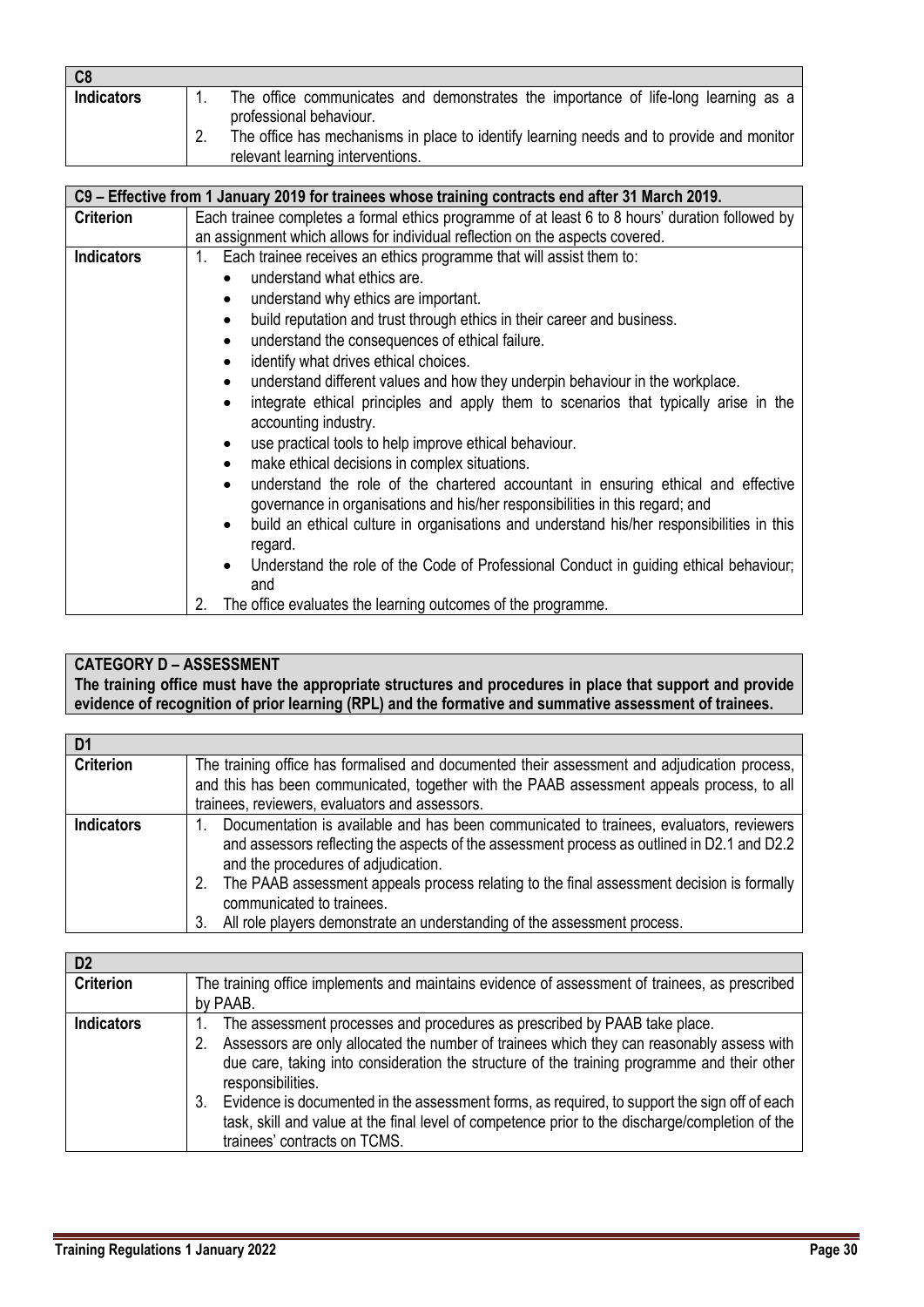**D2**

#### **D2.1 Technical Skills Review / Professional Skills Review**

1. Trainees complete at least one TSR every two months, in a timely manner.

2. Trainees document evidence for at least one PC(C) value, and document evidence for and rate one other professional skills task in the PSR every two months, in a timely manner.

3. Trainees document their thought processes and actions taken that demonstrate the PC(C) values.

4. Trainees document specific, detailed and verifiable examples of other professional skills capabilities in the PSR.

5. Trainees complete all sections of the TSR with due care, including:

- addressing all tasks performed during the period in the form.
	- completing the cover page in full.
	- describing the assignment; and
	- documenting the decision tree paths, to support ratings.

6. Reviewers complete the TSRs/PSRs in a timely manner after the trainees complete the forms.

- 7. Reviewers complete all sections of the TSRs/PSRs with due care, including:
	- documenting the decision tree paths to support ratings.
	- completing the classification of the tasks as Basic and Advanced.
	- in the case of rating differences between reviewers and trainees, documenting comments in sufficient detail to fully explain these differences (i.e., not just a restatement of the decision tree path).
	- clearly indicating (Yes/No) whether PC(C) evidence is acceptable and providing explanatory comments where evidence is not accepted; and
	- only providing ratings in relation to other professional skills tasks where the trainee has provided appropriate evidence that has been verified.
- 8. Trainees sign off and date the TSRs/PSRs timeously to acknowledge the ratings that get transferred to the ANA (including all sections completed by the reviewer and following any adjudication processes, where required).

#### **D2.2 Assessment Needs Analysis**

1. The ANAs are completed every six months in a timely manner.

2. Trainees complete all sections of the ANA with due care, including:

- addressing the full list of competencies and tasks in the form.
- correctly transferring opening ratings from the previous ANA.
- correctly carrying forward ratings from the TSRs/PSRs.
- carrying forward evidence for PC(C) values from previous ANAs and PSRs for the current period.
- documenting core hours to date.
- documenting major assignments for the next six months.
- reflecting in detail on the state of their academic progress; and
- documenting all the relevant information pertaining to training courses they have attended.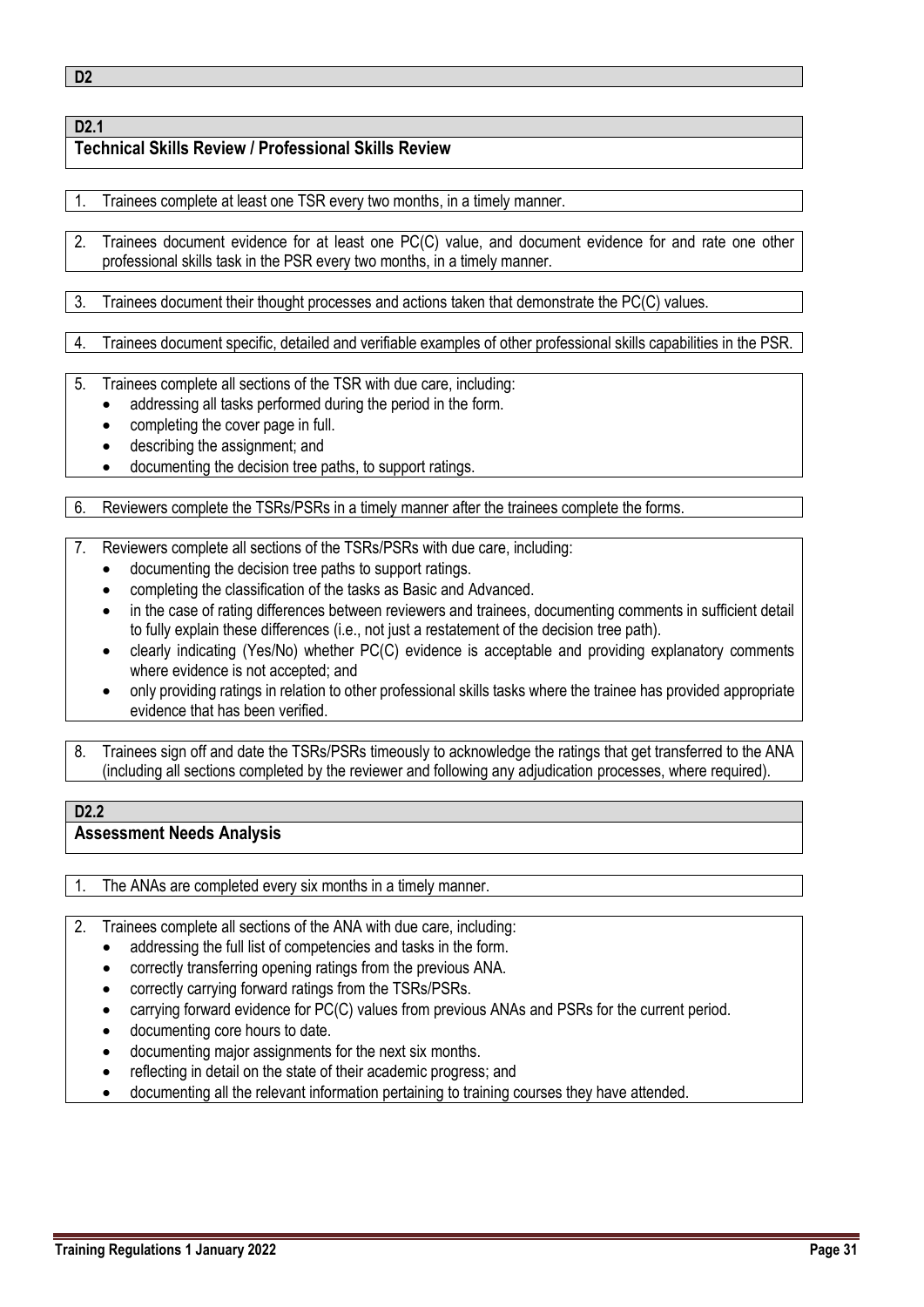- 3. Evaluators complete all relevant sections of the ANA with due care, including:
	- considering the adequacy of core hours achieved to date and commenting accordingly, for example, in the development plan.
	- confirmation of the correctness of opening balances and the correct transfer of ratings from TSRs and PSRs into the ANA.
	- correctly determining overall ratings of competence for each task (i.e., the full list of tasks is reflected and considered).
	- indicating (Yes/No) whether the PC(C) principles have been adequately demonstrated based on the evidence presented and discussion with the trainees and commenting accordingly for each value.
	- correctly indicating (Yes/No) whether development is required for each task (based on expected ratings) and for each PC(C) value.
	- reflecting and commenting on the implementation of the development plan from the previous period; and
	- preparing a suitably detailed development plan for the next six-month period.
- 4. Trainees and evaluators meet to discuss and sign off the ANAs within four weeks from the end of the period under review.
- 5. Assessors complete all relevant sections of the ANA with due care, including:
	- performing a summative assessment every six months for each of the prescribed tasks (determining whether or not trainees have met the final competence requirements); and
	- signing and dating the form within two weeks from the date the evaluator and trainee sign off the document to certify the:
		- $\circ$  appropriateness of RPL assessment decisions.
		- o integrity of the carry-forward ratings from the previous ANA.
		- o overall ratings documented by the evaluator.
		- $\circ$  conclusions reached by the evaluator regarding the demonstration of PC(C) values.
		- $\circ$  adequacy of the development plan; and
		- $\circ$  the credibility of the assessment process.
- 6. Assessors complete the final ANA with due care, including:
	- ensuring that all tasks and PC(C) values are signed off; and
	- the sign off is supported by sufficient documented evidence.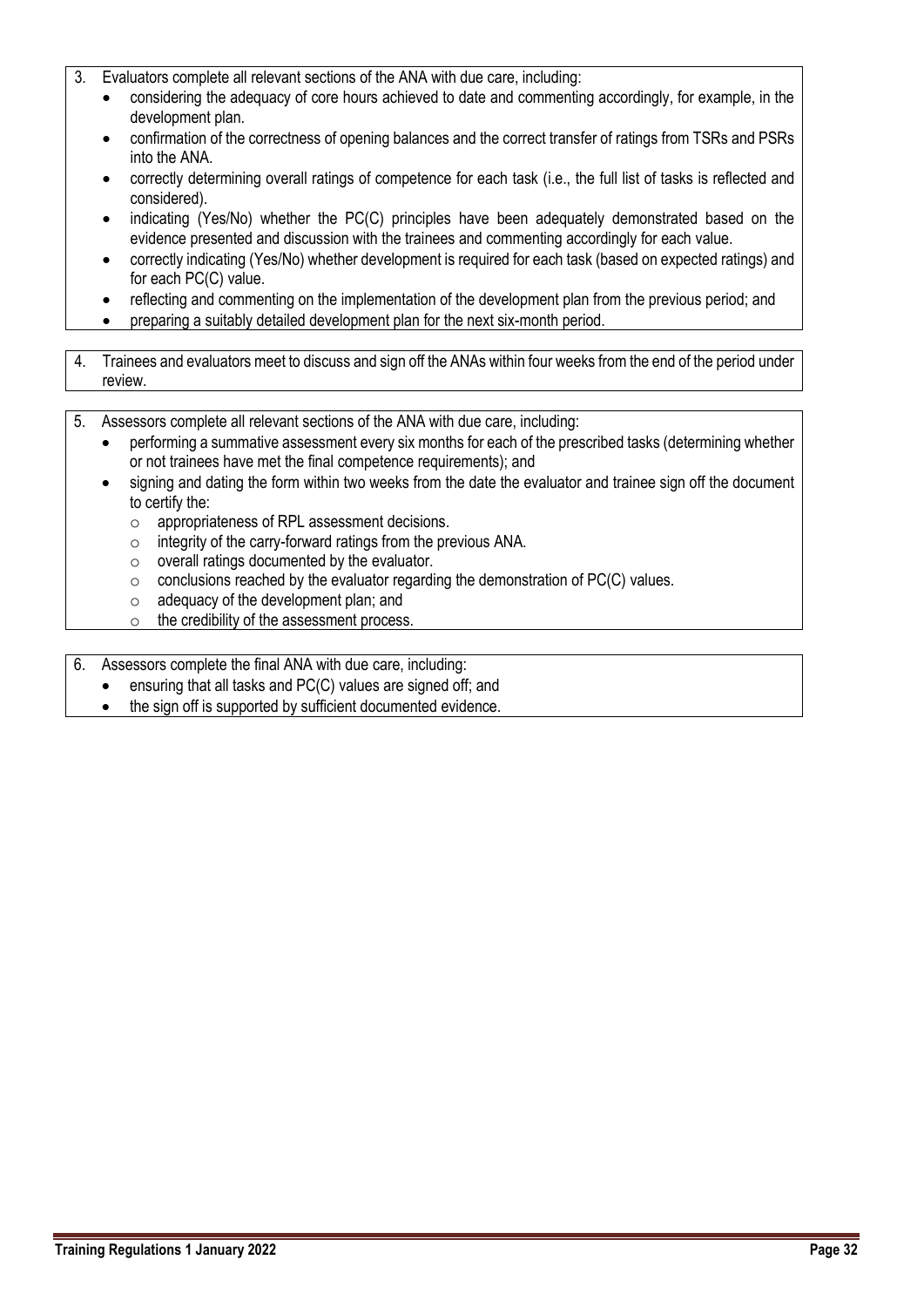#### <span id="page-33-0"></span>**1. Duties of the training officer**

The training officer must:

- 1.1. Give the trainee accountant every reasonable opportunity to obtain sufficient exposure to the prescribed competencies, as defined by PAAB from time to time, to enable him to apply his knowledge in a variety of relevant situations.
- 1.2. Train the trainee accountant in the standards of professionalism and ethics, which are expected of registered accountants and auditors.
- 1.3. Comply with the provisions of these Regulations.
- 1.4. Comply with his duties in terms of all applicable legislation, including, but not limited to, -
- 1.4.1. The Labour Act, No. 11 of 2007
- 1.3.2 the Affirmative Action Act, No. 29 of 1998
- 1.5. Provide appropriate facilities to train the trainee accountant.
- 1.6. Provide the trainee accountant with adequate supervision.
- 1.7. Conduct assessment or cause it to be conducted as prescribed in Regulation 27.
- 1.8. Provide trainee accountants with appropriate support to achieve academic progress.
- 1.9. Keep up to date records of training and experience and periodically discuss the trainee accountant's progress with him.
- 1.10. Advise the trainee accountant of:
- 1.10.1. the terms and conditions of his employment contract, and
- 1.10.2. the training office policies and procedures.
- 1.11. Apply the same disciplinary, grievance and dispute resolution procedures to the trainee accountant as to any other employee.
- 1.12. Ensure that the trainee accountant is employed by the accredited training office.
- 1.13. Fulfil the obligations imposed on him by PAAB, pertaining to the training of a trainee accountant.
- 1.14. Bear the cost of fees (including late lodgement penalties) payable to PAAB in terms of the training contract and any other applicable fees.
- 1.15. Inform PAAB in writing of circumstances where, in the opinion of the training officer the trainee accountant has conducted himself in a manner that may constitute punishable conduct; and
- 1.16. Make available to PAAB all documents regarding the alleged punishable conduct of the trainee accountant, including the transcript of any disciplinary hearing where the trainee accountant was found guilty of punishable conduct.
- 1.17. Keep login details to TCMS confidential.
- 1.18. Notify PAAB if they resign or are no longer able to fulfil their responsibilities as training officer.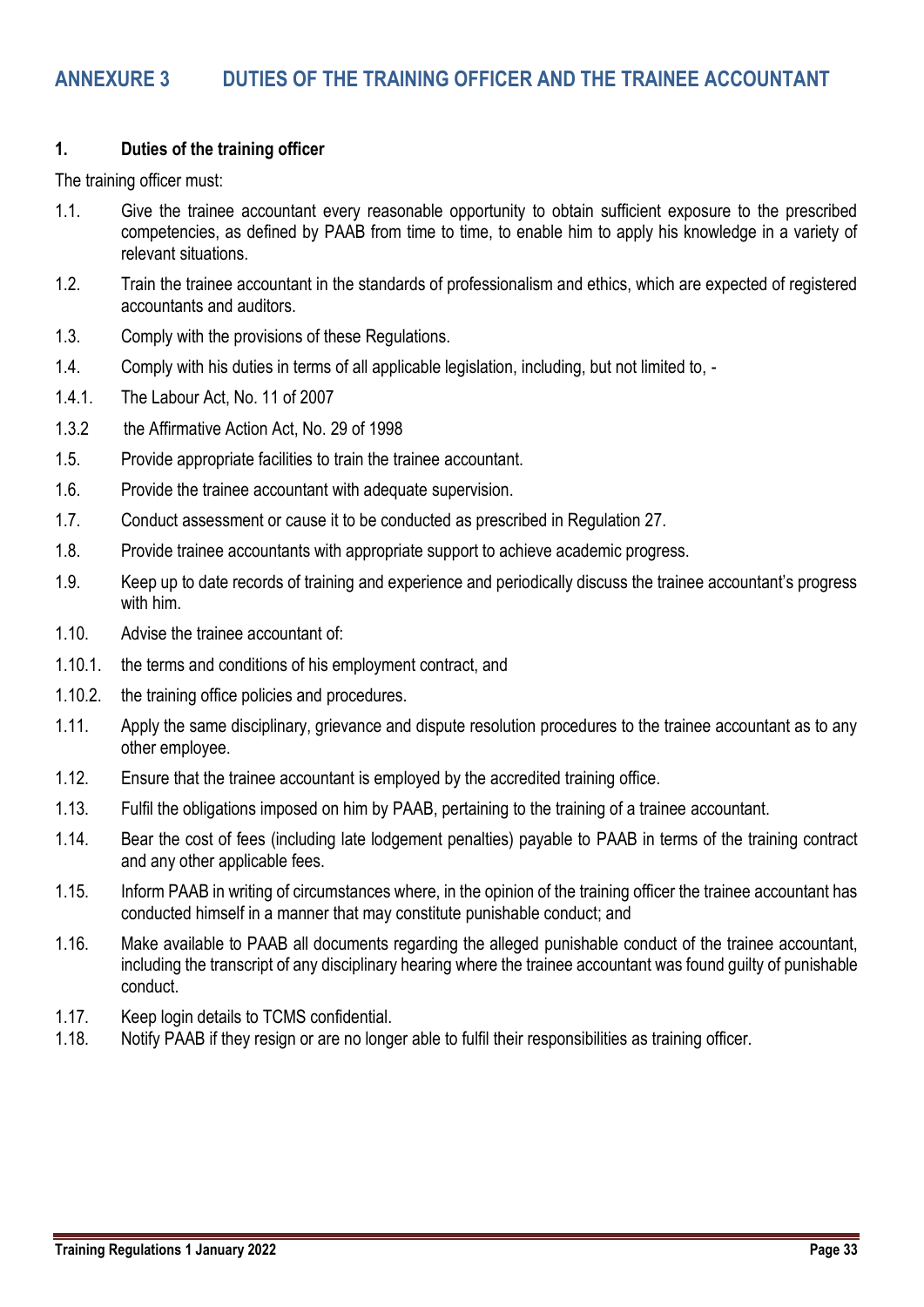### **2. Duties of the trainee accountant**

The trainee accountant must:

- 2.1. Diligently serve the training office in the profession of an auditor.
- 2.2. Diligently pursue his studies in the theory and practice of the profession of a registered accountant and auditor and notify the training officer immediately should he cease to be registered for a course that would lead to the eventual award of an accredited degree, bridging programme or ACCA qualification.
- 2.3. Not engage in any other business or occupation during the currency of his training contract without the express written authority of the training officer.
- 2.4. At all times keep the affairs of the training office and its clients confidential and not breach any codes of professional conduct, disciplinary rules or by-laws that apply to the profession of a registered accountant and auditor.
- 2.5. Comply with the provisions of these Regulations.
- 2.6. Comply with the training office policies and procedures.
- 2.7. Complete any timesheets and
- 2.8. Complete any assessment documents timeously and correctly as prescribed in Regulation 21:
- 2.9. Fully cooperate with the training officer in disclosing to PAAB any circumstances which in the opinion of the training officer may constitute punishable conduct on the part of the trainee accountant and making available to PAAB all information regarding disciplinary procedures in the training office in which the trainee accountant may have been involved, including the record of these procedures.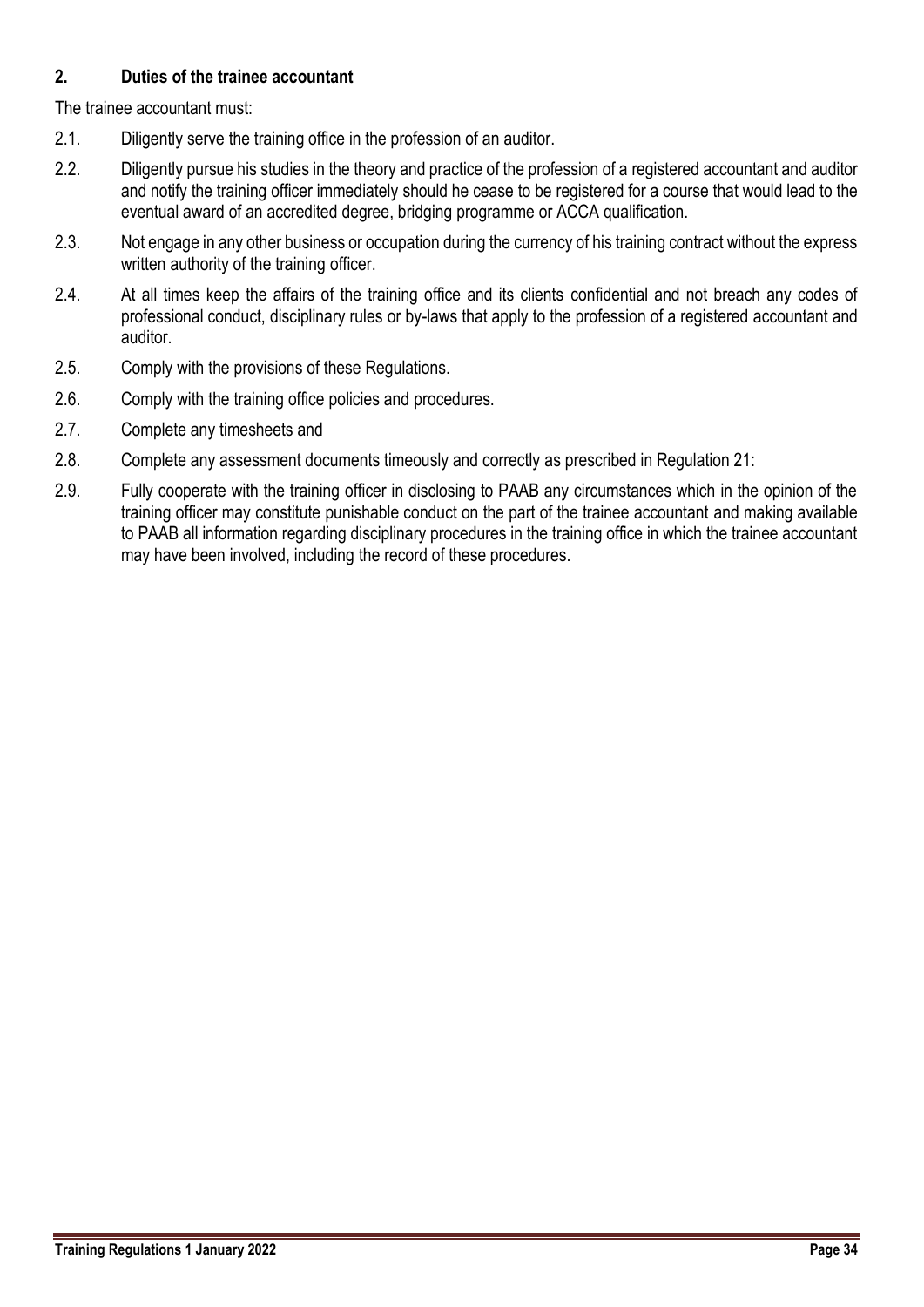# <span id="page-35-0"></span>**ANNEXURE 4 COMPLAINTS PROCEDURE**

| Name of complainant                             | Format for detailing the complaint                                                                                                                                                                                                                                                                                                   | <b>PAAB's role</b>                                                                                                                                                                                                                                                                                                                                                                                                                                                                                                                                                                                                                                                                                                                                                            |
|-------------------------------------------------|--------------------------------------------------------------------------------------------------------------------------------------------------------------------------------------------------------------------------------------------------------------------------------------------------------------------------------------|-------------------------------------------------------------------------------------------------------------------------------------------------------------------------------------------------------------------------------------------------------------------------------------------------------------------------------------------------------------------------------------------------------------------------------------------------------------------------------------------------------------------------------------------------------------------------------------------------------------------------------------------------------------------------------------------------------------------------------------------------------------------------------|
| officer<br>0R<br>Training<br>Trainee accountant | 1. The complaint must be referred in<br>writing in the form of a sworn affidavit.<br>2. The affidavit must contain the following<br>information:<br>• Name of complainant,<br>• Name of respondent/other party,<br>• Name of training office; and<br>• Details of the complaint, together with<br>any relevant supporting documents. | 1. Upon receipt of the affidavit and<br>supporting documents, the Secretariat<br>will acknowledge receipt thereof.<br>2. The complaint will then be forwarded to<br>the respondent or the other party, for his<br>response.<br>3. If the Secretariat considers that there<br>may be prima facie evidence relating to<br>the complaint, the respondent's response<br>together with the affidavit and supporting<br>documents will be submitted to the<br>relevant committee for a decision.<br>4. In certain instances the respondent<br>may be required to appear before the<br>relevant committee to respond to the<br>allegations against him.<br>5. The training officer and the trainee<br>accountant will be informed in writing of<br>the decision that has been taken. |

1. Complaints in terms of Regulation 30 must be referred to PAAB in terms of this procedure:

- 2. A training officer may make use of the template affidavit (refer Template 6)
- 3. If the training officer is referring a matter to the PAAB that relates to a trainee accountant who has been dismissed, the affidavit must be uploaded to TCMS together with any other relevant documents to support the cancellation of the contract.
- 4. Where a trainee accountant is not dismissed, the affidavit and supporting documentation must be sent to PAAB's Manager: Membership and Training, at the time of the incident and/or upon finalisation of interna/external processes relating to the incident (refer Regulation 30.2).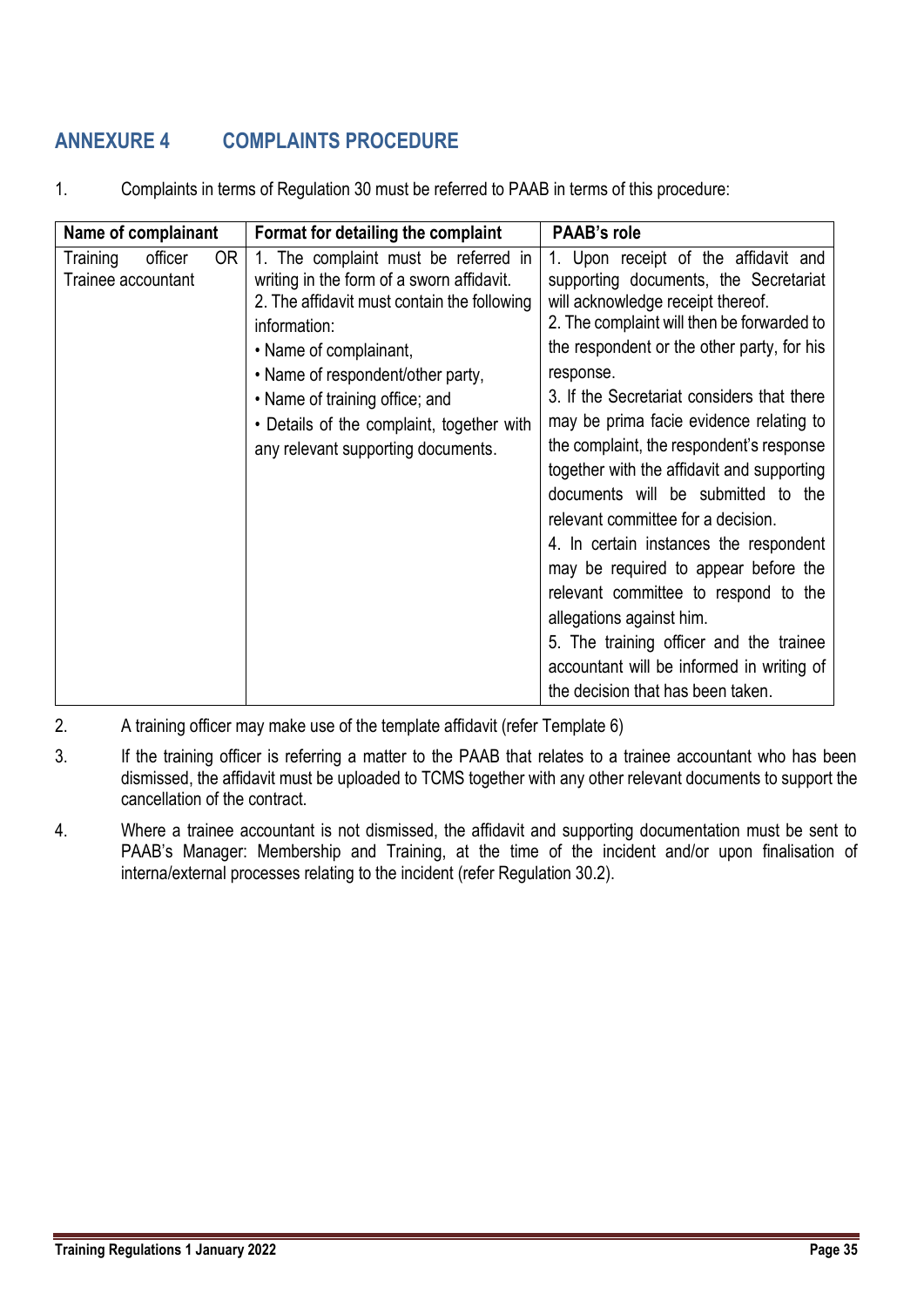# <span id="page-36-0"></span>**ANNEXURE 5 ARBITRATION PROCESS IN THE EVENT OF A DISPUTE ABOUT A TRAINING CONTRACT**

PAAB will inform the parties at least ten working days in advance of the date of the arbitration meeting.

### **1. Format of the arbitration meeting**

- 1.1. Both parties, that is, the training officer and the trainee accountant, present their opening statements.
- 1.2. The training officer leads evidence and calls witnesses if necessary.
- 1.3. The trainee accountant cross-examines the training officer and the witnesses.
- 1.4. The training officer re-examines witnesses.
- 1.5. The trainee accountant presents his case, leads evidence and calls witnesses, if necessary.
- 1.6. The training officer cross-examines the trainee accountant and the witnesses.
- 1.7. The trainee accountant re-examines the witnesses.
- 1.8. The Chairperson asks questions of clarity to both parties.
- 1.9. The Chairperson makes a ruling that is binding on both parties.

#### **2. Rules governing the proceedings**

- 2.1. No party is allowed legal representation at the proceedings.
- 2.2. Documentary evidence is required (substantiated with sufficient proof). Examples include, but are not limited to:
- 2.2.1. Progress reviews/appraisals,
- 2.2.2. Evaluations/assessments,
- 2.2.3. Development plans, and
- 2.2.4. Targets/standards attained.
- 2.3. The same witness may be called by both parties.
- 2.4. A witness may only be present at the hearing when giving evidence.
- 2.5. The proceedings will be in English and PAAB may provide an interpreter if informed in advance.
- 2.6. The proceedings will be minuted (not verbatim).

#### **3. General information**

- 3.1. Parties need to be well prepared for the hearing.
- 3.2. Parties need to bring admissible evidence to support their case.
- 3.3. Sufficient copies of documentation need to be made available for all parties.
- 3.4. The duration of the arbitration proceedings may take four hours or more.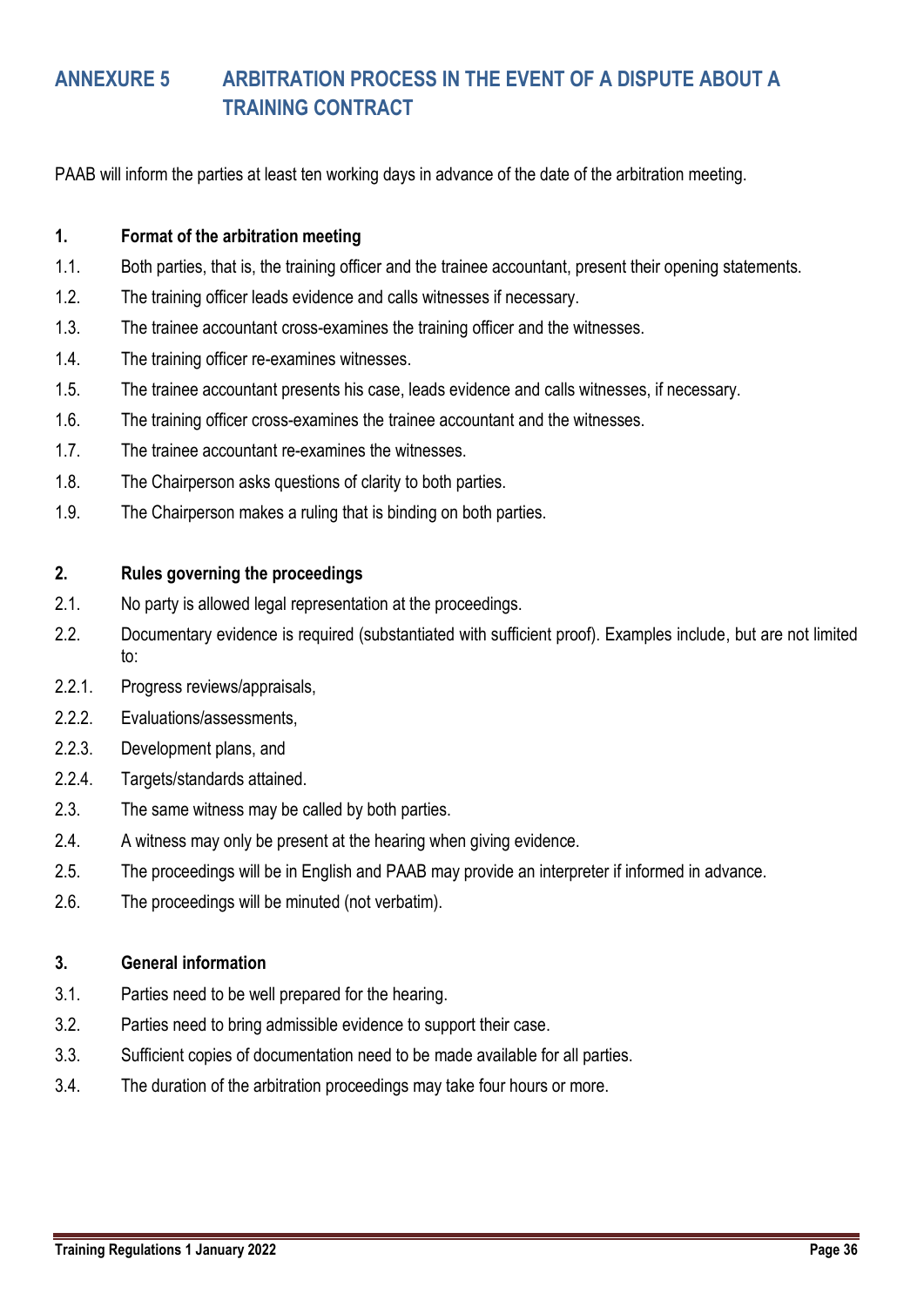# <span id="page-37-0"></span>**ANNEXURE 6 RULES FOR THE ACADEMIC TRAINEESHIP PROGRAMME**

Contact [secretariat@paab.com.na](mailto:secretariat@paab.com.na) for the most current rules for the Academic trainee programme.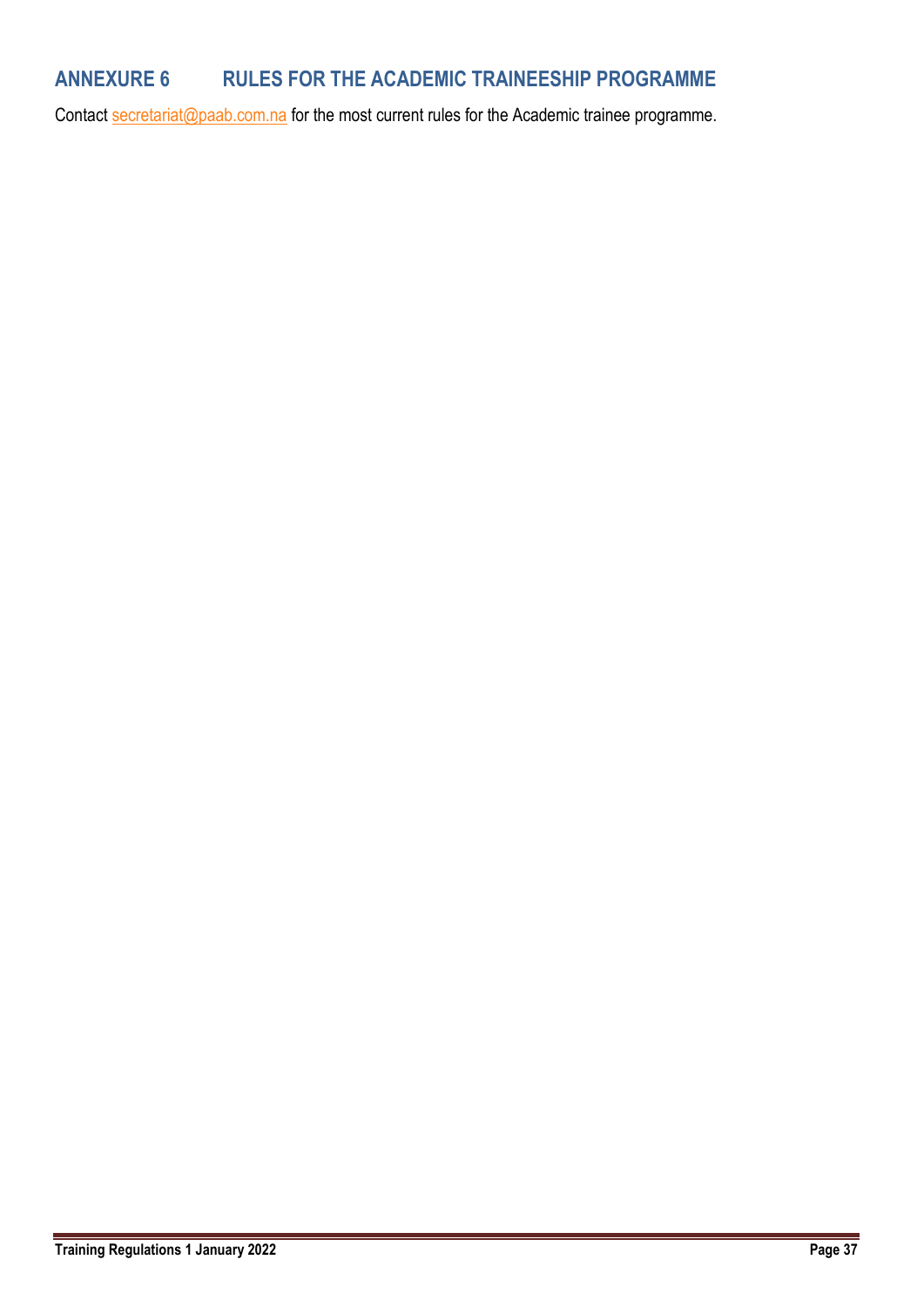#### <span id="page-38-0"></span>**1. Introduction**

- **1.1** The aim of the appeals process is to ensure that trainees who feel aggrieved by an assessor's decision have a mechanism that they can use to voice their disagreement with the decision.
- **1.2** Appeals can be brought for the following reasons:
	- a. Unfair assessments.
	- b. Invalid assessments.
	- c. Unreliable assessments.
	- d. The assessors' judgement, if the trainee considers that it was biased.
	- e. Inadequate expertise and experience of the assessor, if it influenced the assessment; and
	- f. Unethical practices.

#### **2. Scope**

The appeals procedure applies to all disputes in terms of the final (summative) assessment stage of the training contract of a trainee accountant

#### **3. Implementation of this policy**

The registered assessor must ensure that candidates who dispute assessment decisions are given the opportunity to appeal. The training officer must ensure that the appeals process is followed.

#### **4. Procedure for appeal**

#### **4.1 Documentation required**

Completed relevant PAAB assessment forms

### **5. Stage One – Initial discussion between the trainee and the assessor**

- **5.1** The trainee accountant must, within 3 (three) working days of the assessment decision, discuss the reasons for his appeal of the assessment decision with the assessor concerned.
- **5.2** The assessor must consider the reasons advanced by the trainee accountant and respond by:
- **5.2.1** Amending the trainee's assessment record; or
- **5.2.2** Furnishing the trainee with a clear explanation or a repeat explanation of the assessment decision following a re-evaluation of the evidence.
- **5.3** This should take place within 3 (three) working days of receiving the trainee's appeal.
- **5.4** If the trainee accountant agrees with the outcome at this stage, the appeal will not proceed any further.
- **5.5** If the trainee accountant does not agree with the outcome of his discussion with the assessor, the appeal will proceed to Stage Two. Within 5 (five) working days.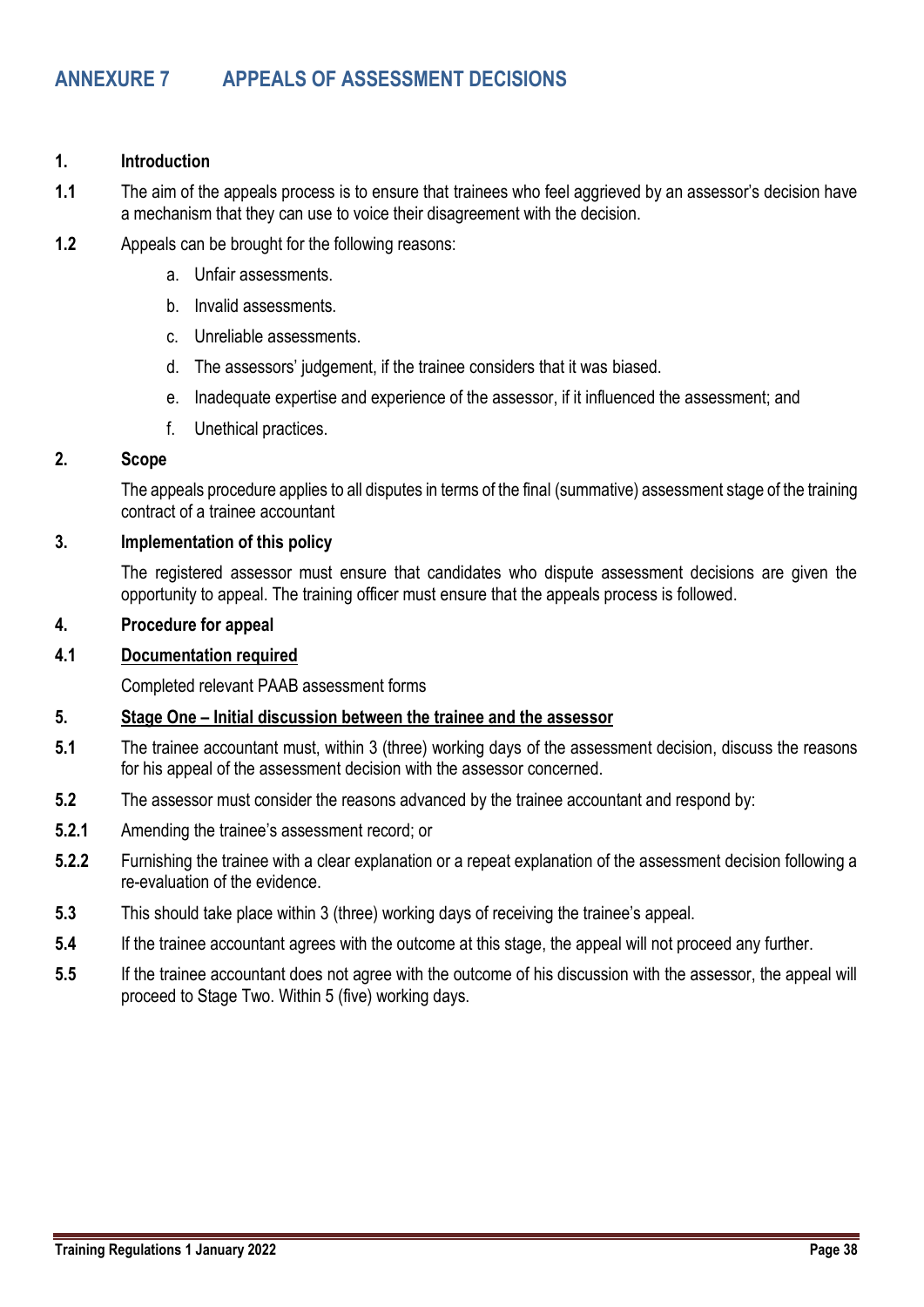### **6. Stage Two – Conducting the appeal**

- **6.1** The assessor must provide the training officer with the following documents within 3 (three) working days after the initial discussion between the trainee and the Assessor:
- **6.1.1** Completed relevant PAAB assessment forms.
- **6.2** If the assessor is also the training officer, then another assessor within the training office should fill this role.
- **6.3** If there is no other assessor within the training office, PAAB should provide an independent assessor to fill this role. The training officer (or alternate assessor) will conduct a second assessment by evaluating these documents within 5 (five) working days of receiving them.
- **6.4** In the event that the training officer (or alternate assessor) does not agree with the original assessor's assessment decision, s/he must complete the summative assessment for the trainee. In this event, there is no requirement for the original assessor to amend their decision.
- **6.5** In the event that the training officer (or alternate assessor) agrees with the original assessment decision, s/he must communicate this to the trainee within 3 (three) working days of completing the second assessment.
- **6.6** Should the trainee remain unhappy with the second assessment decision, the appeal must proceed to Stage Three, within 5 (five) working days.
- **6.7** The appeal must be sent to the Manager: Membership and Training.

### **7. Stage Three**

- **7.1** PAAB will, within 10 (ten) working days of receiving the appeal, convene a panel consisting of:
	- a. The training officer; and
	- b. The original assessor; and
	- c. The alternative assessor (if applicable)
	- d. a PAAB external moderator; and
	- e. a member of PAAB EDCOM
- **7.2** The PAAB external moderator and the EDCOM member bear the responsibility of making the final decision.
- **7.3** The panel will consider the following documents:
	- a. Completed assessment documents.
	- b. Completed Final assessment forms.
	- c. Any written comments from the trainee (e.g., background details); and
	- d. Any written comments from the training officer (e.g., background details).

The panel will inform the trainee of its decision within 5 (five) working days after having convened the panel. Should the final decision not agree with the original and second assessment, the external moderator will conduct the summative assessment.

**7.4** The panel's decision regarding the trainee's appeal will be final.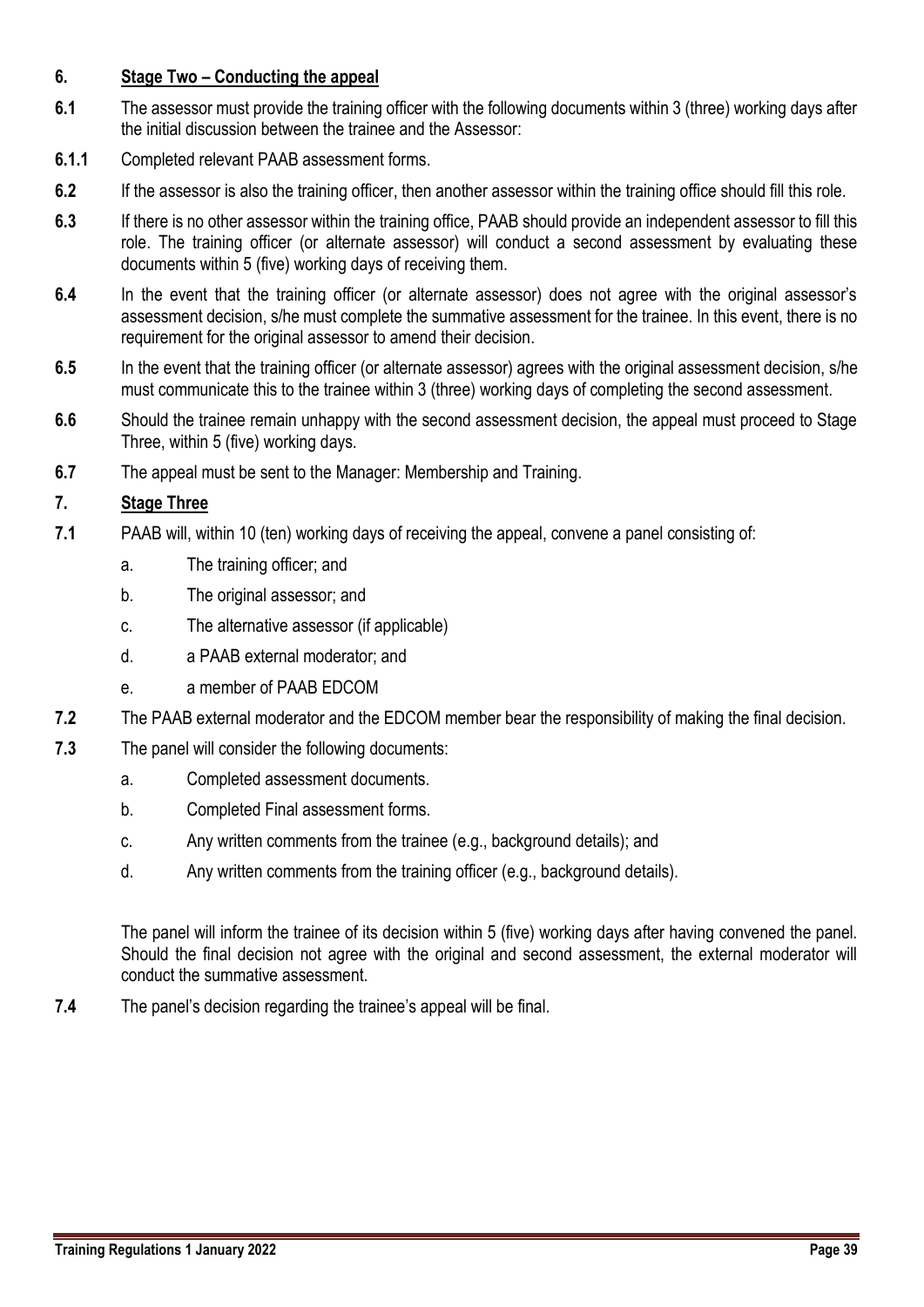# <span id="page-40-0"></span>**ANNEXURE 8 REQUIREMENTS FOR SIMULATION**

### **1. What is a Simulation?**

A simulation is an activity or activities that serve as a replacement for on-the-job experience. The guidelines for providing simulations, rather than on-the-job experience, are outlined below:

- A simulation must be linked to specific competencies and tasks in order to clearly demonstrate what is expected and to provide clarity to the trainee as to the purpose of the simulation.
- Simulation must include an assessment of the trainee using the same ratings and assessment documents as the assessments of practical experience and as required by criterion C6 of the accreditation criteria for set out in Annexure 2. The ratings scale used to assess competence under simulation is the same scale used for practical experience.
- Ratings obtained for any/all simulations must be captured into a TSR and PSR and form part of the evidence demonstrating the trainee's ultimate competence at the conclusion of the training programme; and
- As with assessment of on-the-job experience, feedback must be provided to the trainee-regarding their completion of the simulation and any developmental areas.
- As is often carried out on-the-job, simulations may also include an element of training before the simulated work tasks are allocated and undertaken. Such training would typically constitute the organisations' approach on the tasks being simulated and therefore may take the form similar to that undertaken for, for example, for firm audit methodology training in an audit and assurance environment where trainees are typically instructed on the firm's approach in completing audit and assurance activities. The duration and extent of such pre-simulation training will be dependent on the training office, taking into account the tasks being simulated, their level of complexity, and the training office's approach to the tasks.

### **2. Why use Simulations?**

The accreditation criteria prescribe that practical experience must constitute the most significant portion of the trainee's learning experience. However, PAAB recognises that a training office may need to supplement on-the-job experience with simulated activities.

### **3. How do we know if an intervention is a Simulation?**

As simulations supplement on-the-job experience, all elements of the simulation should be aligned, as closely as possible, to the manner in which on-the-job experience is provided. In the development of a simulation, or in considering the simulation offerings of a training provider, the training office should therefore consider the following:

- Does the simulation mirror the conditions of the actual workplace as closely as possible?
- Given the number of competencies and tasks, is the duration of the simulation (including the assessment) appropriate?
- Which competencies or tasks is the simulation meant to address?
- What is the required level of complexity of the simulated task? This may impact the duration of the simulation.

• Is the simulation designed in such a way that it does not lead the trainee to the "correct" expected answer? As the simulation must result in an assessment of the trainee, feedback should, as for practical experience, be given on an individual basis. This would have an effect on the number of trainees that a facilitator could reasonably assess considering that the facilitator will be "playing the role" of supervisor (see the description of the ratings in the rating scale). In essence, the facilitator must be in a position to judge whether or not the trainee would be able to perform the simulated task to a level 4 competence in the real (not simulated world).

Training offices are reminded that a registered assessor retains responsibility for the final signoff of competence for the tasks that are simulated. This applies in all instances i.e., whether presented by a training provider or internally developed.

#### **Very important;**

Knowledge is primarily gained in an academic environment, while the development of skills is associated with practical experience (Botha, 2001, p.39). Tests are an assessment of knowledge (knowing that) and not practical experience (being able to) (Botha, 2001, p.38). If the proposed assessment is a test with right and wrong answers, a mark or percentage, it is not a simulation (refer to example below). Training offices may also not consider the content of a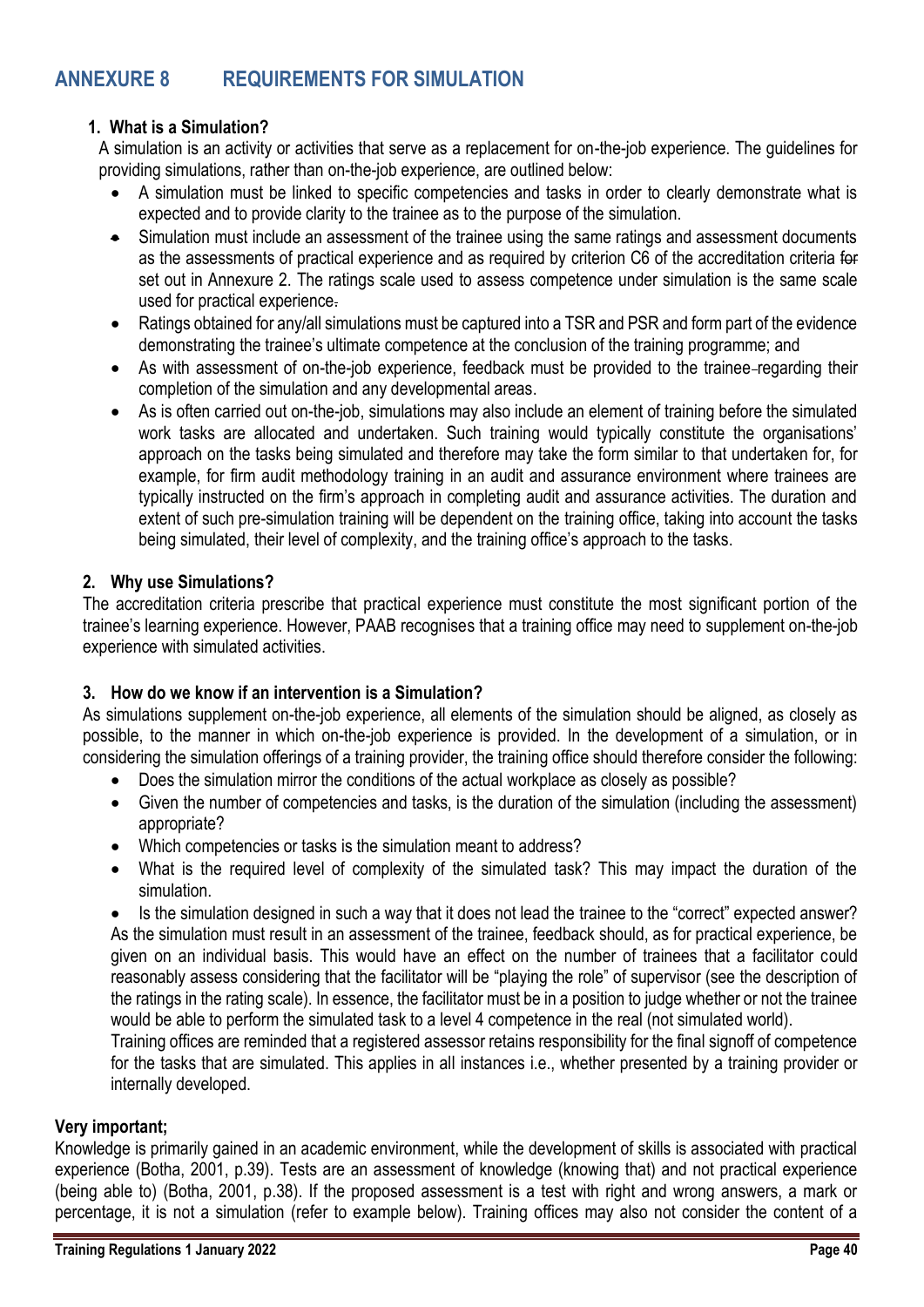trainee's academic qualifications as activities that replace practical experience.

A simulation should be of such a nature that, following the completion thereof, evidence has been provided, and captured in a TSR or PSR, the trainee "being able to do".

**Example:** For the competency TX(R)1 – Calculates income tax payable & prepares income tax return for an individual. **Correct approach:**

- Give trainee an actual tax form and information. The trainee must then be able to complete the tax return with relevant supporting documentation.
- Competent or not: Can trainee actually complete the return and document the figures in the correct places on the actual return with no intervention.
- Note: this also reflects the approach to assessment of competence in the relevant professional bodies examination, where candidates' results are not marks or percentages, but "Not attempted", "Not competent", "Limited competence", "Competent" or "Highly competent'.

### **Incorrect approach:**

- Ask trainee to write a test: Q1 Explain what you should include in tax calculation; Q2 Calculate the tax payable per individual.
- Answer: 80%

### Sources:

Botha, W (2001). Pre-qualification education of registered accountants and auditors in South Africa. Meditari Accountancy Research Volume 9, Issue 1.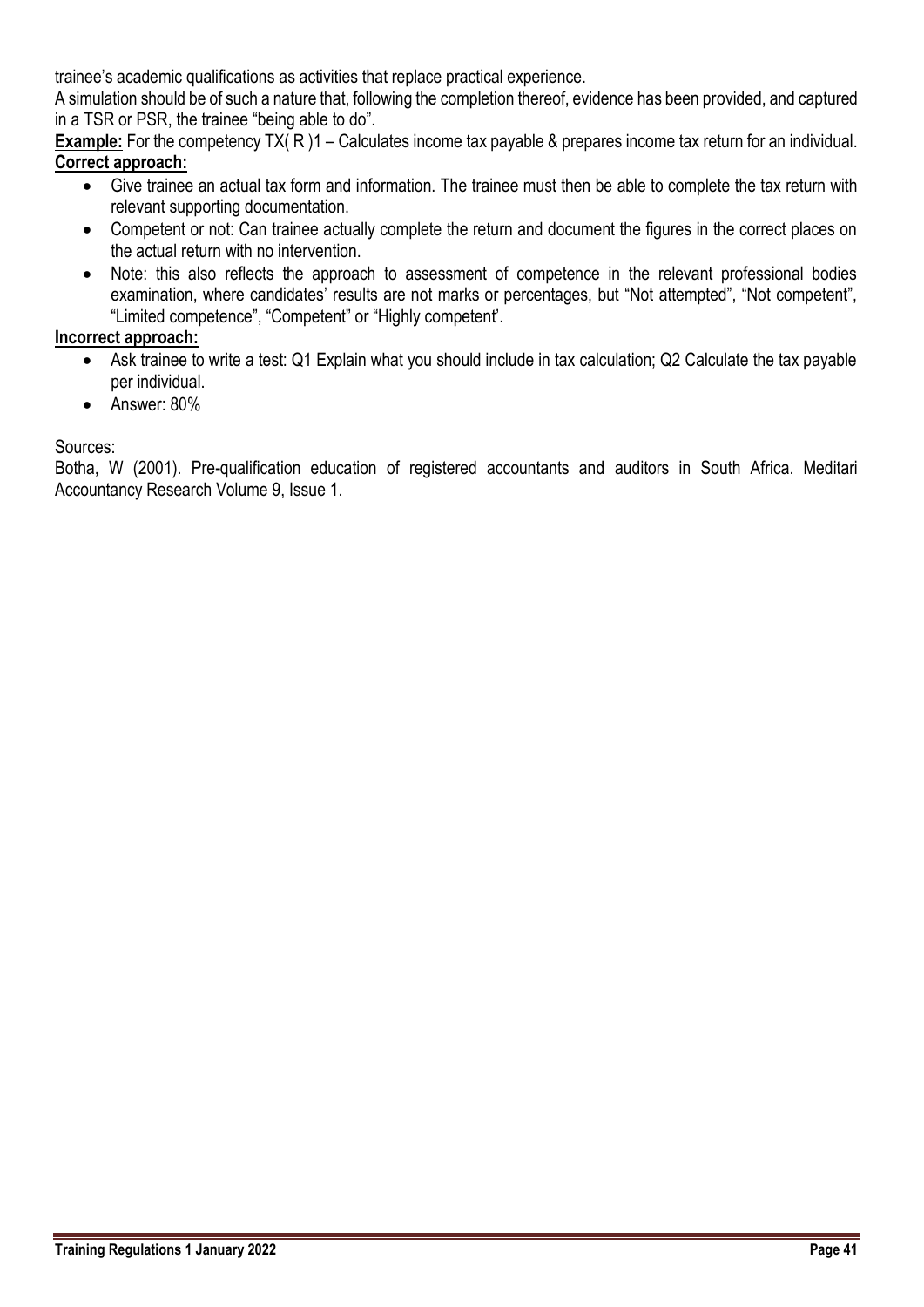# <span id="page-42-0"></span>**GUIDELINE 1 RECOGNITION OF PRIOR LEARNING**

#### **1. Definition**

Recognition of Prior Learning (RPL) is the process through which the trainee accountant's prior work experience is recognised by reducing the remaining term of the training contract after assessment of the trainee against the prescribed competencies.

#### **2. Objective**

RPL is a steppingstone to the further development of a trainee accountant and is intended to confer a benefit to the trainee accountant in the form of a remission in the term of his training contract.

#### **3. Legislative context**

- 3.1. RPL is a national system and a key principle of the National Qualifications Framework created in terms of the Namibia Qualifications Authority Act, 1996.
- 3.2. The PAAB, must facilitate the implementation of RPL in order to open up access and entry into the accounting profession and thereby contribute to redressing past imbalances in accountancy education and training.
- 3.3. The principles of the PAAB RPL policy are –
- 3.3.1. compliance with the objectives of the National Qualifications Framework and the Namibian Qualifications Authority guidelines and criteria on assessment.
- 3.3.2. international comparability.
- 3.3.3. a consistent approach to the granting of credit.
- 3.3.4. allowing access to all individuals regardless of gender, race or disability; and
- 3.3.5. providing RPL credentialing once competence has been proven by means of an assessment process.

#### **4. Applying for RPL**

- 4.1. A prospective trainee accountant who wishes to apply for RPL must first enter into a training contract with a training office.
- 4.2. A trainee must apply for RPL within 14 (fourteen) months after the effective start date of the training contract.
- 4.3. A trainee that has had a previous PAAB training contract can apply for RPL for a maximum of the full term of the previous training contract.
- 4.4. A maximum of 12 (twelve) months RPL may be granted for experience obtained outside of a PAAB training contract.
- 4.5. The training officer must approve the RPL application on TCMS if he is satisfied, based on the assessment process per section 5 that there are skills and/or competencies for which prior learning of the trainee may be recognised.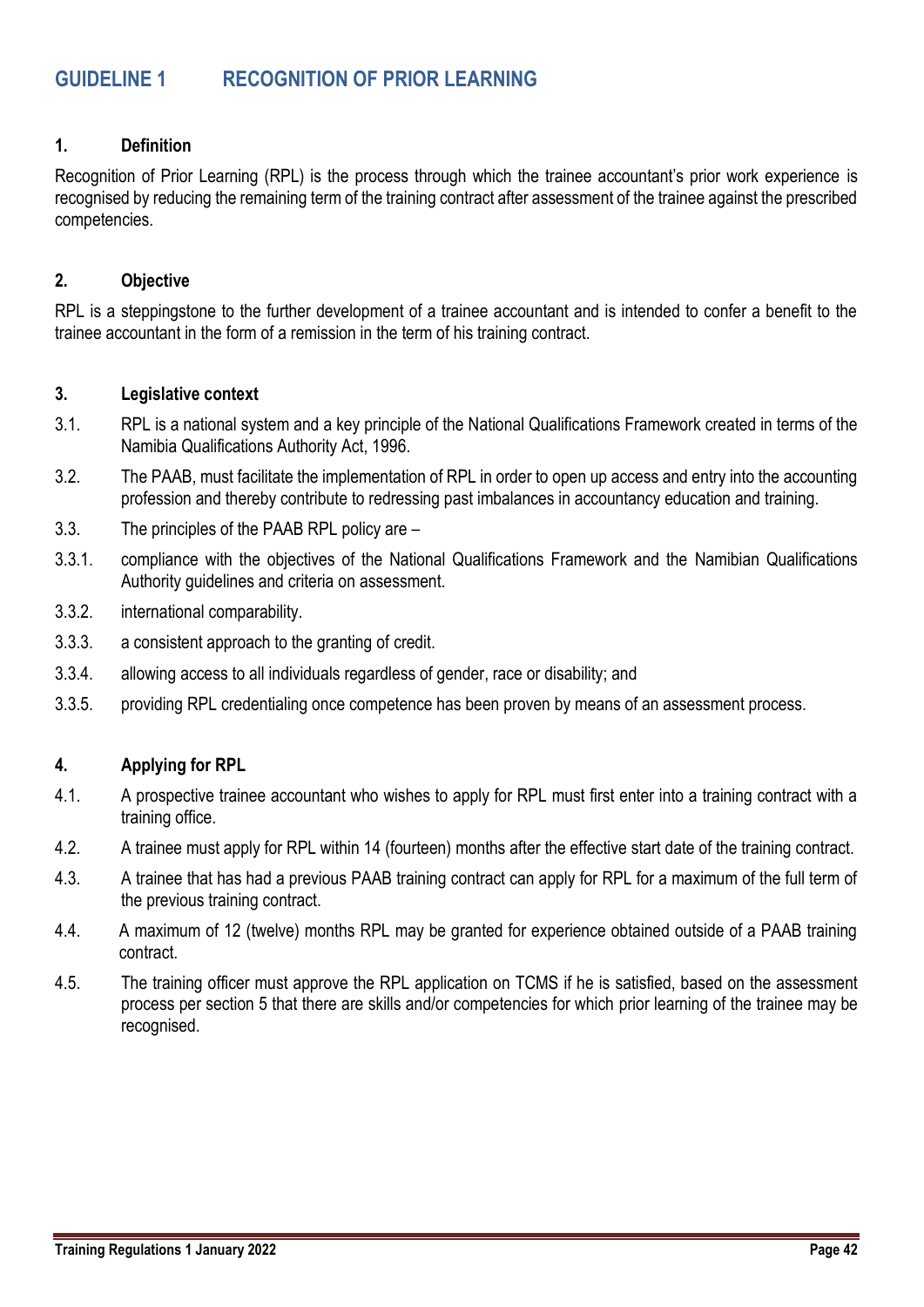### **5. Process of assessment for purposes of RPL**

- 5.1. The training officer or other registered assessor must assess the trainee accountant's competence.
- 5.2. The trainee accountant may submit to the training officer either a portfolio of evidence of his previous work or any other relevant documentation in support of the application.
- 5.3. The training officer or other registered assessor must determine the level of competence achieved in relation to the competencies prescribed by PAAB.
- 5.4. Based on the levels of competence the trainee has achieved, the training officer must determine the length (in months) of remission to be granted, subject to paragraph 5.3 above.
- 5.5. The results of the assessment of RPL should be documented in the relevant ANA.

### **6. PAAB's discretionary powers**

PAAB reserves the right to investigate any RPL application submitted to PAAB and may in its sole and absolute discretion amend the training officer's RPL decision.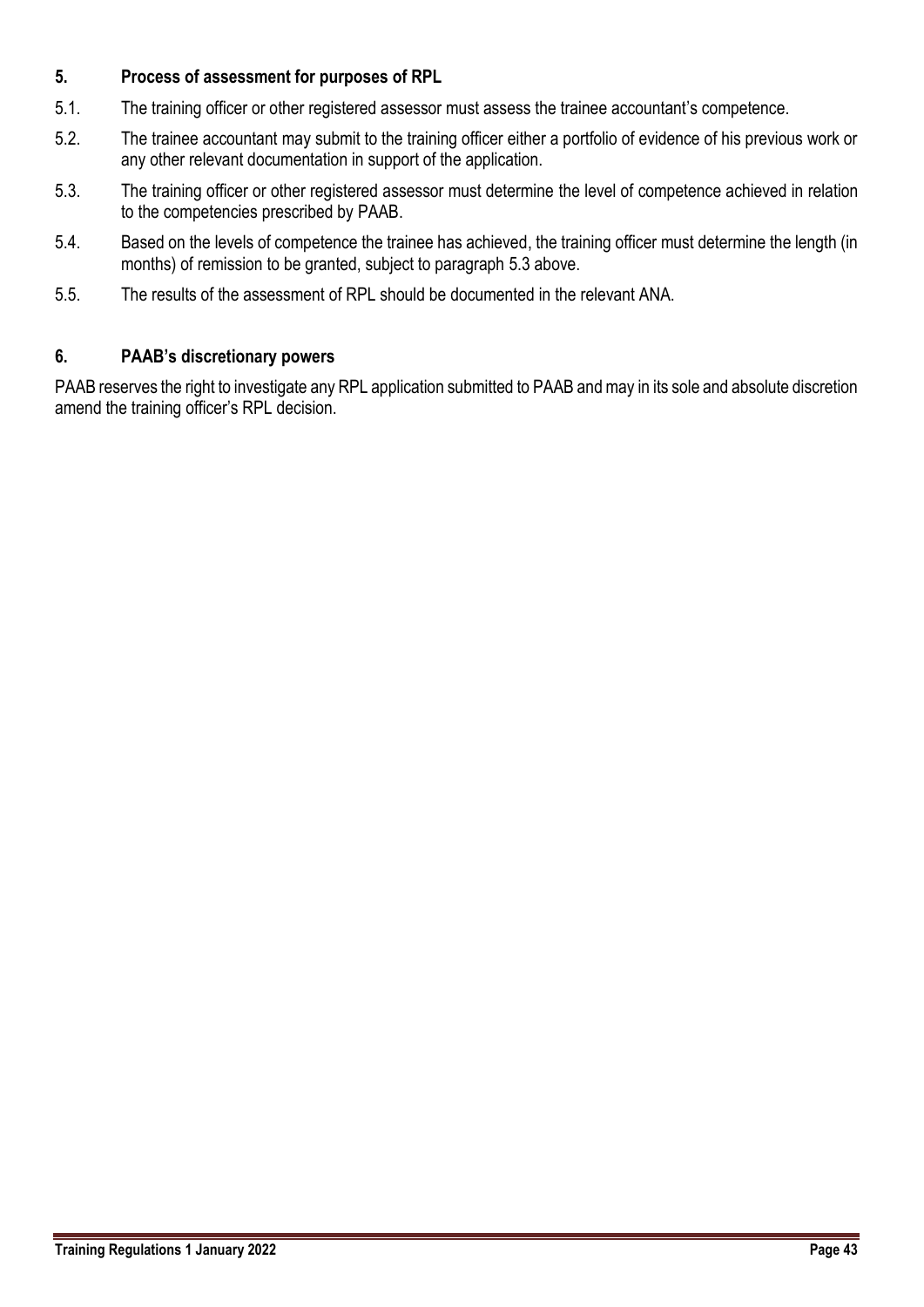# <span id="page-44-0"></span>**GUIDELINE 2 GUIDELINE FOR THE APPLICATION OF THE ACADEMIC PROGRESS RULE**

#### **1. INTRODUCTION**

- 1.1. The training office serves as the practical training ground for prospective accountants and auditors. Many of these prospective registered accountants and auditors are still completing their studies while working for the training office. Not passing these examinations creates several problems for both the trainee accountant and the training office, including, inter alia, the following:
- 1.1.1. It limits the degree of responsibility that a trainee accountant can assume during his training contract.
- 1.1.2. Trainee accountants cannot become registered accountants and auditors if they do not pass their examinations and obtain the required qualifications.
- 1.1.3. Providing time off for trainee accountants to study for and write tests and examinations is costly for the training office.
- 1.1.4. Trainee accountants are not able to focus fully on the development of their practical competencies if they also have to study for and pass examinations.
- 1.2. Trainee accountants are therefore expected to demonstrate a commitment to their studies through the achievement of sufficient academic progress, in the form of adhering to the academic progress rule.
- 1.3. These guidelines are issued to assist training officers in determining what constitutes "sufficient academic progress" and to provide guidance on procedures that should be followed where sufficient academic progress is not achieved.
- 1.4. Regulation 21 of these Regulations contains the following statements pertaining to the cancellation of a training contact on the basis of insufficient academic progress:

*21.3 Should the trainee accountant fail an academic year in an accredited degree or an accredited bridging programme, for the first time, the training officer must, within 30 (thirty) days of receiving the trainee accountant's results, issue a written notification to the trainee accountant, informing the trainee accountant that, should he*  fail the same academic year again in the following year of his training contract, Guideline 2 will be applied. The *notification must also outline the options under Guideline 2 and be signed by the training officer and the trainee accountant. Failure by the training officer to issue the notification or failure by the trainee to sign the notification does not negate any of the provisions of this section of the Regulations (Also refer to Template 1 and 2).*

*21.4 If the trainee accountant fails the same academic year of an accredited degree or bridging programme for the second time, the training officer must either –*

*21.4.1 cancel the training contract; or* 

*21.4.2 allow the trainee accountant to continue under the existing training contract for one further academic year (a discretionary year).* 

*21.5 Should the trainee accountant still be in contravention of the academic progress rule at the end of the discretionary year, the training officer must cancel the training contract, provided that such cancellation does not take place within 6 (six) months from the end of the training contract, in which case the training contract may be discharged, subject to Regulation 24.* 

*21.6 The training officer must inform the trainee accountant in writing of which option outlined in Regulation 21.4 has been applied, as well as the reasons for its application.*

#### **2. DEFINITION OF ACADEMIC PROGRESS**

2.1. Academic progress is defined in Regulation 3 as "the satisfactory completion of all or sufficient subjects to enable a trainee accountant to make one further year of academic progress towards the completion of an accredited degree or accredited bridging programme or ACCA qualification. The trainee accountant must achieve at least one year of academic progress during any two calendar years. This progress is measured by passing of the examinations of the relevant education institution" For purposes of ACCA, one year of academic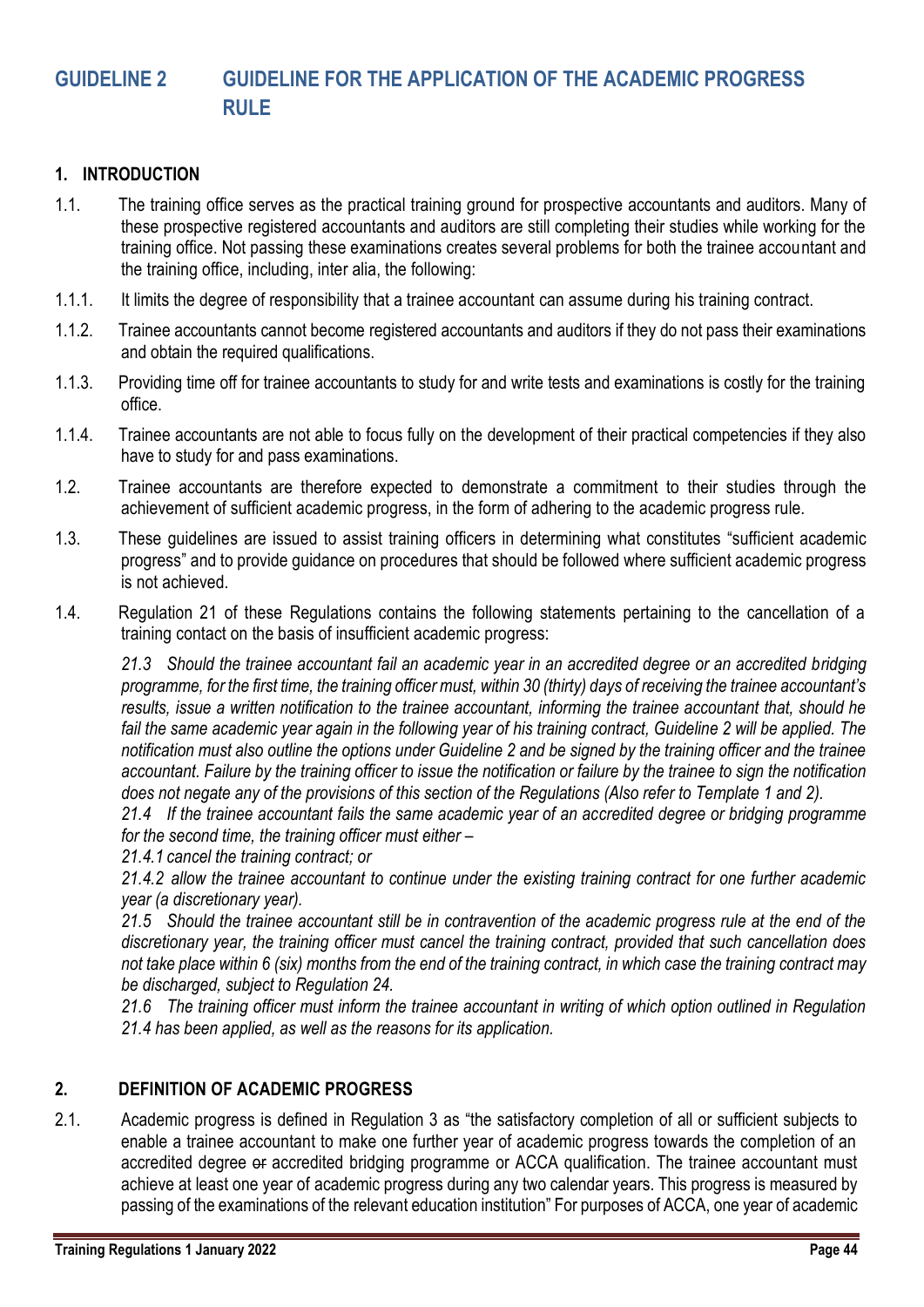progress is equivalent to passing 4 modules.

- 2.2. An accredited post-graduate qualification, the ITC and the APC and ACCA Strategic Professional examinations are specifically excluded from this definition. If a trainee is in possession of the ACCA Advanced Diploma in Accounting and Business at the beginning of the training contract, they will be excluded from this definition as well. However, the training officer may make enrolment for a continued academic progress in an accredited post-graduate qualification a condition of the trainee's employment.
- 2.3. Academic progress is measured by a trainee accountant's passing of the examination(s) of the education institution for which he is currently registered and cannot be achieved merely by transferring to another education institution.

### **3. PRACTICAL APPLICATION OF THE RULE**

- 3.1. Trainee accountants studying at an undergraduate level are often unable to complete the equivalent of a full academic year during one calendar year and will therefore generally not make sufficient academic progress after one year. They, in most cases require at least two years to make sufficient academic progress.
- 3.2. ACCA estimates that it takes a student an average of 4 (four) years to complete all ACCA examinations (from start to finish), which equates to approximately 3 or 4 modules can be completed in a year. This will be considered as the academic year for ACCA purposes.
- 3.2.1. Assuming the trainee accountant registers with the ACCA to study at the Applied Knowledge level during the first year of his training contract, this trainee accountant must, as a minimum complete the Applied Knowledge at the end of the second year of his contract.
- 3.2.2. Assuming the trainee accountant registered with the ACCA to study at the Applied Skills level during the first year of his training contract, this trainee accountant must, as a minimum complete 4 of the 6 modules at this level at the end of the second year of his contract.
- 3.2.3. If trainee accountant studying ACCA fails to meet the requirements stipulated in 3.2.1 or 3.2.2, he will have made insufficient academic progress and the training officer will need to consider his options in terms of Regulation 21.4.
- 3.3. Assuming that the trainee accountant registers with an education institution for first-year modules during the first year of his training contract, this trainee accountant must, as a minimum, achieve the following in order to comply with the academic progress rule:
- 3.3.1. At the end of the second year of his contract, he must have passed ALL his first-year modules as prescribed by the relevant university. If he fails to meet this requirement, he will have made insufficient academic progress and the training officer will need to consider his options in terms of regulation 21.4. These options include:
	- a) Cancelling the trainee accountant's contract; OR
	- b) Allowing the trainee accountant to continue with the third year of his training contract (a "discretionary year") during which he will attempt to pass any remaining first-year modules. Should the trainee accountant not have passed all his first-year modules at the end of the discretionary year, the training officer **must** cancel the training contract, provided that such cancellation does not take place during the last six months of the training contract.
- 3.4. Assuming he took 2 (two) calendar years to successfully complete his first-year modules, at the end of the fourth year of the trainee accountant's contract, he must have passed ALL his second-year modules.
- 3.5. If a trainee accountant had completed all his first-year modules by the end of the discretionary year, he **must** then pass ALL his second-year modules by the end of the fifth year of his contract. If he fails to meet this requirement, the training officer again has the two options:
- 3.5.1. Cancelling the trainee accountant's contract; OR
- 3.5.2. Allowing the trainee accountant to continue with the fifth year of his training contract while completing the remainder of his second-year modules.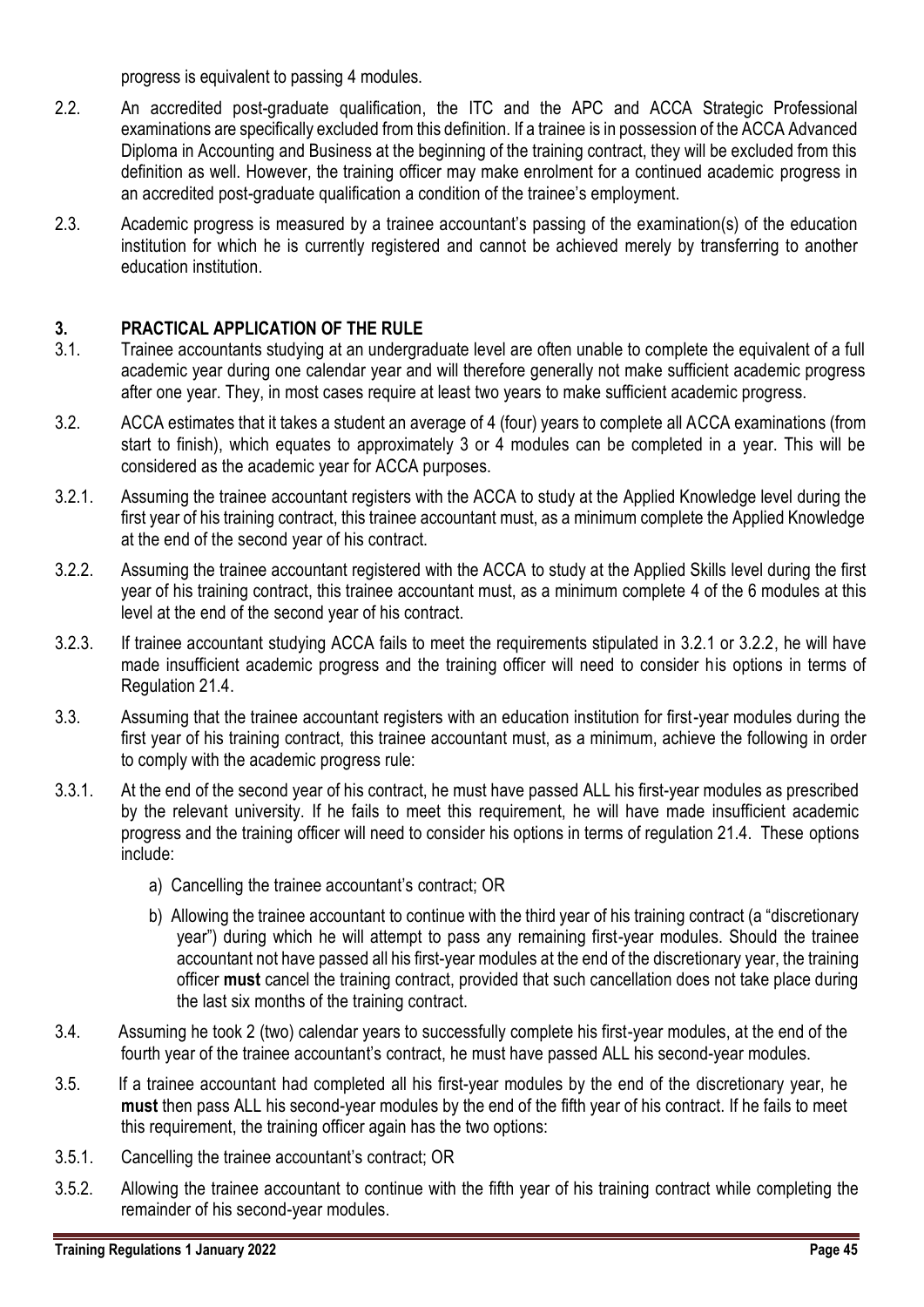3.5.3. Should the trainee accountant fail to pass these credits by the end of the discretionary year, the training officer MUST cancel the contract provided that such cancellation does not take place within six (6) months from the end of the training contract. If the latter is the case, the training contract may be discharged, subject to Regulation 24.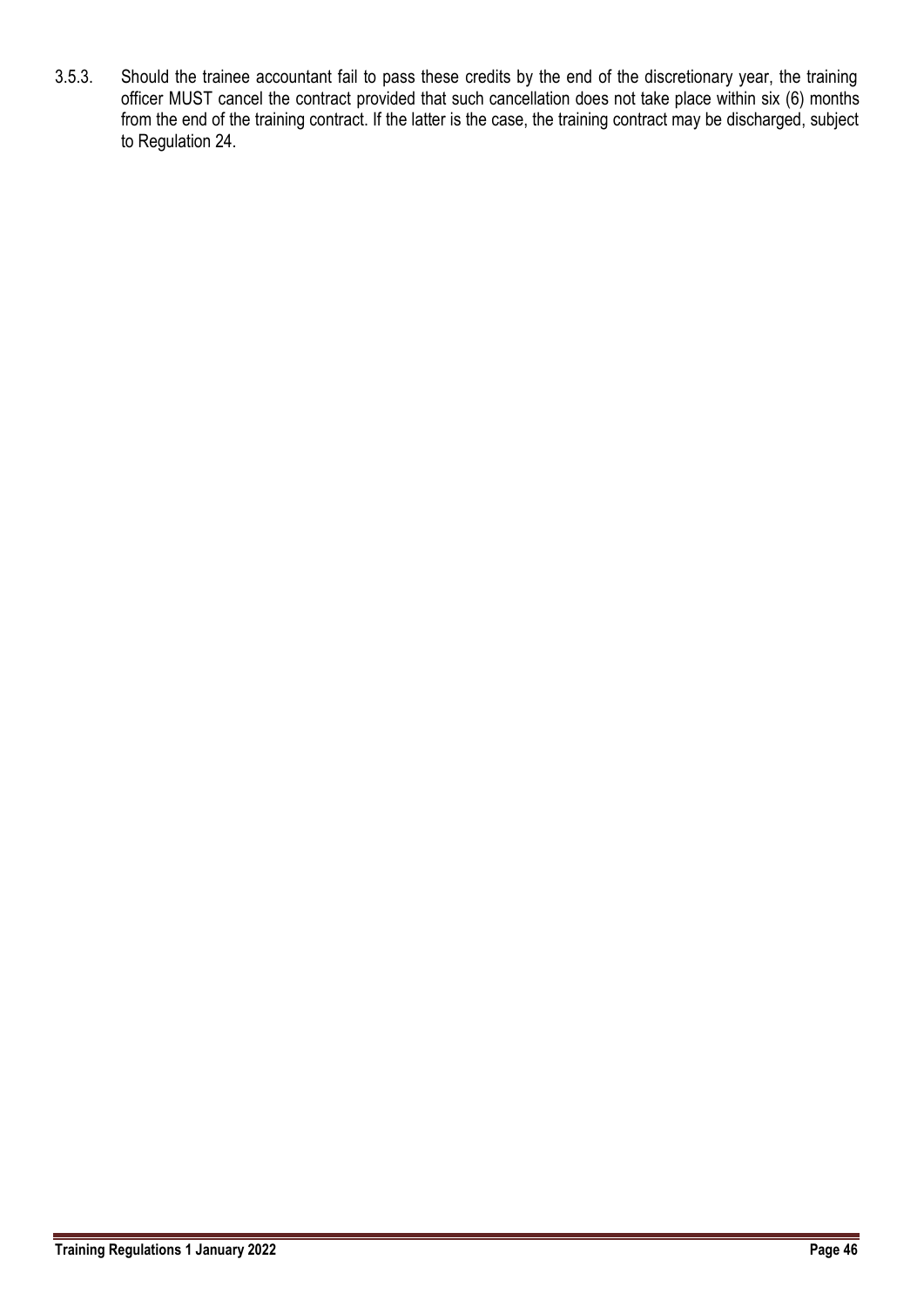# <span id="page-47-0"></span>**TEMPLATE 1 NOTIFICATION LETTER FOR POTENTIAL CONTRAVENTION OF THE ACADEMIC PROGRESS RULE**

Dear (trainee accountant name)

It has come to my attention that you have not made academic progress by the end of the first calendar year in relation to the course of study you are registered for.

You are reminded that, in terms of PAAB's Training Regulations, you are required to make sufficient academic progress in order to remain registered under a training contract with (training office name).

Academic progress is defined by PAAB as *"*the satisfactory completion of all or sufficient subjects to enable a trainee accountant to make one further year of progress towards the completion of an accredited degree or accredited bridging programme or ACCA qualification".

This letter hereby serves as notification that, should you fail to achieve academic progress in this course of study by the end of the second calendar year, (training office name) will exercise its discretion and either

- cancel your training contract; or
- allow you to continue under training contract for one further academic year (a discretionary year).

Training Officer Signature

Date

I hereby confirm that I have read and understood the contents of this letter and have no objections thereto.

Trainee accountant Signature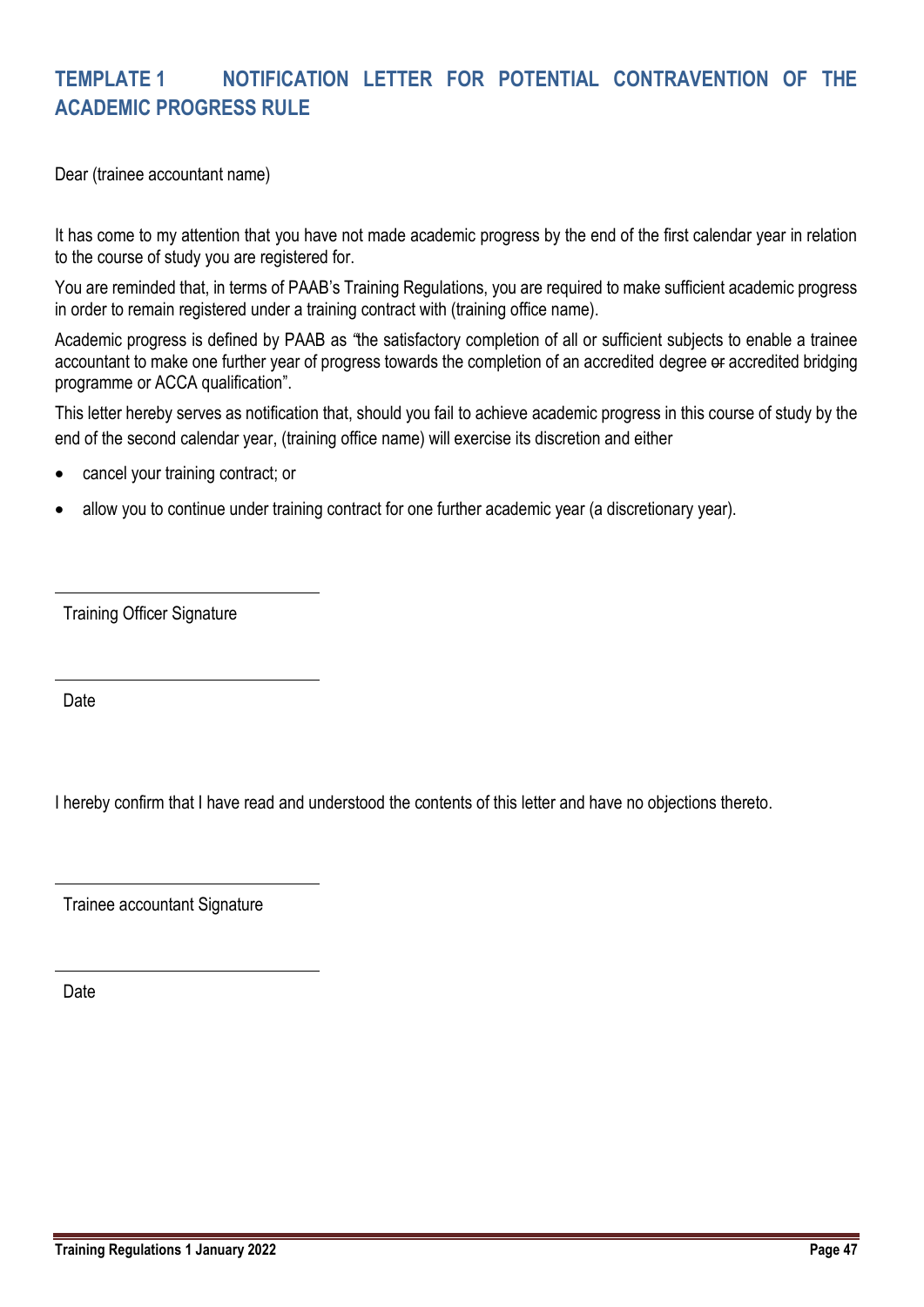# <span id="page-48-0"></span>**TEMPLATE 2 NOTIFICATION LETTER FOR CONTRAVENTION OF THE ACADEMIC PROGRESS RULE**

Dear (trainee accountant)

In terms of PAAB's Training Regulations, you are required to make sufficient academic progress in order to remain registered under a training contract with (training office name).

Academic progress is defined by PAAB as "the satisfactory completion of all or sufficient subjects to enable a trainee accountant to make one further year of progress towards the completion of an accredited degree or an accredited bridging programme".

This letter hereby serves as notification that, as you have failed to make academic progress within a period of two calendar years, (training office name) has exercised its discretion and will:

- o cancel your training contract; or
- o allow you to continue under training contract for one further academic year (a discretionary year). Should you fail again at the end of your discretionary year, (training office name) will cancel your training contract.

Training Officer Signature

Date

I hereby confirm that I have read and understood the contents of this letter and have no objections thereto.

Trainee accountant Signature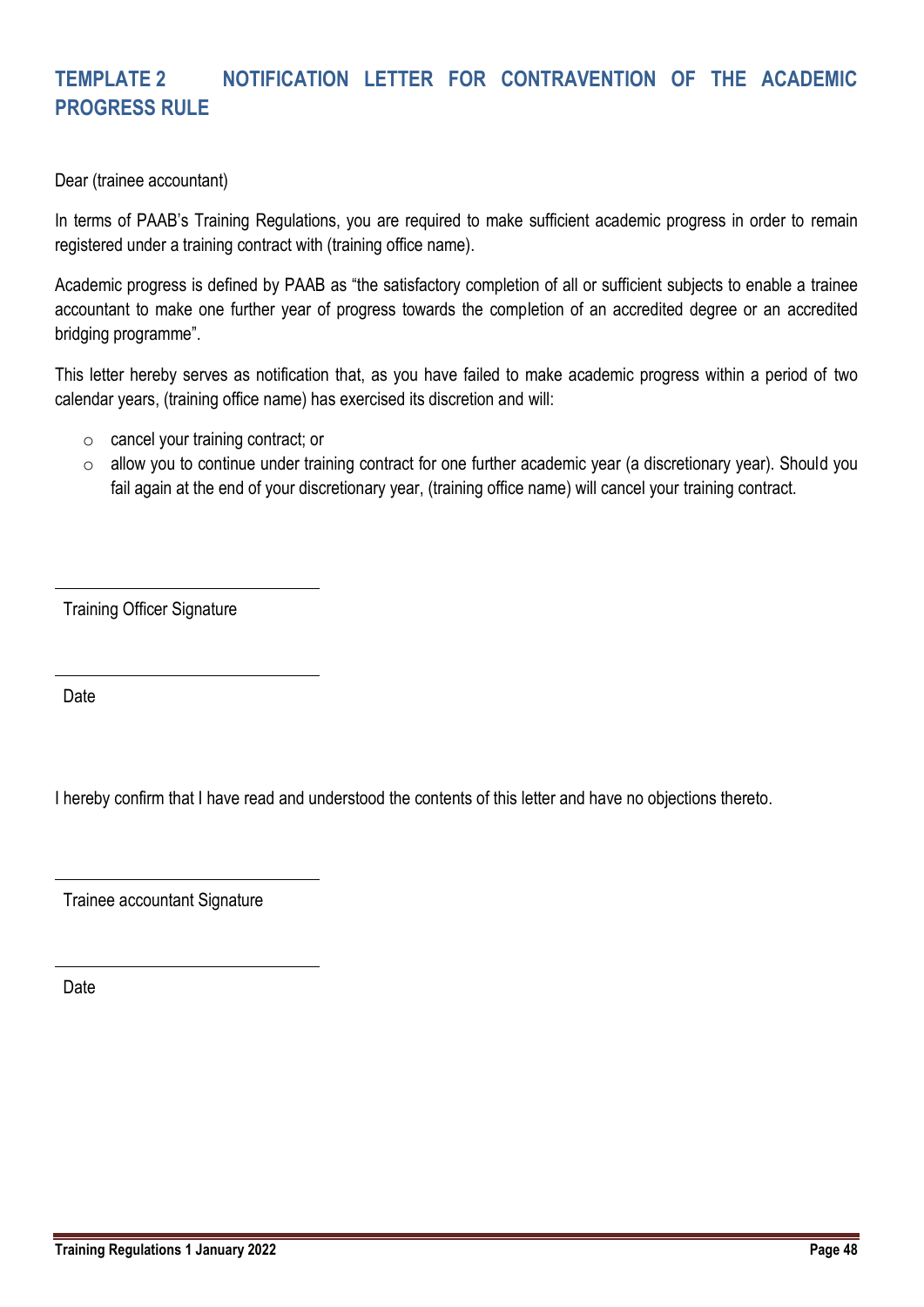# <span id="page-49-0"></span>**TEMPLATE 3 NOTIFICATION LETTER FOR FAILURE TO SUBMIT THE ASSESSMENT FORMS ON A TIMELY BASIS**

Dear (trainee accountant name)

This letter hereby serves as notification that you are not complying with the requirement to timeously initiate and/or correctly complete your assessment forms (TSRs, PSRs and ANAs).

In terms of Regulation 21.2.1, failure by the trainee accountant to timeously initiate and/or correctly complete two successive assessment forms within the time frames prescribed by the training office's assessment policy and to the required quality may lead to disciplinary action, including, but not limited to, cancellation of your training contract.

Training Officer Signature

Date

I hereby confirm that I have read and understood the contents of this letter and have no objections thereto.

Trainee accountant Signature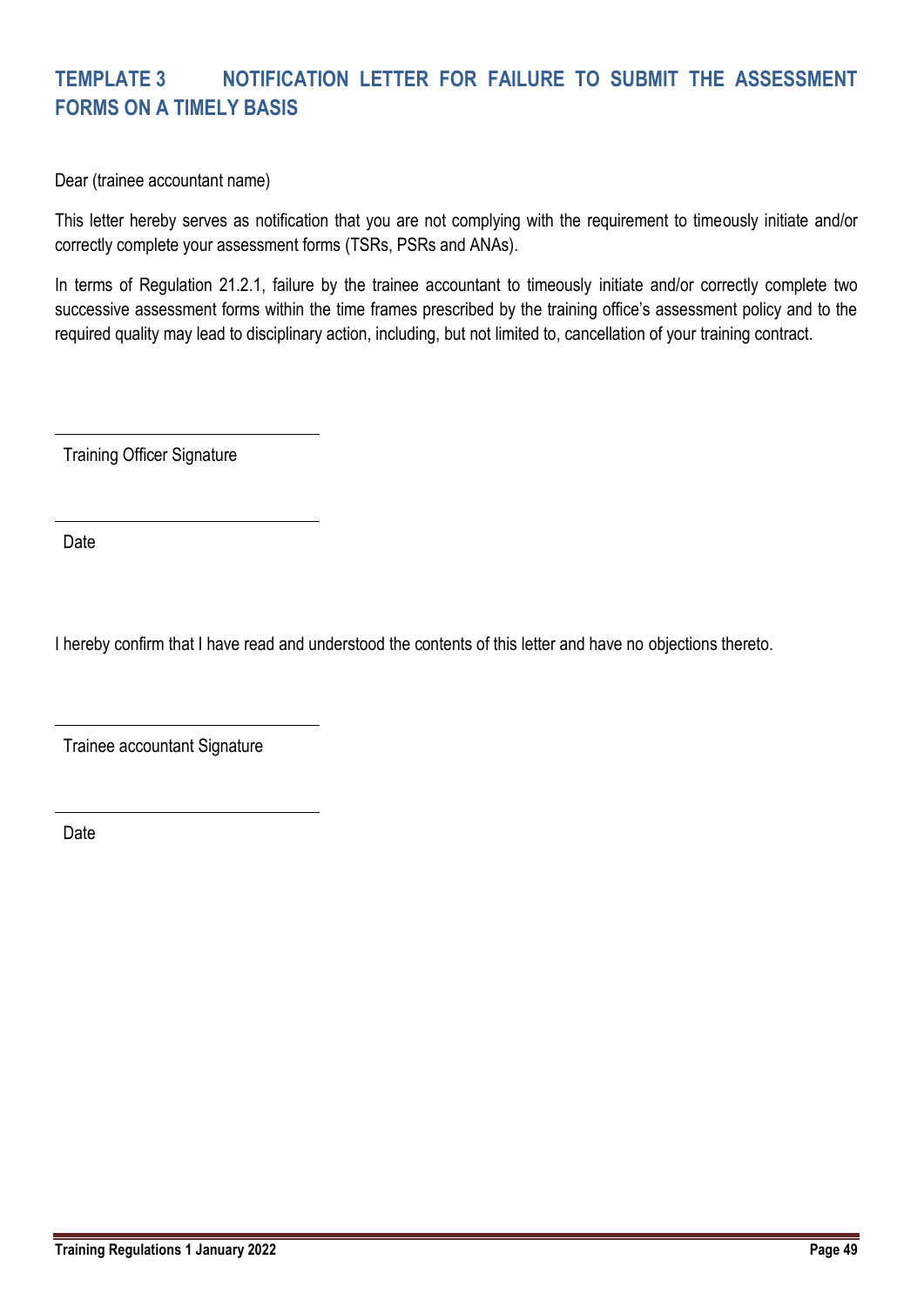# <span id="page-50-0"></span>**TEMPLATE 4 NOTIFICATION LETTER FOR POSSIBLE EXTENSION OR CANCELLATION FOR FAILURE TO ACHIEVE COMPETENCE**

Dear (trainee accountant name)

This letter hereby serves as notification that, in terms of the assessment conducted on (date of assessment), you have not yet achieved competence in the prescribed competencies.

The attached development plan has been prepared in an effort to ensure you are given every reasonable opportunity to achieve the outstanding competencies. This development plan will/has been discussed with you in detail on (date of meeting).

Further, please note that in terms of Regulation 26 of the PAAB Training Regulations, failure to achieve competence in all of the prescribed competencies by the end date of your training contract will result in either the extension or cancellation of your training contract. If you do not achieve the prescribed competencies by the end of the extension period of your training contract, your contract will be cancelled.

Training Officer Signature

**Date** 

I hereby confirm that I have read and understood the contents of this letter and have no objections thereto.

Trainee accountant Signature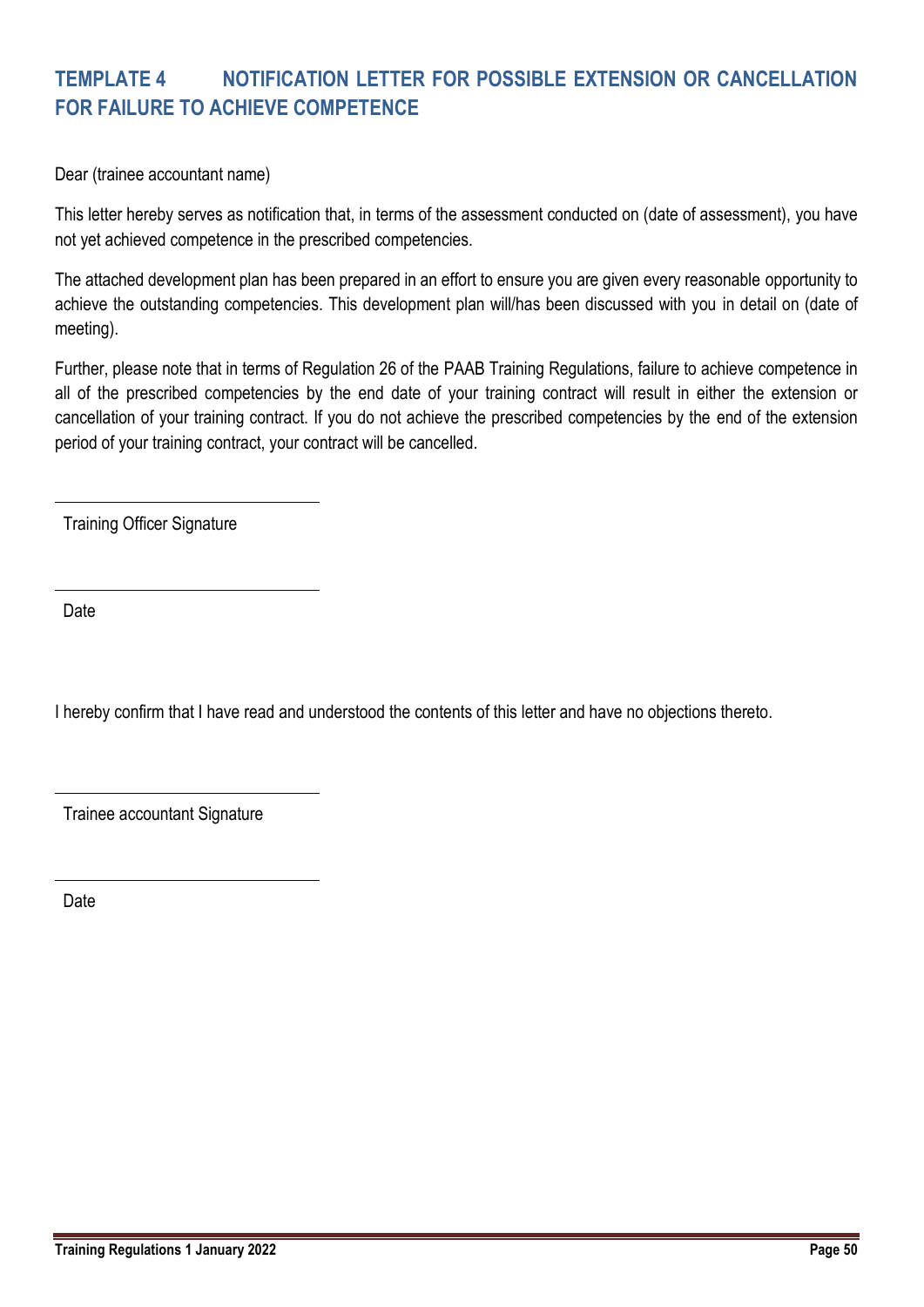# <span id="page-51-0"></span>**TEMPLATE 5 NOTIFICATION LETTER FOR CONTRAVENTION OF THE SUBMISSION OF THE ASSESSMENT FORMS ON A TIMELY BASIS**

Dear (trainee accountant name)

This letter hereby serves as notification that you are not complying with the requirement to timeously initiate and/or correctly complete your assessment forms (TSRs, PSRs and ANAs).

In terms of the Training Regulations 21.2.1, failure by the trainee accountant to timeously initiate and/or correctly complete two successive assessment forms within the time frames prescribed by the training office's assessment policy and to the required quality may lead to disciplinary action, including, but not limited to, cancellation.

Training Officer

\_\_\_\_\_\_\_\_\_\_\_\_\_\_\_\_\_\_\_\_\_\_\_\_\_\_\_

\_\_\_\_\_\_\_\_\_\_\_\_\_\_\_\_\_\_\_\_\_\_\_\_\_\_\_

\_\_\_\_\_\_\_\_\_\_\_\_\_\_\_\_\_\_\_\_\_\_\_\_\_\_

\_\_\_\_\_\_\_\_\_\_\_\_\_\_\_\_\_\_\_\_\_\_\_\_\_\_

Date

I hereby confirm that I have read and understood the contents of this letter and have no objections thereto.

Trainee accountant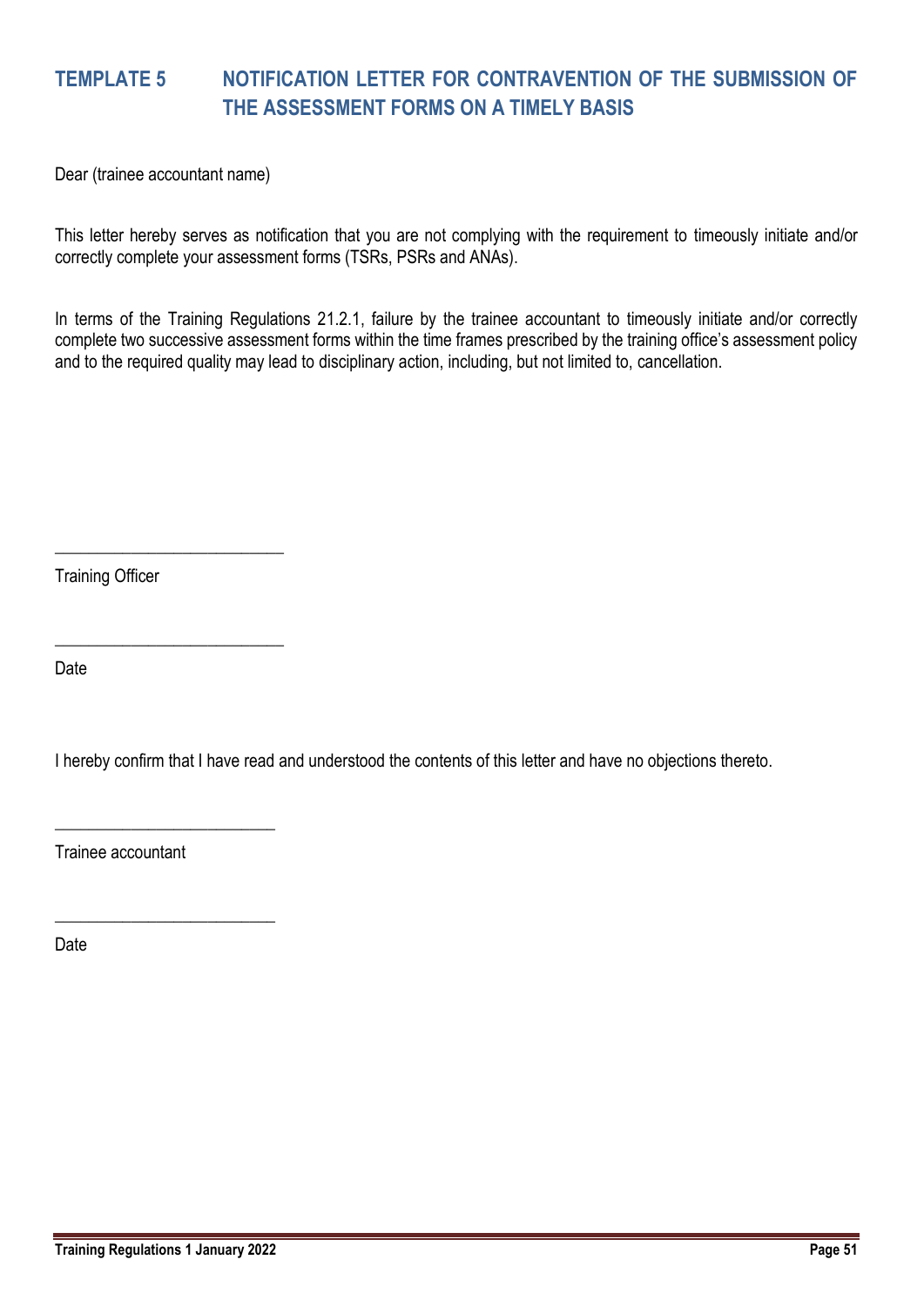# <span id="page-52-0"></span>**TEMPLATE 6 AFFIDAVIT**

#### **AFFIDAVIT**

I the undersigned [NAME OF TRAINING OFFICER]

Hereby make an oath and state as follows:

1. The facts deposed to in this affidavit are within my personal knowledge and are true and correct.

2. I am the Training Officer at [TRAINING OFFICE NAME]

3. I am hereby discharging my duty as required by the PAAB Training Regulations to report possible punishable conduct on the part of [TRAINEE NAME AND IMIS ID]

4. [Details of the complaint, together with references to any relevant supporting documents]

5. [Information on steps taken within the Training Office to address the behaviour where a trainee has not been dismissed.

[NAME OF TRAINING OFFICER]

I CERTIFY THAT THE DEPONENT ACKNOWLEDGED TO ME THAT HE/SHE KNOWS AND UNDERSTANDS THE CONTENT OF THIS DECLARATION, THAT HE/SHE HAS NO OBJECTION TO TAKING THIS PRESCRIBED OATH AND CONSIDERS IT TO BE BINDING ON HIS CONSCIENCE.

THUS SIGNED AND SWORN BEFORE ME AT ON THIS DAY OF

**20 120** 

COMMISSIONER OF OATHS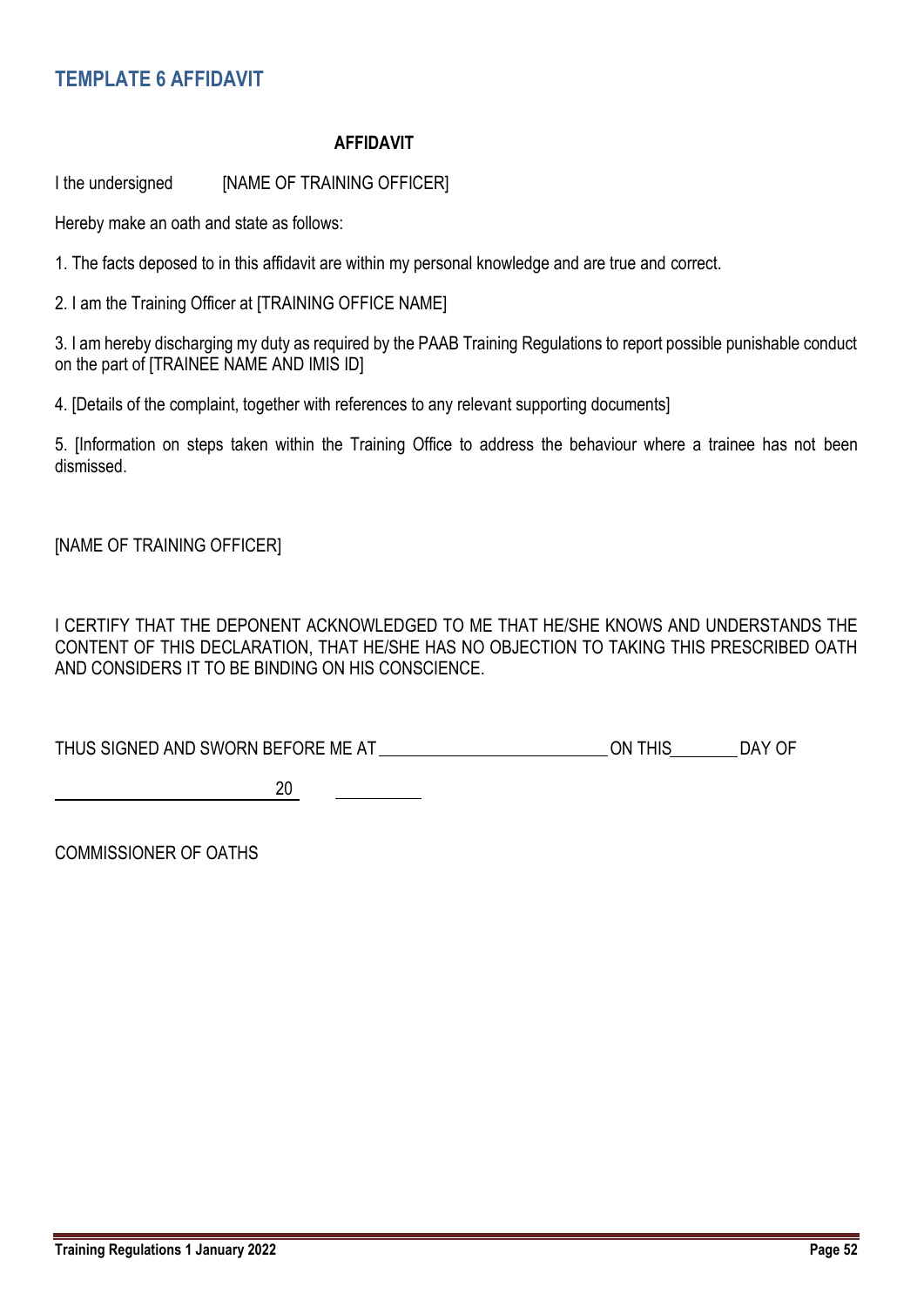### <span id="page-53-1"></span><span id="page-53-0"></span>**1. APPLICATION FOR REGISTRATION AS A TRAINEE ACCOUNTANT**

Application for registration as a trainee accountant under a training contract shall be made to the PAAB on TCMS. Each applicant shall:

- i) pay the registration fee, if any, and the annual levy for the current year as determined from time to time upon approval of application on TCMS.
- ii) certify in the prescribed form that the information given by him or her therein is true and correct in every detail.
- iii) in the event of his or her registration, undertake to observe the provisions of the By-Laws, Training Regulations and rules framed thereunder from time to time in force; and
- iv) satisfy the PAAB in such manner as it may require that at the date of his or her application, he or she is qualified for registration under By-Law 2, and that he or she is a fit and proper person to be registered as a trainee accountant.

### <span id="page-53-2"></span>**2. QUALIFICATION FOR REGISTRATION AS A TRAINEE ACCOUNTANT**

Subject to the provisions of By-Law 1, qualification for registration as a trainee accountant shall be proof to the satisfaction of the PAAB that the applicant has met the entry requirements for a training contract as per the Training Regulations, prescribed by the PAAB.

### <span id="page-53-3"></span>**3. CANCELLATION OF REGISTRATION AS A TRAINEE ACCOUNTANT**

- (a) The PAAB shall cancel the registration of any trainee accountant who subsequent to his or her registration as a trainee accountant:
	- i) is removed from an office of trust on account of misconduct; or
	- ii) is convicted of theft, fraud, forgery, or uttering a forged document or perjury and sentenced in respect thereof to imprisonment without the option of a fine or to a fine of an amount to be determined by the PAAB from time to time and published by the PAAB for the information of the members and trainee accountants.
- (b) The Disciplinary Committee may in its discretion order the cancellation of the registration of any trainee accountant whose estate is provisionally or finally sequestrated or who enters into an arrangement with his or her creditors subsequent to his or her registration as a trainee accountant: Provided, however, that before doing so, the Disciplinary Committee shall afford such affiliate an opportunity, within 21 days after being called upon by the Disciplinary Committee to do so, to satisfy the committee that there were exceptional circumstances relating to the sequestration or arrangement which would justify the committee's not exercising its discretion to order the cancellation of his or her registration.
- (c) When the registration of a person is cancelled in terms of By-Law 3(a) or (b) the PAAB shall remove his or her name from the register immediately.
- (d) A person whose registration has been cancelled in terms of By-Law 3(a) or (b) may apply for his or her reregistration as a trainee accountant after the expiry of a period of 10 years reckoned from the date of such cancellation, provided, however, that the PAAB may on the recommendation of the Disciplinary Committee reduce this period in any particular case where it considers that it would be just and equitable to do so.
- (e) The PAAB shall report any cancellation of registration in terms of By-Law 3(a) or (b) to members and trainee accountants and may report such cancellation to whomsoever else it considers appropriate; in whatever manner it considers appropriate: Provided that in the case of the cancellation of registration in terms of By-Law 3(b) it shall comply with any recommendation of the Disciplinary Committee.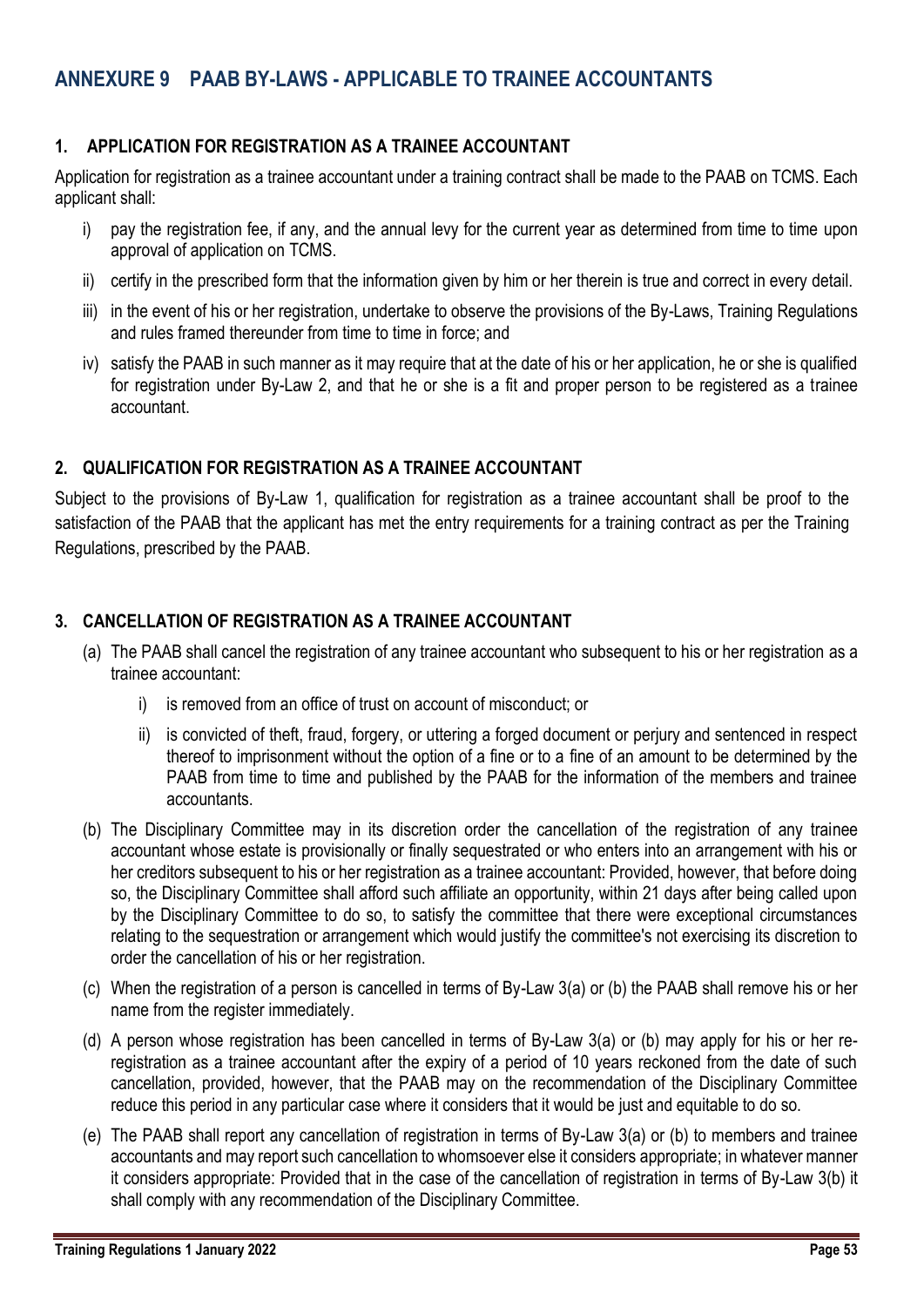### <span id="page-54-0"></span>**4. FEES AND LEVIES**

- (a) Each registered trainee accountant shall pay an annual levy at such time and of such amount and on such conditions as may from time to time be determined by the PAAB.
- (b) On registration as a trainee accountant a registration fee shall be payable of such amount as may from time to time be determined by the PAAB.
- (c) The PAAB may in its discretion remit in whole or in part the annual levy and/or registration fee of a trainee accountant under special circumstances which in its opinion warrant such remission.

### <span id="page-54-1"></span>**5. RESIGNATION AND RE-REGISTRATION**

- (a) Any trainee accountant who has paid all his or her dues and subscriptions and is otherwise in good standing may resign as a trainee accountant by sending to the PAAB written notice to that effect and such notice shall become effective immediately on acceptance thereof by the PAAB: Provided always that:
	- i) if any complaint has been received or an enquiry is pending against such trainee accountant in respect of his or her professional conduct, or in respect of the sequestration of his or her estate, whether provisionally or finally or his or her having entered into an agreement with his or her creditors, such resignation need not be accepted but his or her registration may be suspended until such complaint or enquiry has been finally dealt with by the PAAB.
	- ii) if no such complaint has been received and no enquiry is pending the resignation shall be accepted by the PAAB.
	- iii) a trainee accountant whose registration has been suspended in terms of By-Law 5(a) shall not enjoy the benefits of registration.
	- iv) when the resignation is accepted, such acceptance may be qualified or endorsed through the EDCOM so as to record the finding of the PAAB in respect of such complaint or enquiry.
- (b) No resignation once tendered by any trainee accountant may be withdrawn without the consent of the PAAB first having been obtained. Any person who has resigned as a trainee accountant shall be entitled to reregistration on proof to the PAAB that he or she complies with the conditions of By-Law 1, at the date of his or her application for re-registration.

### <span id="page-54-2"></span>**6. PUNISHABLE OFFENCES**

The following acts and practices, whether of commission or of omission, upon the part of any person who is or was a trainee accountant of the PAAB at the time of the alleged acts or practices shall be offences, and such trainee accountant or former trainee accountant found guilty thereof as provided in these By-Laws shall be liable to the penalties prescribed in these By-Laws: Provided that the acts and practices so specified are not intended to be a complete list of acts and practices which may constitute improper conduct:

- i) willfully refusing or failing to perform or conform with any of the provisions of these By-Laws, which it is his or her duty to do.
- ii) committing a breach of any Rule or Code of Professional Conduct or Ethics prescribed by the PAAB from time to time or, after having been previously warned by the PAAB or any committee appointed by it, continuing to commit a breach of such Rules or Code of Professional Conduct or Ethics.
- iii) conducting himself or herself in a manner which, in the opinion of the Professional Conduct Committee or the Disciplinary Committee, is discreditable, improper, dishonest, irregular or unworthy, or which is derogatory to the PAAB, or tends to bring the profession of accountancy into disrepute.
- iv) failing to answer or deal with appropriately within a reasonable time any correspondence or other communication from the PAAB or any other person which requires a reply or other response.
- v) failing to comply within a reasonable time with an order, requirement or request from the PAAB.